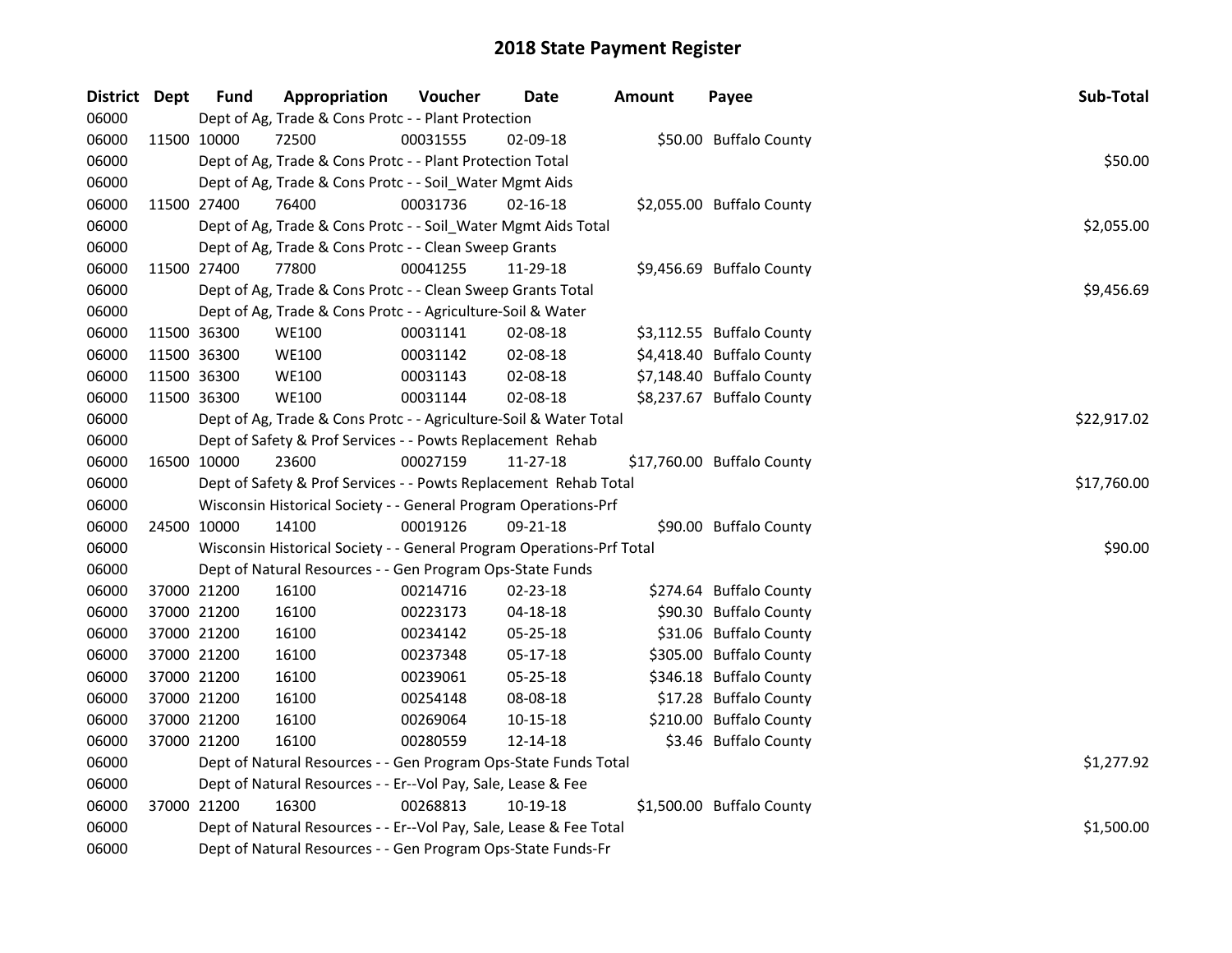| District Dept |             | <b>Fund</b> | Appropriation                                                      | Voucher  | <b>Date</b>    | <b>Amount</b> | Payee                      | Sub-Total   |
|---------------|-------------|-------------|--------------------------------------------------------------------|----------|----------------|---------------|----------------------------|-------------|
| 06000         |             | 37000 21200 | 16600                                                              | 00207965 | $01-19-18$     |               | \$1,500.00 Buffalo County  |             |
| 06000         |             |             | Dept of Natural Resources - - Gen Program Ops-State Funds-Fr Total |          |                |               |                            | \$1,500.00  |
| 06000         |             |             | Dept of Natural Resources - - General Program Operations --        |          |                |               |                            |             |
| 06000         | 37000 21200 |             | 25400                                                              | 00218729 | 03-16-18       |               | \$1,290.00 Buffalo County  |             |
| 06000         | 37000 21200 |             | 25400                                                              | 00250711 | $07-11-18$     |               | \$630.00 Buffalo County    |             |
| 06000         | 37000 21200 |             | 25400                                                              | 00271859 | 10-26-18       |               | \$25.00 Buffalo County     |             |
| 06000         | 37000 21200 |             | 25400                                                              | 00282660 | 11-30-18       |               | \$870.00 Buffalo County    |             |
| 06000         |             | 37000 21200 | 25400                                                              | 00286079 | 12-19-18       |               | \$1,500.00 Buffalo County  |             |
| 06000         |             |             | Dept of Natural Resources - - General Program Operations -- Total  |          |                |               |                            | \$4,315.00  |
| 06000         |             |             | Dept of Natural Resources - - Venison Processing                   |          |                |               |                            |             |
| 06000         |             | 37000 21200 | 54900                                                              | 00234624 | 05-11-18       |               | \$6,840.00 Buffalo County  |             |
| 06000         |             |             | Dept of Natural Resources - - Venison Processing Total             |          |                |               |                            | \$6,840.00  |
| 06000         |             |             | Dept of Natural Resources - - Wildlife Damage Claims & Abat        |          |                |               |                            |             |
| 06000         |             | 37000 21200 | 55300                                                              | 00234624 | 05-11-18       |               | \$10,128.19 Buffalo County |             |
| 06000         |             |             | Dept of Natural Resources - - Wildlife Damage Claims & Abat Total  |          |                |               |                            | \$10,128.19 |
| 06000         |             |             | Dept of Natural Resources - - Resaids - County Cons Aids           |          |                |               |                            |             |
| 06000         | 37000 21200 |             | 56300                                                              | 00270798 | 10-03-18       |               | \$1,899.00 Buffalo County  |             |
| 06000         |             | 37000 21200 | 56300                                                              | 00283294 | 12-13-18       |               | \$1,761.27 Buffalo County  |             |
| 06000         |             |             | Dept of Natural Resources - - Resaids - County Cons Aids Total     |          |                |               |                            | \$3,660.27  |
| 06000         |             |             | Dept of Natural Resources - - Resaids - Forest Croplnd & Mfl       |          |                |               |                            |             |
| 06000         |             | 37000 21200 | 56600                                                              | 00267458 | 09-17-18       |               | \$34,614.24 Buffalo County |             |
| 06000         |             |             | Dept of Natural Resources - - Resaids - Forest Croplnd & Mfl Total |          |                |               |                            | \$34,614.24 |
| 06000         |             |             | Dept of Natural Resources - - Ra- Snowmobile Trail Areas           |          |                |               |                            |             |
| 06000         |             | 37000 21200 | 57500                                                              | 00280990 | 11-23-18       |               | \$33,960.00 Buffalo County |             |
| 06000         |             |             | Dept of Natural Resources - - Ra- Snowmobile Trail Areas Total     |          |                |               |                            | \$33,960.00 |
| 06000         |             |             | Dept of Natural Resources - - Resaids - Pymt In Lieu Tax Fed       |          |                |               |                            |             |
| 06000         |             | 37000 21200 | 58400                                                              | 00270421 | $10 - 01 - 18$ |               | \$16,702.00 Buffalo County |             |
| 06000         |             |             | Dept of Natural Resources - - Resaids - Pymt In Lieu Tax Fed Total |          |                |               |                            | \$16,702.00 |
| 06000         |             |             | Dept of Natural Resources - - Gpo--State Funds                     |          |                |               |                            |             |
| 06000         | 37000 21200 |             | 86100                                                              | 00204769 | 01-04-18       |               | \$2,120.58 Buffalo County  |             |
| 06000         | 37000 21200 |             | 86100                                                              | 00211384 | 02-02-18       |               | \$2,120.58 Buffalo County  |             |
| 06000         | 37000 21200 |             | 86100                                                              | 00217290 | 03-02-18       |               | \$2,120.58 Buffalo County  |             |
| 06000         | 37000 21200 |             | 86100                                                              | 00223133 | 03-30-18       |               | \$2,120.58 Buffalo County  |             |
| 06000         | 37000 21200 |             | 86100                                                              | 00232746 | 05-02-18       |               | \$2,120.58 Buffalo County  |             |
| 06000         |             | 37000 21200 | 86100                                                              | 00240609 | 06-04-18       |               | \$2,120.58 Buffalo County  |             |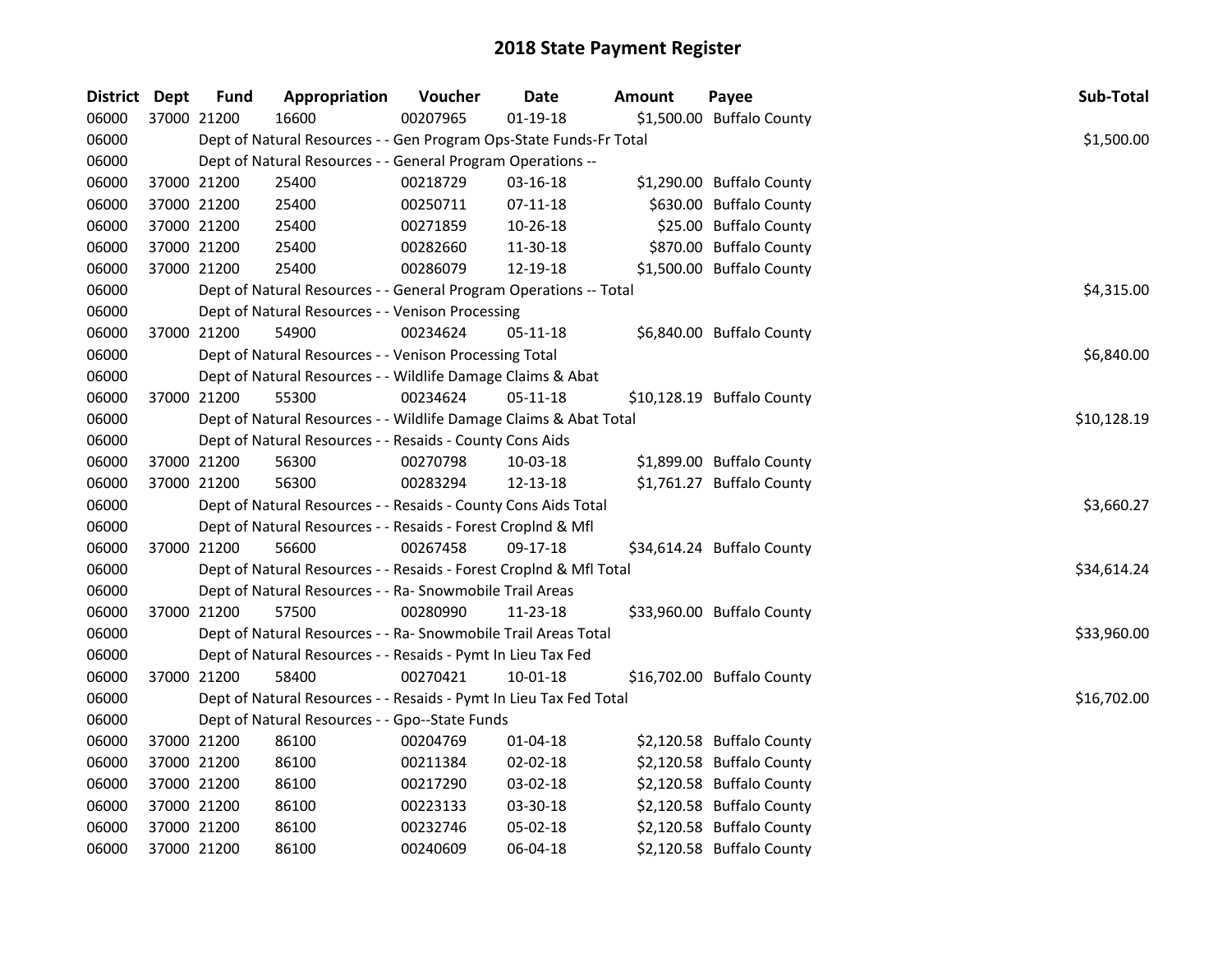| District Dept |             | <b>Fund</b> | Appropriation                                                      | Voucher  | <b>Date</b>    | Amount | Payee                      | <b>Sub-Total</b> |
|---------------|-------------|-------------|--------------------------------------------------------------------|----------|----------------|--------|----------------------------|------------------|
| 06000         |             | 37000 21200 | 86100                                                              | 00249270 | 07-03-18       |        | \$2,120.58 Buffalo County  |                  |
| 06000         |             | 37000 21200 | 86100                                                              | 00256337 | 08-02-18       |        | \$2,120.58 Buffalo County  |                  |
| 06000         | 37000 21200 |             | 86100                                                              | 00264316 | 09-05-18       |        | \$2,120.58 Buffalo County  |                  |
| 06000         | 37000 21200 |             | 86100                                                              | 00270344 | 10-02-18       |        | \$2,120.58 Buffalo County  |                  |
| 06000         | 37000 21200 |             | 86100                                                              | 00277064 | 11-02-18       |        | \$2,120.58 Buffalo County  |                  |
| 06000         | 37000 21200 |             | 86100                                                              | 00282840 | 12-04-18       |        | \$2,120.58 Buffalo County  |                  |
| 06000         | 37000 21200 |             | 86100                                                              | 00287739 | 12-31-18       |        | \$2,120.58 Buffalo County  |                  |
| 06000         |             |             | Dept of Natural Resources - - Gpo--State Funds Total               |          |                |        |                            | \$27,567.54      |
| 06000         |             |             | Dept of Natural Resources - - Fin Asst For Responsible Units       |          |                |        |                            |                  |
| 06000         |             | 37000 27400 | 67000                                                              | 00235262 | 05-11-18       |        | \$96,123.29 Buffalo County |                  |
| 06000         |             |             | Dept of Natural Resources - - Fin Asst For Responsible Units Total |          |                |        |                            | \$96,123.29      |
| 06000         |             |             | Dept of Natural Resources - - Recycling Consolidation Grants       |          |                |        |                            |                  |
| 06000         | 37000 27400 |             | 67300                                                              | 00235262 | 05-11-18       |        | \$2,802.21 Buffalo County  |                  |
| 06000         |             |             | Dept of Natural Resources - - Recycling Consolidation Grants Total |          |                |        |                            | \$2,802.21       |
| 06000         |             |             | Dept of Natural Resources - - Land Acquisition                     |          |                |        |                            |                  |
| 06000         | 37000 36300 |             | <b>TA100</b>                                                       | 00270271 | 10-02-18       |        | \$30.00 Buffalo County     |                  |
| 06000         |             |             | Dept of Natural Resources - - Land Acquisition Total               |          |                |        |                            | \$30.00          |
| 06000         |             |             | Dept of Natural Resources - - Dnr-Nonpoint Source                  |          |                |        |                            |                  |
| 06000         | 37000 36300 |             | TF100                                                              | 00211523 | 02-02-18       |        | \$48,923.59 Buffalo County |                  |
| 06000         |             |             | Dept of Natural Resources - - Dnr-Nonpoint Source Total            |          |                |        |                            | \$48,923.59      |
| 06000         |             |             | Dept of Natural Resources - - Gpo - Sd Water Loan Prog, Fed        |          |                |        |                            |                  |
| 06000         | 37000 57300 |             | 48200                                                              | 00214886 | $02 - 16 - 18$ |        | \$4,848.50 Buffalo County  |                  |
| 06000         | 37000 57300 |             | 48200                                                              | 00222009 | 04-19-18       |        | \$2,552.50 Buffalo County  |                  |
| 06000         | 37000 57300 |             | 48200                                                              | 00244126 | 06-19-18       |        | \$2,552.50 Buffalo County  |                  |
| 06000         | 37000 57300 |             | 48200                                                              | 00268219 | 09-27-18       |        | \$2,552.50 Buffalo County  |                  |
| 06000         |             |             | Dept of Natural Resources - - Gpo - Sd Water Loan Prog, Fed Total  |          |                |        |                            | \$12,506.00      |
| 06000         |             |             | WI Dept of Transportation - - Eldly&Dsbl Cap Aidsf                 |          |                |        |                            |                  |
| 06000         | 39500 21100 |             | 16700                                                              | 00239466 | 04-06-18       |        | \$18,155.52 Buffalo County |                  |
| 06000         |             |             | WI Dept of Transportation - - Eldly&Dsbl Cap Aidsf Total           |          |                |        |                            | \$18,155.52      |
| 06000         |             |             | WI Dept of Transportation - - Eldly&Disa Co/Aid Sf                 |          |                |        |                            |                  |
| 06000         | 39500 21100 |             | 16800                                                              | 00229613 | 03-14-18       |        | \$70,970.00 Buffalo County |                  |
| 06000         |             |             | WI Dept of Transportation - - Eldly&Disa Co/Aid Sf Total           |          |                |        |                            | \$70,970.00      |
| 06000         |             |             | WI Dept of Transportation - - Eldly&Disa Aid Locfd                 |          |                |        |                            |                  |
| 06000         | 39500 21100 |             | 17300                                                              | 00239466 | 04-06-18       |        | \$4,538.88 Buffalo County  |                  |
| 06000         |             |             | WI Dept of Transportation - - Eldly&Disa Aid Locfd Total           |          |                |        |                            | \$4,538.88       |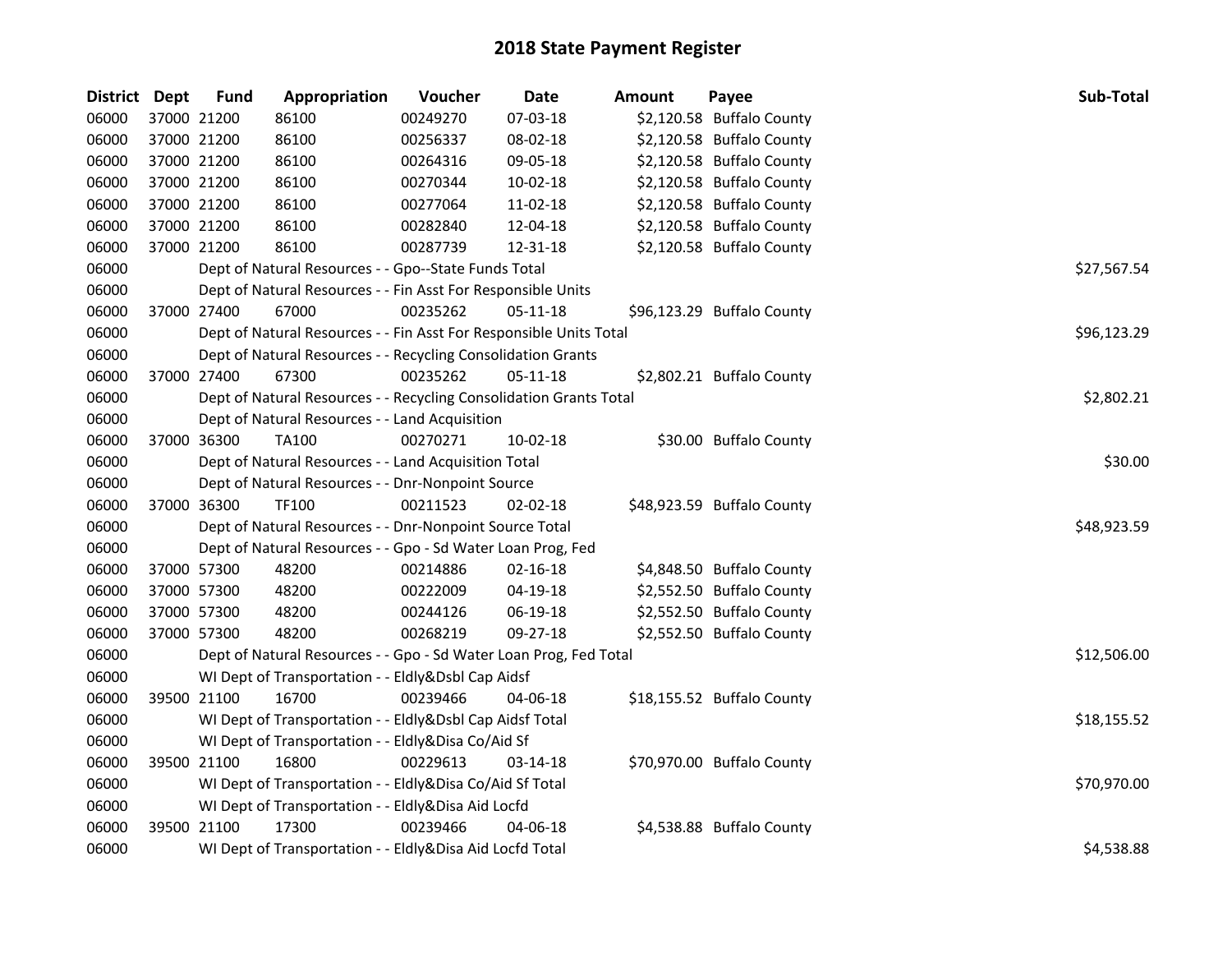| District Dept | <b>Fund</b> | Appropriation                                            | Voucher  | <b>Date</b>    | <b>Amount</b> | Payee                       | Sub-Total    |
|---------------|-------------|----------------------------------------------------------|----------|----------------|---------------|-----------------------------|--------------|
| 06000         |             | WI Dept of Transportation - - Disastr Damag Aid Sf       |          |                |               |                             |              |
| 06000         | 39500 21100 | 17400                                                    | 00223427 | 02-21-18       |               | \$271,418.29 Buffalo County |              |
| 06000         | 39500 21100 | 17400                                                    | 00326896 | 12-06-18       |               | \$427,195.10 Buffalo County |              |
| 06000         |             | WI Dept of Transportation - - Disastr Damag Aid Sf Total |          |                |               |                             | \$698,613.39 |
| 06000         |             | WI Dept of Transportation - - Trans Aids To Co.-Sf       |          |                |               |                             |              |
| 06000         | 39500 21100 | 19000                                                    | 00203618 | $01 - 02 - 18$ |               | \$167,650.80 Buffalo County |              |
| 06000         | 39500 21100 | 19000                                                    | 00267826 | $07 - 02 - 18$ |               | \$335,301.60 Buffalo County |              |
| 06000         | 39500 21100 | 19000                                                    | 00301878 | 10-01-18       |               | \$167,650.82 Buffalo County |              |
| 06000         |             | WI Dept of Transportation - - Trans Aids To Co.-Sf Total |          |                |               |                             | \$670,603.22 |
| 06000         |             | WI Dept of Transportation - - Trnsprt Alternats Sf       |          |                |               |                             |              |
| 06000         | 39500 21100 | 22500                                                    | 00237429 | 04-02-18       |               | \$11,915.32 Buffalo County  |              |
| 06000         | 39500 21100 | 22500                                                    | 00305583 | 10-02-18       |               | \$26,607.83 Buffalo County  |              |
| 06000         |             | WI Dept of Transportation - - Trnsprt Alternats Sf Total |          |                |               |                             | \$38,523.15  |
| 06000         |             | WI Dept of Transportation - - Trnsprt Alternats Lf       |          |                |               |                             |              |
| 06000         | 39500 21100 | 22600                                                    | 00237429 | 04-02-18       |               | \$2,978.83 Buffalo County   |              |
| 06000         | 39500 21100 | 22600                                                    | 00305583 | 10-02-18       |               | \$6,651.95 Buffalo County   |              |
| 06000         |             | WI Dept of Transportation - - Trnsprt Alternats Lf Total |          |                |               |                             | \$9,630.78   |
| 06000         |             | WI Dept of Transportation - - Loc Brdg Imp Asst Lf       |          |                |               |                             |              |
| 06000         | 39500 21100 | 27500                                                    | 00289929 | 08-24-18       |               | \$112,474.81 Buffalo County |              |
| 06000         | 39500 21100 | 27500                                                    | 00318741 | 11-05-18       |               | \$409.87 Buffalo County     |              |
| 06000         |             | WI Dept of Transportation - - Loc Brdg Imp Asst Lf Total |          |                |               |                             | \$112,884.68 |
| 06000         |             | WI Dept of Transportation - - Loc Trns Facl Implfd       |          |                |               |                             |              |
| 06000         | 39500 21100 | 27600                                                    | 00289931 | 08-24-18       |               | \$543.39 Buffalo County     |              |
| 06000         | 39500 21100 | 27600                                                    | 00289932 | 08-24-18       |               | \$315.48 Buffalo County     |              |
| 06000         | 39500 21100 | 27600                                                    | 00289934 | 08-24-18       |               | \$536.96 Buffalo County     |              |
| 06000         | 39500 21100 | 27600                                                    | 00289935 | 08-24-18       |               | \$232.36 Buffalo County     |              |
| 06000         | 39500 21100 | 27600                                                    | 00289936 | 08-24-18       |               | \$30.09 Buffalo County      |              |
| 06000         | 39500 21100 | 27600                                                    | 00289937 | 08-24-18       |               | \$325.86 Buffalo County     |              |
| 06000         | 39500 21100 | 27600                                                    | 00289938 | 08-24-18       |               | \$326.25 Buffalo County     |              |
| 06000         | 39500 21100 | 27600                                                    | 00289939 | 08-24-18       |               | \$2,571.55 Buffalo County   |              |
| 06000         | 39500 21100 | 27600                                                    | 00318742 | 11-05-18       |               | \$97.89 Buffalo County      |              |
| 06000         | 39500 21100 | 27600                                                    | 00318743 | 11-05-18       |               | \$194.80 Buffalo County     |              |
| 06000         | 39500 21100 | 27600                                                    | 00318744 | 11-05-18       |               | \$50.58 Buffalo County      |              |
| 06000         | 39500 21100 | 27600                                                    | 00318745 | 11-05-18       |               | \$483.31 Buffalo County     |              |
| 06000         | 39500 21100 | 27600                                                    | 00318748 | 11-05-18       |               | \$31.70 Buffalo County      |              |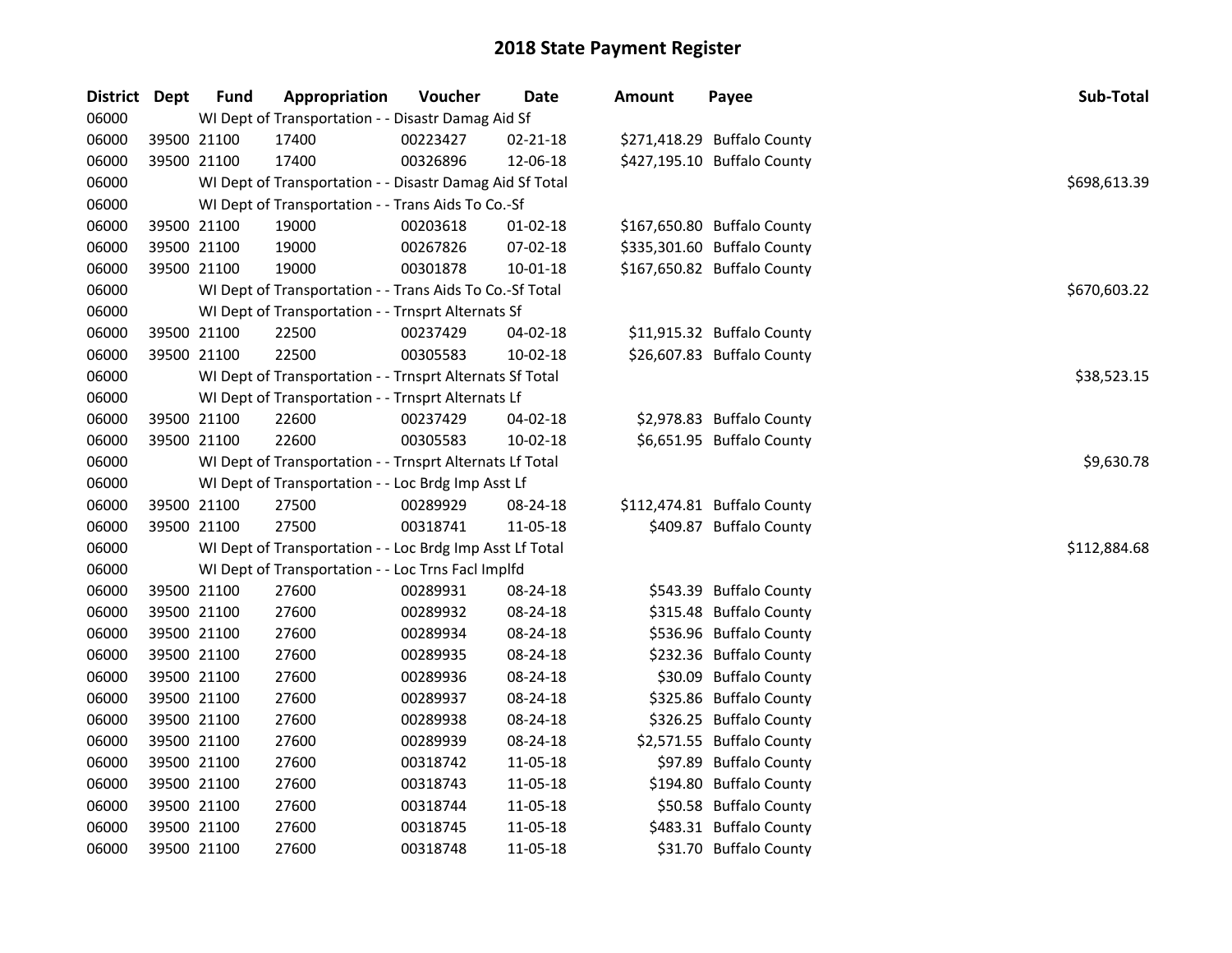| District Dept | <b>Fund</b> | Appropriation                                            | Voucher  | Date     | <b>Amount</b> | Payee                       | Sub-Total    |
|---------------|-------------|----------------------------------------------------------|----------|----------|---------------|-----------------------------|--------------|
| 06000         | 39500 21100 | 27600                                                    | 00318749 | 11-05-18 |               | \$206.93 Buffalo County     |              |
| 06000         | 39500 21100 | 27600                                                    | 00318767 | 11-05-18 |               | \$1,429.36 Buffalo County   |              |
| 06000         |             | WI Dept of Transportation - - Loc Trns Facl Implfd Total |          |          |               |                             | \$7,376.51   |
| 06000         |             | WI Dept of Transportation - - Loc Rd Imp Prg St Fd       |          |          |               |                             |              |
| 06000         | 39500 21100 | 27800                                                    | 00278445 | 07-25-18 |               | \$2,704.04 Buffalo County   |              |
| 06000         |             | WI Dept of Transportation - - Loc Rd Imp Prg St Fd Total |          |          |               |                             | \$2,704.04   |
| 06000         |             | WI Dept of Transportation - - Loc Brdg Imp Asstffd       |          |          |               |                             |              |
| 06000         | 39500 21100 | 28500                                                    | 00289929 | 08-24-18 |               | \$449,899.25 Buffalo County |              |
| 06000         | 39500 21100 | 28500                                                    | 00318741 | 11-05-18 |               | \$1,639.49 Buffalo County   |              |
| 06000         |             | WI Dept of Transportation - - Loc Brdg Imp Asstffd Total |          |          |               |                             | \$451,538.74 |
| 06000         |             | WI Dept of Transportation - - Loc Trns Facl Impffd       |          |          |               |                             |              |
| 06000         | 39500 21100 | 28600                                                    | 00252816 | 05-11-18 |               | \$60.68 Buffalo County      |              |
| 06000         | 39500 21100 | 28600                                                    | 00289931 | 08-24-18 |               | \$6,497.59 Buffalo County   |              |
| 06000         | 39500 21100 | 28600                                                    | 00289932 | 08-24-18 |               | \$4,957.11 Buffalo County   |              |
| 06000         | 39500 21100 | 28600                                                    | 00289934 | 08-24-18 |               | \$8,437.37 Buffalo County   |              |
| 06000         | 39500 21100 | 28600                                                    | 00289935 | 08-24-18 |               | \$4,569.88 Buffalo County   |              |
| 06000         | 39500 21100 | 28600                                                    | 00289936 | 08-24-18 |               | \$1,327.35 Buffalo County   |              |
| 06000         | 39500 21100 | 28600                                                    | 00289937 | 08-24-18 |               | \$7,588.30 Buffalo County   |              |
| 06000         | 39500 21100 | 28600                                                    | 00289938 | 08-24-18 |               | \$2,307.76 Buffalo County   |              |
| 06000         | 39500 21100 | 28600                                                    | 00289939 | 08-24-18 |               | \$24,634.33 Buffalo County  |              |
| 06000         | 39500 21100 | 28600                                                    | 00289940 | 08-24-18 |               | \$32,084.28 Buffalo County  |              |
| 06000         | 39500 21100 | 28600                                                    | 00289941 | 08-24-18 |               | \$16,350.59 Buffalo County  |              |
| 06000         | 39500 21100 | 28600                                                    | 00289942 | 08-24-18 |               | \$40.45 Buffalo County      |              |
| 06000         | 39500 21100 | 28600                                                    | 00289943 | 08-24-18 |               | \$41,880.76 Buffalo County  |              |
| 06000         | 39500 21100 | 28600                                                    | 00289944 | 08-24-18 |               | \$22,739.17 Buffalo County  |              |
| 06000         | 39500 21100 | 28600                                                    | 00289945 | 08-24-18 |               | \$20.23 Buffalo County      |              |
| 06000         | 39500 21100 | 28600                                                    | 00318742 | 11-05-18 |               | \$1,170.48 Buffalo County   |              |
| 06000         | 39500 21100 | 28600                                                    | 00318743 | 11-05-18 |               | \$3,060.91 Buffalo County   |              |
| 06000         | 39500 21100 | 28600                                                    | 00318744 | 11-05-18 |               | \$932.68 Buffalo County     |              |
| 06000         | 39500 21100 | 28600                                                    | 00318745 | 11-05-18 |               | \$9,505.15 Buffalo County   |              |
| 06000         | 39500 21100 | 28600                                                    | 00318748 | 11-05-18 |               | \$1,398.20 Buffalo County   |              |
| 06000         | 39500 21100 | 28600                                                    | 00318749 | 11-05-18 |               | \$4,818.68 Buffalo County   |              |
| 06000         | 39500 21100 | 28600                                                    | 00318767 | 11-05-18 |               | \$13,692.62 Buffalo County  |              |
| 06000         |             | WI Dept of Transportation - - Loc Trns Facl Impffd Total |          |          |               |                             | \$208,074.57 |
| 06000         |             | WI Dept of Transportation - - St Hwy Rehab, Sf           |          |          |               |                             |              |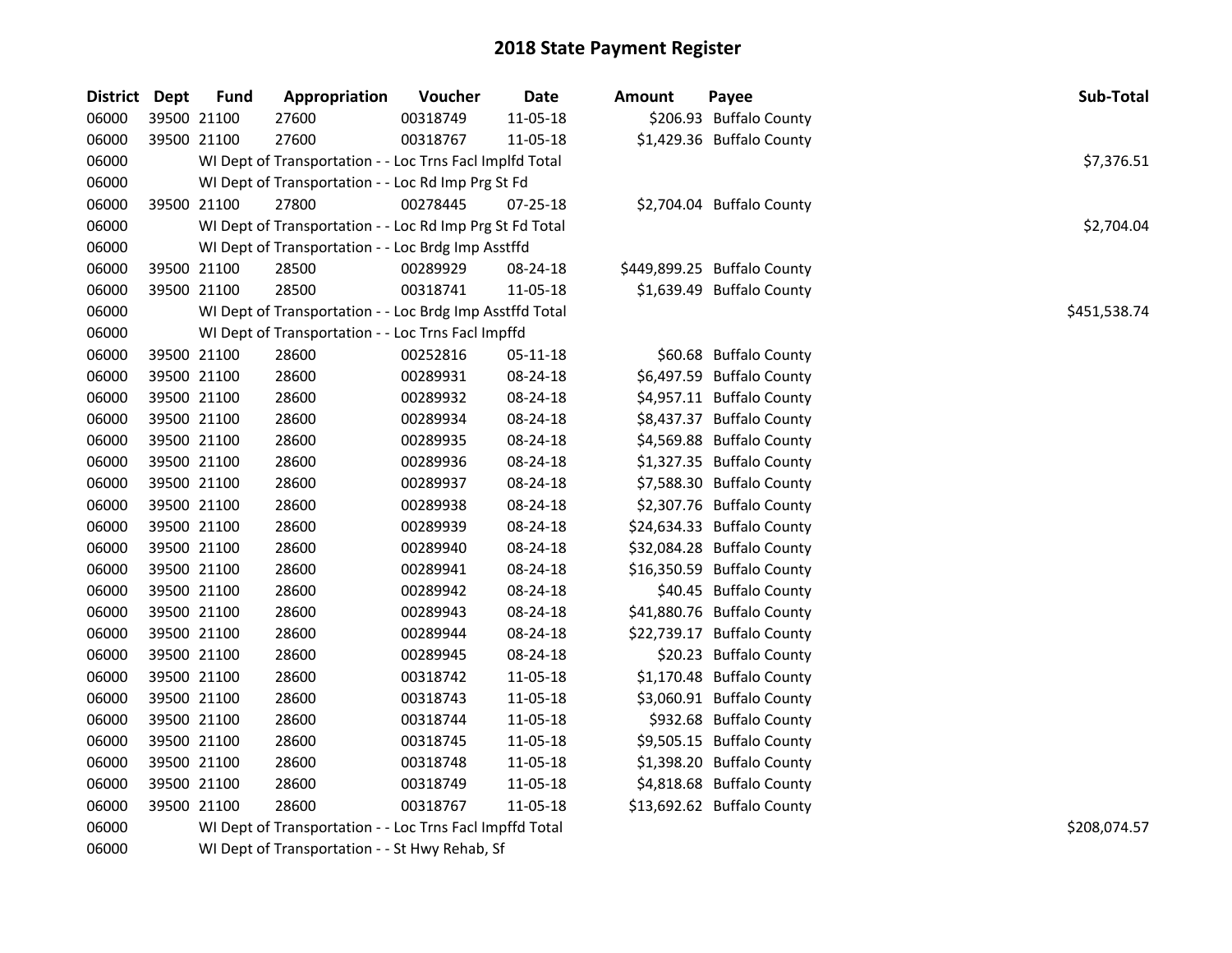| District Dept |             | <b>Fund</b> | Appropriation                                           | Voucher  | <b>Date</b>    | <b>Amount</b> | Payee                       | Sub-Total    |
|---------------|-------------|-------------|---------------------------------------------------------|----------|----------------|---------------|-----------------------------|--------------|
| 06000         | 39500 21100 |             | 36300                                                   | 00213762 | $01 - 22 - 18$ |               | \$136.33 Buffalo County     |              |
| 06000         | 39500 21100 |             | 36300                                                   | 00250049 | 05-08-18       |               | \$3,451.03 Buffalo County   |              |
| 06000         | 39500 21100 |             | 36300                                                   | 00250053 | 05-08-18       |               | \$6,546.97 Buffalo County   |              |
| 06000         | 39500 21100 |             | 36300                                                   | 00276682 | 07-19-18       |               | \$7,778.10 Buffalo County   |              |
| 06000         |             |             | WI Dept of Transportation - - St Hwy Rehab, Sf Total    |          |                |               |                             | \$17,912.43  |
| 06000         |             |             | WI Dept of Transportation - - Hwy Mgmt & Opers Sf       |          |                |               |                             |              |
| 06000         | 39500 21100 |             | 36500                                                   | 00208468 | 01-08-18       |               | \$367.35 Buffalo County     |              |
| 06000         | 39500 21100 |             | 36500                                                   | 00213762 | 01-22-18       |               | \$1,292.50 Buffalo County   |              |
| 06000         | 39500 21100 |             | 36500                                                   | 00219354 | 02-06-18       |               | \$834.70 Buffalo County     |              |
| 06000         | 39500 21100 |             | 36500                                                   | 00230354 | 03-15-18       |               | \$6,428.71 Buffalo County   |              |
| 06000         | 39500 21100 |             | 36500                                                   | 00233045 | 03-23-18       |               | \$7,439.23 Buffalo County   |              |
| 06000         | 39500 21100 |             | 36500                                                   | 00233816 | 03-27-18       |               | \$432.00 Buffalo County     |              |
| 06000         | 39500 21100 |             | 36500                                                   | 00250049 | 05-08-18       |               | \$1,589.28 Buffalo County   |              |
| 06000         | 39500 21100 |             | 36500                                                   | 00250053 | 05-08-18       |               | \$1,551.07 Buffalo County   |              |
| 06000         | 39500 21100 |             | 36500                                                   | 00261999 | 06-11-18       |               | \$675.82 Buffalo County     |              |
| 06000         | 39500 21100 |             | 36500                                                   | 00282154 | 08-02-18       |               | \$6,660.16 Buffalo County   |              |
| 06000         | 39500 21100 |             | 36500                                                   | 00284562 | 08-09-18       |               | \$3,448.94 Buffalo County   |              |
| 06000         | 39500 21100 |             | 36500                                                   | 00291216 | 08-28-18       |               | \$60.00 Buffalo County      |              |
| 06000         | 39500 21100 |             | 36500                                                   | 00292654 | 08-31-18       |               | \$41,295.33 Buffalo County  |              |
| 06000         | 39500 21100 |             | 36500                                                   | 00304959 | 10-01-18       |               | \$60.00 Buffalo County      |              |
| 06000         | 39500 21100 |             | 36500                                                   | 00306421 | 10-03-18       |               | \$180.00 Buffalo County     |              |
| 06000         | 39500 21100 |             | 36500                                                   | 00307913 | 10-09-18       |               | \$180.00 Buffalo County     |              |
| 06000         | 39500 21100 |             | 36500                                                   | 00308968 | 10-10-18       |               | \$128,521.58 Buffalo County |              |
| 06000         | 39500 21100 |             | 36500                                                   | 00319547 | 11-07-18       |               | \$29,526.03 Buffalo County  |              |
| 06000         | 39500 21100 |             | 36500                                                   | 00324774 | 11-20-18       |               | \$216.00 Buffalo County     |              |
| 06000         | 39500 21100 |             | 36500                                                   | 00325751 | 11-23-18       |               | \$216.00 Buffalo County     |              |
| 06000         | 39500 21100 |             | 36500                                                   | 00329976 | 12-07-18       |               | \$40.00 Buffalo County      |              |
| 06000         |             |             | WI Dept of Transportation - - Hwy Mgmt & Opers Sf Total |          |                |               |                             | \$231,014.70 |
| 06000         |             |             | WI Dept of Transportation - - Routine Maint Sf          |          |                |               |                             |              |
| 06000         | 39500 21100 |             | 36800                                                   | 00208468 | 01-08-18       |               | \$275,829.43 Buffalo County |              |
| 06000         | 39500 21100 |             | 36800                                                   | 00213762 | $01 - 22 - 18$ |               | \$84,907.13 Buffalo County  |              |
| 06000         | 39500 21100 |             | 36800                                                   | 00219354 | 02-06-18       |               | \$49,319.90 Buffalo County  |              |
| 06000         | 39500 21100 |             | 36800                                                   | 00230354 | 03-15-18       |               | \$137,298.58 Buffalo County |              |
| 06000         | 39500 21100 |             | 36800                                                   | 00233045 | 03-23-18       |               | \$3,239.99 Buffalo County   |              |
| 06000         | 39500 21100 |             | 36800                                                   | 00250049 | 05-08-18       |               | \$80,861.30 Buffalo County  |              |
|               |             |             |                                                         |          |                |               |                             |              |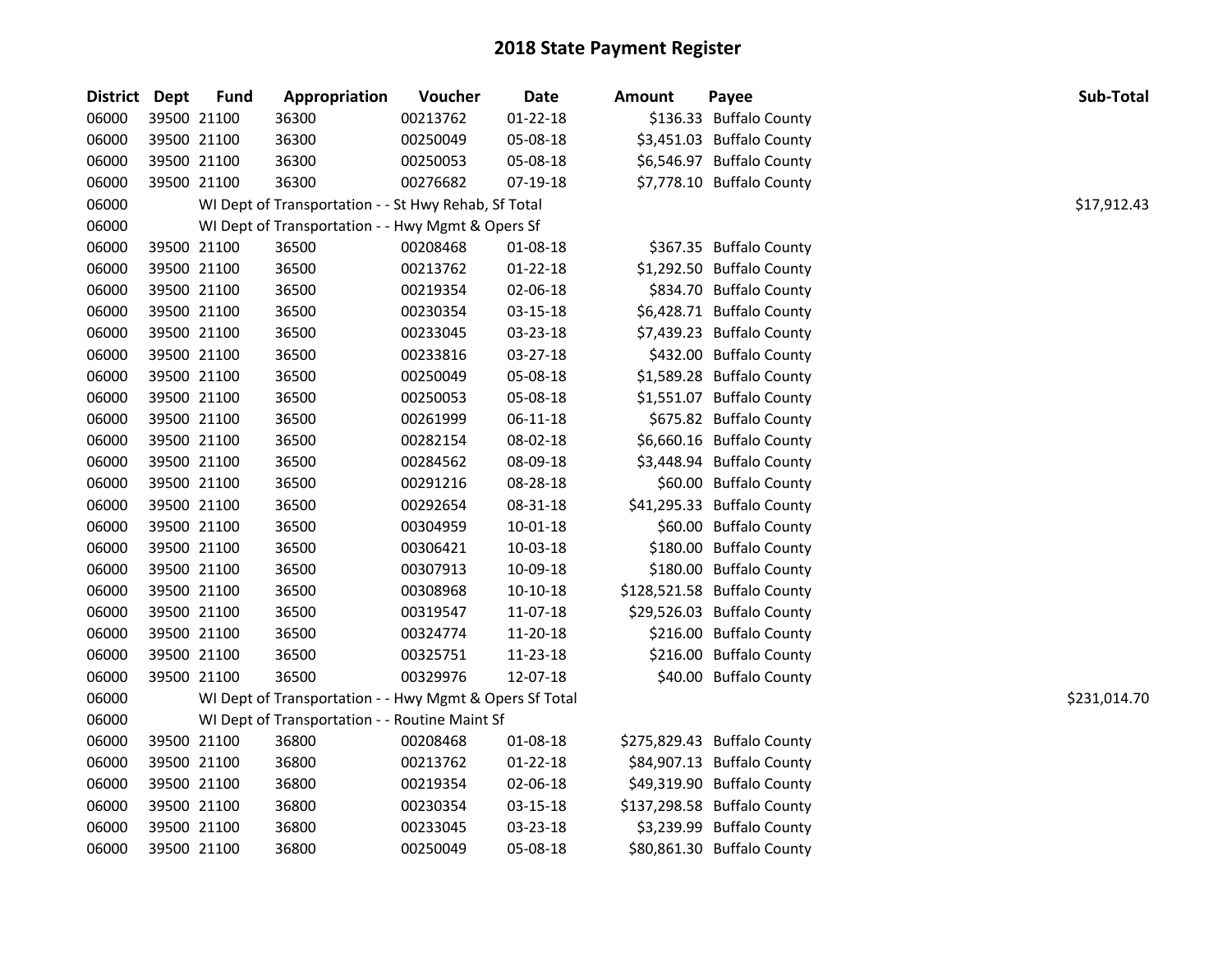| <b>District</b> | <b>Dept</b> | <b>Fund</b> | Appropriation                                           | Voucher  | Date           | <b>Amount</b> | Payee                       | <b>Sub-Total</b> |
|-----------------|-------------|-------------|---------------------------------------------------------|----------|----------------|---------------|-----------------------------|------------------|
| 06000           | 39500 21100 |             | 36800                                                   | 00250053 | 05-08-18       |               | \$122,426.85 Buffalo County |                  |
| 06000           | 39500 21100 |             | 36800                                                   | 00261999 | $06 - 11 - 18$ |               | \$168,784.93 Buffalo County |                  |
| 06000           | 39500 21100 |             | 36800                                                   | 00282154 | 08-02-18       |               | \$154,168.45 Buffalo County |                  |
| 06000           | 39500 21100 |             | 36800                                                   | 00284562 | 08-09-18       |               | \$60,678.86 Buffalo County  |                  |
| 06000           | 39500 21100 |             | 36800                                                   | 00292654 | 08-31-18       |               | \$28,036.73 Buffalo County  |                  |
| 06000           | 39500 21100 |             | 36800                                                   | 00307370 | 10-05-18       |               | \$132,982.41 Buffalo County |                  |
| 06000           | 39500 21100 |             | 36800                                                   | 00307382 | 10-05-18       |               | \$55,211.16 Buffalo County  |                  |
| 06000           | 39500 21100 |             | 36800                                                   | 00308968 | $10-10-18$     |               | \$33,249.36 Buffalo County  |                  |
| 06000           | 39500 21100 |             | 36800                                                   | 00312296 | 10-18-18       |               | \$698.88 Buffalo County     |                  |
| 06000           | 39500 21100 |             | 36800                                                   | 00319547 | 11-07-18       |               | \$7,823.04 Buffalo County   |                  |
| 06000           | 39500 21100 |             | 36800                                                   | 00328031 | 11-30-18       |               | \$7,751.14 Buffalo County   |                  |
| 06000           |             |             | WI Dept of Transportation - - Routine Maint Sf Total    |          |                |               |                             | \$1,403,268.14   |
| 06000           |             |             | WI Dept of Transportation - - Hwy Mgmt & Opers Lf       |          |                |               |                             |                  |
| 06000           | 39500 21100 |             | 37500                                                   | 00208468 | 01-08-18       |               | \$279.34 Buffalo County     |                  |
| 06000           | 39500 21100 |             | 37500                                                   | 00292654 | 08-31-18       |               | \$104.66 Buffalo County     |                  |
| 06000           | 39500 21100 |             | 37500                                                   | 00319547 | 11-07-18       |               | \$34.89 Buffalo County      |                  |
| 06000           |             |             | WI Dept of Transportation - - Hwy Mgmt & Opers Lf Total |          |                |               |                             | \$418.89         |
| 06000           |             |             | WI Dept of Transportation - - Routine Maint Ff          |          |                |               |                             |                  |
| 06000           | 39500 21100 |             | 38000                                                   | 00213762 | $01 - 22 - 18$ |               | \$255.63 Buffalo County     |                  |
| 06000           | 39500 21100 |             | 38000                                                   | 00219354 | 02-06-18       |               | \$1,013.49 Buffalo County   |                  |
| 06000           | 39500 21100 |             | 38000                                                   | 00230354 | 03-15-18       |               | \$374.04 Buffalo County     |                  |
| 06000           |             |             | WI Dept of Transportation - - Routine Maint Ff Total    |          |                |               |                             | \$1,643.16       |
| 06000           |             |             | WI Dept of Transportation - - St Hwy Rehab Fed Fd       |          |                |               |                             |                  |
| 06000           | 39500 21100 |             | 38300                                                   | 00276682 | 07-19-18       |               | \$31,112.39 Buffalo County  |                  |
| 06000           |             |             | WI Dept of Transportation - - St Hwy Rehab Fed Fd Total |          |                |               |                             | \$31,112.39      |
| 06000           |             |             | WI Dept of Transportation - - Dept Mgt & Oper St Fd     |          |                |               |                             |                  |
| 06000           | 39500 21100 |             | 46100                                                   | 00213226 | 01-23-18       |               | \$1,326.15 Buffalo County   |                  |
| 06000           | 39500 21100 |             | 46100                                                   | 00222483 | 02-20-18       |               | \$1,326.15 Buffalo County   |                  |
| 06000           | 39500 21100 |             | 46100                                                   | 00231324 | 03-19-18       |               | \$1,326.15 Buffalo County   |                  |
| 06000           | 39500 21100 |             | 46100                                                   | 00239949 | 04-23-18       |               | \$1,326.15 Buffalo County   |                  |
| 06000           | 39500 21100 |             | 46100                                                   | 00256734 | 05-25-18       |               | \$1,326.15 Buffalo County   |                  |
| 06000           | 39500 21100 |             | 46100                                                   | 00276682 | 07-19-18       |               | \$1,836.43 Buffalo County   |                  |
| 06000           | 39500 21100 |             | 46100                                                   | 00278502 | 07-25-18       |               | \$2,652.30 Buffalo County   |                  |
| 06000           | 39500 21100 |             | 46100                                                   | 00285073 | 08-16-18       |               | \$1,326.15 Buffalo County   |                  |
| 06000           | 39500 21100 |             | 46100                                                   | 00297668 | 09-17-18       |               | \$1,326.15 Buffalo County   |                  |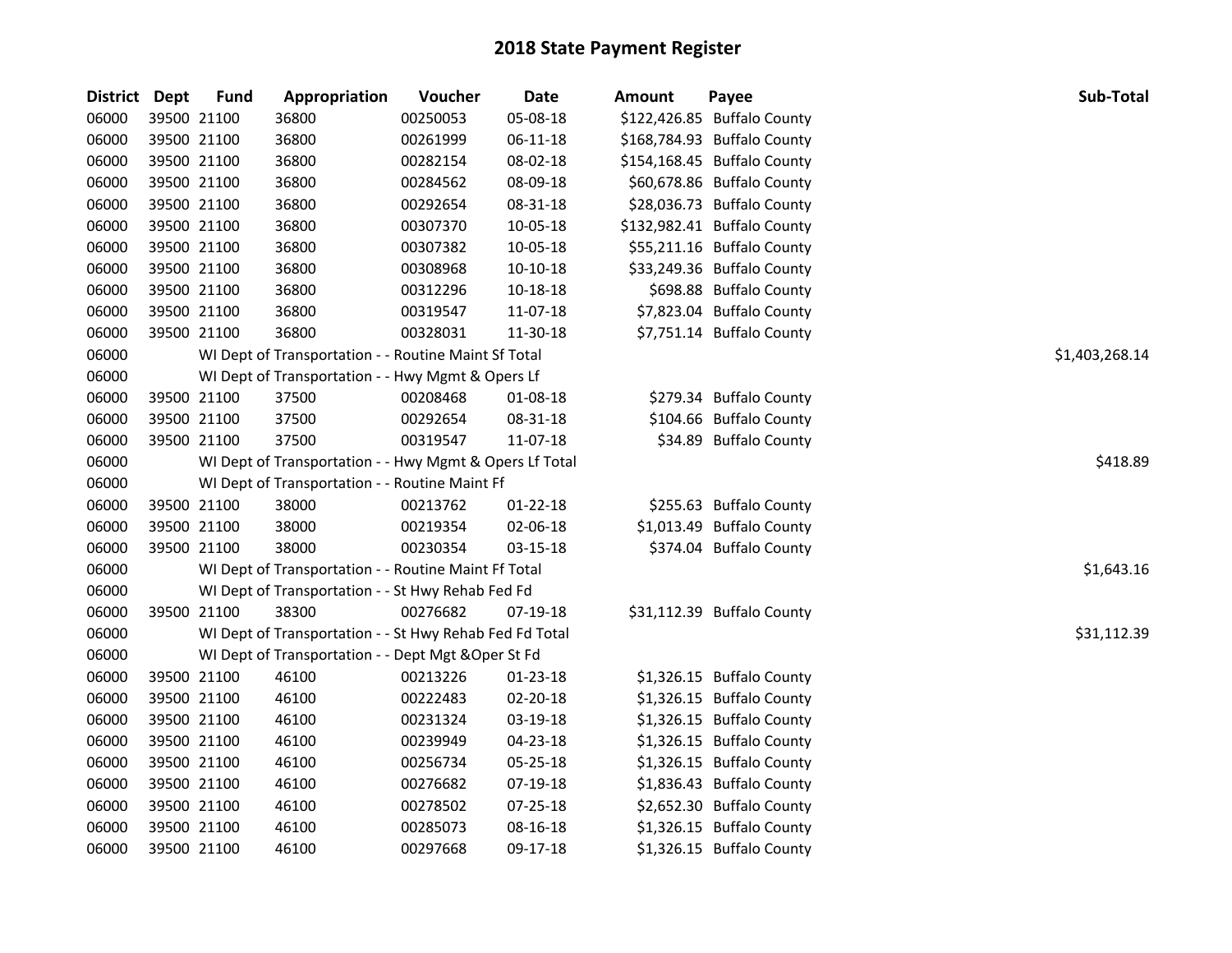| District Dept |             | <b>Fund</b> | Appropriation                                                      | Voucher  | Date           | Amount | Payee                                                                                                   | <b>Sub-Total</b> |
|---------------|-------------|-------------|--------------------------------------------------------------------|----------|----------------|--------|---------------------------------------------------------------------------------------------------------|------------------|
| 06000         |             | 39500 21100 | 46100                                                              | 00308970 | $10 - 11 - 18$ |        | \$1,326.15 Buffalo County                                                                               |                  |
| 06000         |             | 39500 21100 | 46100                                                              | 00323065 | 11-16-18       |        | \$1,352.67 Buffalo County                                                                               |                  |
| 06000         |             | 39500 21100 | 46100                                                              | 00332134 | 12-18-18       |        | \$1,352.67 Buffalo County                                                                               |                  |
| 06000         |             |             | WI Dept of Transportation - - Dept Mgt & Oper St Fd Total          |          |                |        |                                                                                                         | \$17,803.27      |
| 06000         |             |             | WI Dept of Transportation - - Dept Mgt & Opr Fed Fd                |          |                |        |                                                                                                         |                  |
| 06000         |             | 39500 21100 | 48100                                                              | 00276682 | 07-19-18       |        | \$7,345.72 Buffalo County                                                                               |                  |
| 06000         |             |             | WI Dept of Transportation - - Dept Mgt & Opr Fed Fd Total          |          |                |        |                                                                                                         | \$7,345.72       |
| 06000         |             |             | WI Dept of Transportation - - Shr Contingent Bond (Gpr)            |          |                |        |                                                                                                         |                  |
| 06000         |             | 39500 21100 | 93500                                                              | 00213762 | $01 - 22 - 18$ |        | \$2,442.09 Buffalo County                                                                               |                  |
| 06000         |             |             | WI Dept of Transportation - - Shr Contingent Bond (Gpr) Total      |          |                |        |                                                                                                         | \$2,442.09       |
| 06000         |             |             | Department of Corrections - - Services For Community Correct       |          |                |        |                                                                                                         |                  |
| 06000         |             | 41000 10000 | 10200                                                              | 00183805 | $01 - 24 - 18$ |        | \$368.31 Buffalo County                                                                                 |                  |
| 06000         |             | 41000 10000 | 10200                                                              | 00190621 | 02-23-18       |        | \$368.31 Buffalo County                                                                                 |                  |
| 06000         |             | 41000 10000 | 10200                                                              | 00196625 | 03-21-18       |        | \$368.61 Buffalo County                                                                                 |                  |
| 06000         |             | 41000 10000 | 10200                                                              | 00204177 | 04-25-18       |        | \$379.05 Buffalo County                                                                                 |                  |
| 06000         |             | 41000 10000 | 10200                                                              | 00210810 | 05-25-18       |        | \$373.83 Buffalo County                                                                                 |                  |
| 06000         |             | 41000 10000 | 10200                                                              | 00219709 | 07-06-18       |        | \$373.83 Buffalo County                                                                                 |                  |
| 06000         |             | 41000 10000 | 10200                                                              | 00224565 | 07-25-18       |        | \$373.83 Buffalo County                                                                                 |                  |
| 06000         |             | 41000 10000 | 10200                                                              | 00230329 | 08-22-18       |        | \$373.83 Buffalo County                                                                                 |                  |
| 06000         |             | 41000 10000 | 10200                                                              | 00237438 | 09-25-18       |        | \$373.83 Buffalo County                                                                                 |                  |
| 06000         |             | 41000 10000 | 10200                                                              | 00244422 | $10-26-18$     |        | \$373.83 Buffalo County                                                                                 |                  |
| 06000         |             | 41000 10000 | 10200                                                              | 00250271 | 11-23-18       |        | \$373.83 Buffalo County                                                                                 |                  |
| 06000         |             | 41000 10000 | 10200                                                              | 00256414 | $12 - 21 - 18$ |        | \$373.83 Buffalo County                                                                                 |                  |
| 06000         |             |             | Department of Corrections - - Services For Community Correct Total |          |                |        |                                                                                                         | \$4,474.92       |
| 06000         |             |             | Department of Corrections - - Corrections Contracts And Agre       |          |                |        |                                                                                                         |                  |
| 06000         | 41000 10000 |             | 11400                                                              | 00185160 | 01-30-18       |        | \$2,315.70 Buffalo County                                                                               |                  |
| 06000         |             | 41000 10000 | 11400                                                              | 00192242 | 03-01-18       |        | \$2,881.76 Buffalo County                                                                               |                  |
| 06000         |             | 41000 10000 | 11400                                                              | 00205802 | 05-03-18       |        | \$360.22 Buffalo County                                                                                 |                  |
| 06000         |             | 41000 10000 | 11400                                                              | 00208827 | 05-14-18       |        | \$1,543.80 Buffalo County                                                                               |                  |
| 06000         |             | 41000 10000 | 11400                                                              | 00219561 | 07-03-18       |        | \$411.68 Buffalo County                                                                                 |                  |
| 06000         |             | 41000 10000 | 11400                                                              | 00233043 | 09-06-18       |        | \$1,389.42 Buffalo County                                                                               |                  |
| 06000         |             | 41000 10000 | 11400                                                              | 00240160 | 10-09-18       |        | \$668.98 Buffalo County                                                                                 |                  |
| 06000         |             |             | Department of Corrections - - Corrections Contracts And Agre Total |          |                |        |                                                                                                         | \$9,571.56       |
| 06000         |             |             |                                                                    |          |                |        | Department of Corrections - - Reimbursing Counties For Probation, Extended Supervision And Parole Holds |                  |
| 06000         |             | 41000 10000 | 11600                                                              | 00246099 | 11-02-18       |        | \$2,008.80 Buffalo County                                                                               |                  |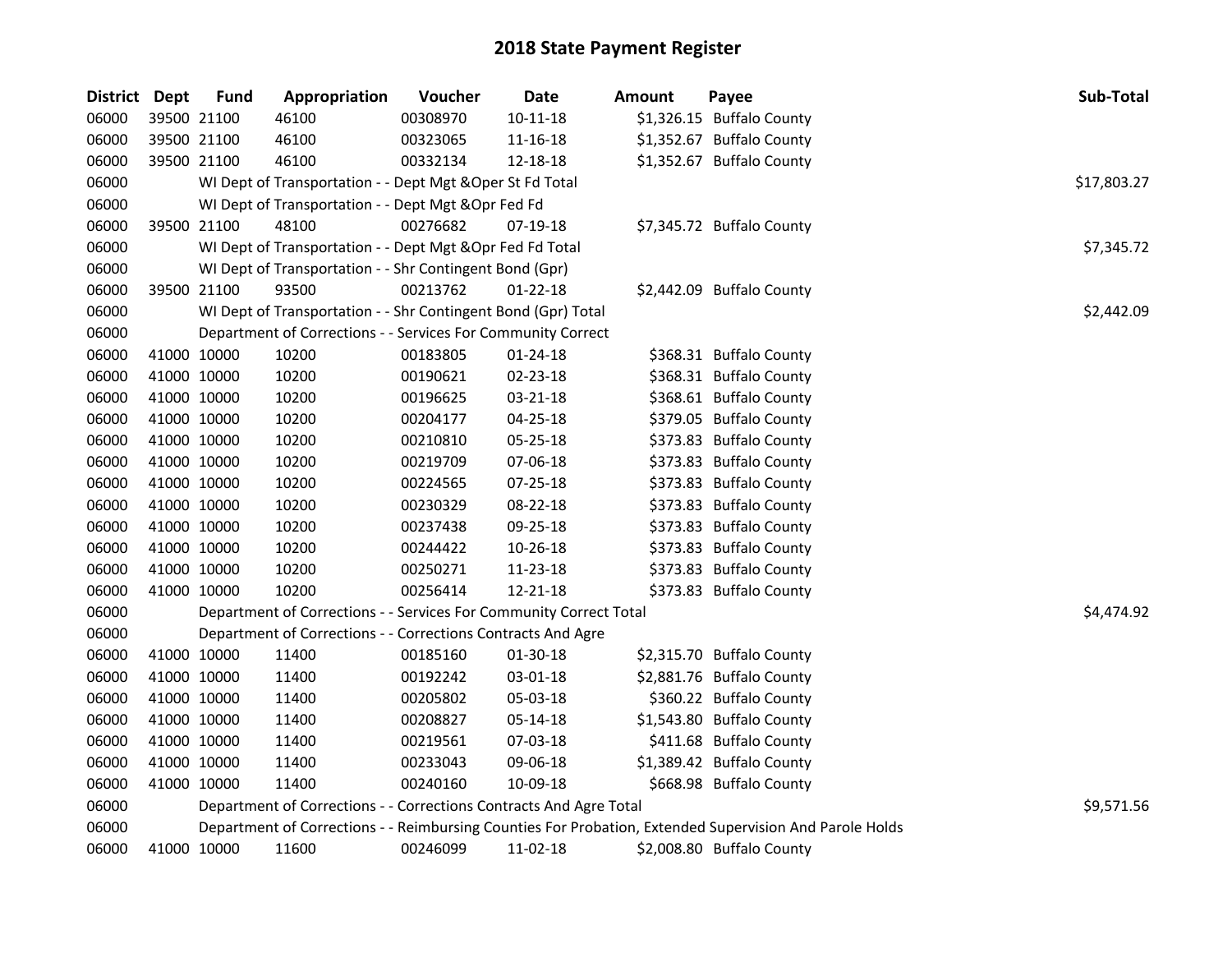| District Dept |             | <b>Fund</b> | Appropriation                                                          | Voucher  | <b>Date</b>    | <b>Amount</b> | Payee                                                                                                         | Sub-Total      |
|---------------|-------------|-------------|------------------------------------------------------------------------|----------|----------------|---------------|---------------------------------------------------------------------------------------------------------------|----------------|
| 06000         |             |             |                                                                        |          |                |               | Department of Corrections - - Reimbursing Counties For Probation, Extended Supervision And Parole Holds Total | \$2,008.80     |
| 06000         |             |             | Department of Corrections - - Probation, Parole And Extended           |          |                |               |                                                                                                               |                |
| 06000         |             | 41000 10000 | 18700                                                                  | 00206131 | 05-03-18       |               | \$6.65 Buffalo County                                                                                         |                |
| 06000         |             | 41000 10000 | 18700                                                                  | 00246099 | 11-02-18       |               | \$151.20 Buffalo County                                                                                       |                |
| 06000         |             |             | Department of Corrections - - Probation, Parole And Extended Total     |          |                |               |                                                                                                               | \$157.85       |
| 06000         |             |             | Department of Health Services - - State/Federal Aids                   |          |                |               |                                                                                                               |                |
| 06000         |             | 43500 10000 | 00000                                                                  | 90808    | $01 - 02 - 18$ |               | \$120,658.00 Buffalo County                                                                                   |                |
| 06000         |             | 43500 10000 | 00000                                                                  | 90809    | $02 - 01 - 18$ |               | \$223,203.00 Buffalo County                                                                                   |                |
| 06000         |             | 43500 10000 | 00000                                                                  | 90810    | 03-01-18       |               | \$160,533.00 Buffalo County                                                                                   |                |
| 06000         |             | 43500 10000 | 00000                                                                  | 90812    | 04-02-18       |               | \$255,903.00 Buffalo County                                                                                   |                |
| 06000         | 43500 10000 |             | 00000                                                                  | 90813    | 05-01-18       |               | \$56,650.00 Buffalo County                                                                                    |                |
| 06000         |             | 43500 10000 | 00000                                                                  | 90814    | 06-01-18       |               | \$105,641.00 Buffalo County                                                                                   |                |
| 06000         |             | 43500 10000 | 00000                                                                  | 90900    | 07-02-18       |               | \$178,970.00 Buffalo County                                                                                   |                |
| 06000         |             | 43500 10000 | 00000                                                                  | 90901    | 08-01-18       |               | \$37,726.00 Buffalo County                                                                                    |                |
| 06000         |             | 43500 10000 | 00000                                                                  | 90902    | 09-04-18       |               | \$70,053.00 Buffalo County                                                                                    |                |
| 06000         |             | 43500 10000 | 00000                                                                  | 90903    | 10-01-18       |               | \$152,529.00 Buffalo County                                                                                   |                |
| 06000         |             | 43500 10000 | 00000                                                                  | 90904    | 11-01-18       |               | \$108,681.00 Buffalo County                                                                                   |                |
| 06000         |             | 43500 10000 | 00000                                                                  | 90905    | 12-03-18       |               | \$41,047.00 Buffalo County                                                                                    |                |
| 06000         |             |             | Department of Health Services - - State/Federal Aids Total             |          |                |               |                                                                                                               | \$1,511,594.00 |
| 06000         |             |             | Department of Health Services - - Public Health Dispensaries And       |          |                |               |                                                                                                               |                |
| 06000         |             | 43500 10000 | 10700                                                                  | 00183202 | 02-14-18       |               | \$134.98 Buffalo County                                                                                       |                |
| 06000         |             | 43500 10000 | 10700                                                                  | 00196953 | $04 - 13 - 18$ |               | \$37.60 Buffalo County                                                                                        |                |
| 06000         | 43500 10000 |             | 10700                                                                  | 00196962 | $04 - 13 - 18$ |               | \$37.60 Buffalo County                                                                                        |                |
| 06000         | 43500 10000 |             | 10700                                                                  | 00203164 | 05-01-18       |               | \$555.70 Buffalo County                                                                                       |                |
| 06000         |             | 43500 10000 | 10700                                                                  | 00220615 | 07-23-18       |               | \$158.25 Buffalo County                                                                                       |                |
| 06000         |             |             | Department of Health Services - - Public Health Dispensaries And Total |          |                |               |                                                                                                               | \$924.13       |
| 06000         |             |             | Department of Health Services - - Federal Projects Operations          |          |                |               |                                                                                                               |                |
| 06000         |             | 43500 10000 | 14900                                                                  | 00204849 | 05-17-18       |               | \$468.58 Buffalo County                                                                                       |                |
| 06000         |             |             | Department of Health Services - - Federal Projects Operations Total    |          |                |               |                                                                                                               | \$468.58       |
| 06000         |             |             | Department of Health Services - - Federal Project Aids                 |          |                |               |                                                                                                               |                |
| 06000         |             | 43500 10000 | 15000                                                                  | 00196889 | 04-18-18       |               | \$115.61 Buffalo County                                                                                       |                |
| 06000         |             | 43500 10000 | 15000                                                                  | 00210618 | 06-08-18       |               | \$1,774.45 Buffalo County                                                                                     |                |
| 06000         |             | 43500 10000 | 15000                                                                  | 00231411 | 09-19-18       |               | \$67.42 Buffalo County                                                                                        |                |
| 06000         |             | 43500 10000 | 15000                                                                  | 00243120 | 11-16-18       |               | \$146.78 Buffalo County                                                                                       |                |
| 06000         |             | 43500 10000 | 15000                                                                  | 00249557 | 12-20-18       |               | \$431.98 Buffalo County                                                                                       |                |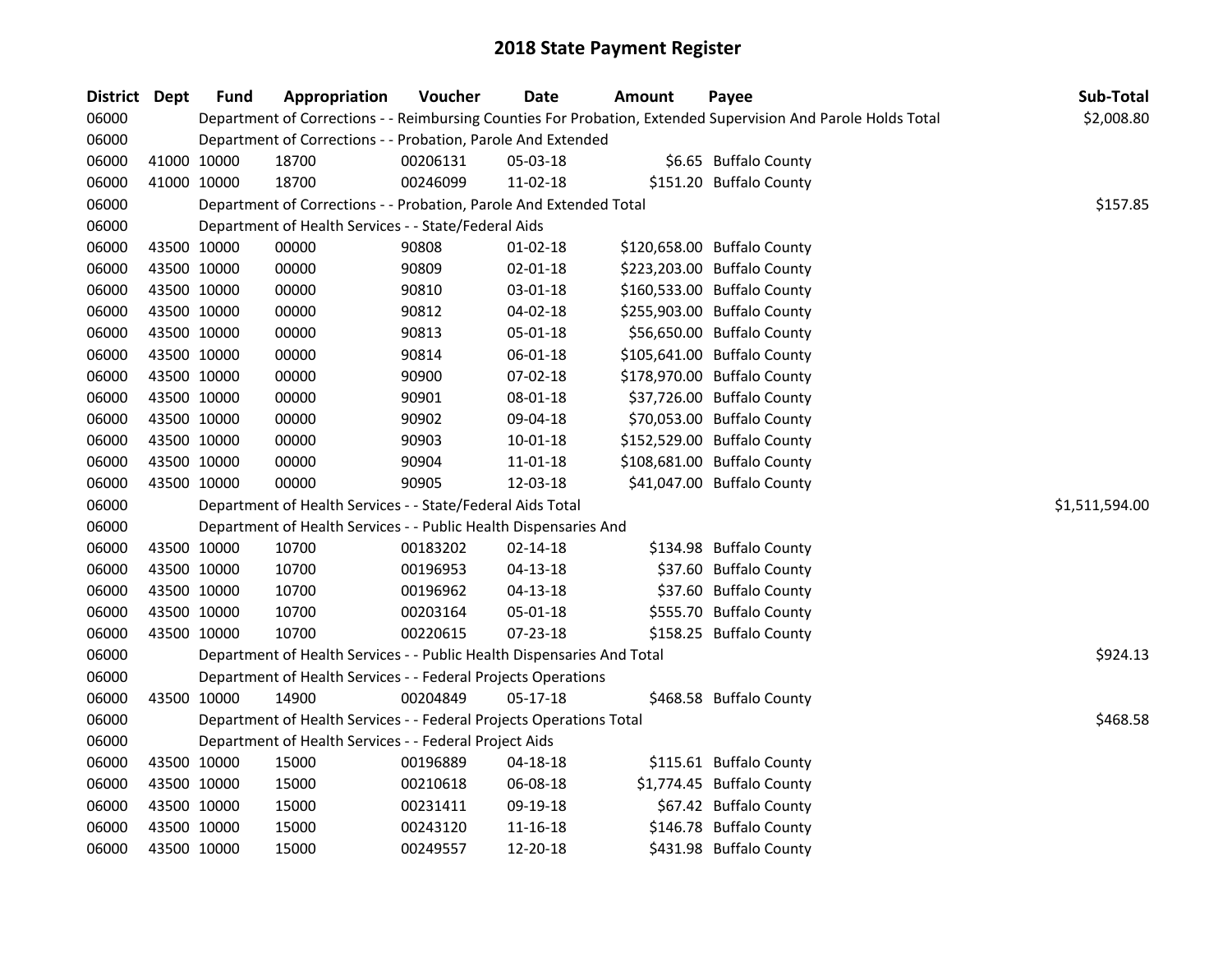| <b>District</b> | <b>Dept</b> | <b>Fund</b> | Appropriation                                                          | Voucher  | Date           | Amount | Payee                      | Sub-Total  |
|-----------------|-------------|-------------|------------------------------------------------------------------------|----------|----------------|--------|----------------------------|------------|
| 06000           |             |             | Department of Health Services - - Federal Project Aids Total           |          |                |        |                            | \$2,536.24 |
| 06000           |             |             | Department of Health Services - - General Program Operations           |          |                |        |                            |            |
| 06000           |             | 43500 10000 | 40100                                                                  | 00194014 | $03 - 22 - 18$ |        | \$4.00 Buffalo County      |            |
| 06000           |             |             | Department of Health Services - - General Program Operations Total     |          |                |        |                            | \$4.00     |
| 06000           |             |             | Department of Health Services - - Medical Assistance State Admin       |          |                |        |                            |            |
| 06000           |             | 43500 10000 | 44000                                                                  | 00194014 | $03 - 22 - 18$ |        | \$4.00 Buffalo County      |            |
| 06000           |             |             | Department of Health Services - - Medical Assistance State Admin Total |          |                |        |                            | \$4.00     |
| 06000           |             |             | Dept of Children and Families - - Fees For Administrative Servic       |          |                |        |                            |            |
| 06000           |             | 43700 10000 | 23100                                                                  | 00038232 | 04-18-18       |        | \$70.00 Buffalo County     |            |
| 06000           |             | 43700 10000 | 23100                                                                  | 00042294 | 07-17-18       |        | \$25.00 Buffalo County     |            |
| 06000           |             | 43700 10000 | 23100                                                                  | 00045761 | 10-18-18       |        | \$10.00 Buffalo County     |            |
| 06000           |             |             | Dept of Children and Families - - Fees For Administrative Servic Total |          |                |        |                            | \$105.00   |
| 06000           |             |             | Dept of Children and Families - - General Aids                         |          |                |        |                            |            |
| 06000           |             | 43700 10000 | 99000                                                                  | 00033180 | 01-05-18       |        | \$3,252.00 Buffalo County  |            |
| 06000           |             | 43700 10000 | 99000                                                                  | 00033278 | 01-04-18       |        | \$156.49 Buffalo County    |            |
| 06000           |             | 43700 10000 | 99000                                                                  | 00034086 | 01-30-18       |        | \$22,719.27 Buffalo County |            |
| 06000           |             | 43700 10000 | 99000                                                                  | 00034289 | 02-05-18       |        | \$5,297.02 Buffalo County  |            |
| 06000           |             | 43700 10000 | 99000                                                                  | 00034354 | 02-05-18       |        | \$3,360.00 Buffalo County  |            |
| 06000           |             | 43700 10000 | 99000                                                                  | 00034829 | $02 - 21 - 18$ |        | \$65.40 Buffalo County     |            |
| 06000           |             | 43700 10000 | 99000                                                                  | 00034982 | 02-21-18       |        | \$120.73 Buffalo County    |            |
| 06000           |             | 43700 10000 | 99000                                                                  | 00035085 | 02-21-18       |        | \$304.81 Buffalo County    |            |
| 06000           |             | 43700 10000 | 99000                                                                  | 00035215 | $02 - 22 - 18$ |        | \$96.30 Buffalo County     |            |
| 06000           |             | 43700 10000 | 99000                                                                  | 00035604 | 03-05-18       |        | \$231.67 Buffalo County    |            |
| 06000           |             | 43700 10000 | 99000                                                                  | 00035620 | 03-05-18       |        | \$26,793.04 Buffalo County |            |
| 06000           |             | 43700 10000 | 99000                                                                  | 00037547 | 04-05-18       |        | \$65,086.37 Buffalo County |            |
| 06000           |             | 43700 10000 | 99000                                                                  | 00037614 | 04-06-18       |        | \$1,967.75 Buffalo County  |            |
| 06000           |             | 43700 10000 | 99000                                                                  | 00038781 | 04-30-18       |        | \$29,426.77 Buffalo County |            |
| 06000           |             | 43700 10000 | 99000                                                                  | 00039157 | 05-07-18       |        | \$7,809.58 Buffalo County  |            |
| 06000           |             | 43700 10000 | 99000                                                                  | 00040576 | 06-05-18       |        | \$8,223.45 Buffalo County  |            |
| 06000           |             | 43700 10000 | 99000                                                                  | 00040646 | 06-05-18       |        | \$2,501.07 Buffalo County  |            |
| 06000           |             | 43700 10000 | 99000                                                                  | 00041606 | 06-29-18       |        | \$1,356.42 Buffalo County  |            |
| 06000           |             | 43700 10000 | 99000                                                                  | 00041757 | 07-05-18       |        | \$13,550.68 Buffalo County |            |
| 06000           |             | 43700 10000 | 99000                                                                  | 00042771 | 07-30-18       |        | \$20,372.26 Buffalo County |            |
| 06000           |             | 43700 10000 | 99000                                                                  | 00042978 | 08-03-18       |        | \$474.00 Buffalo County    |            |
| 06000           |             | 43700 10000 | 99000                                                                  | 00043067 | 08-06-18       |        | \$9,558.44 Buffalo County  |            |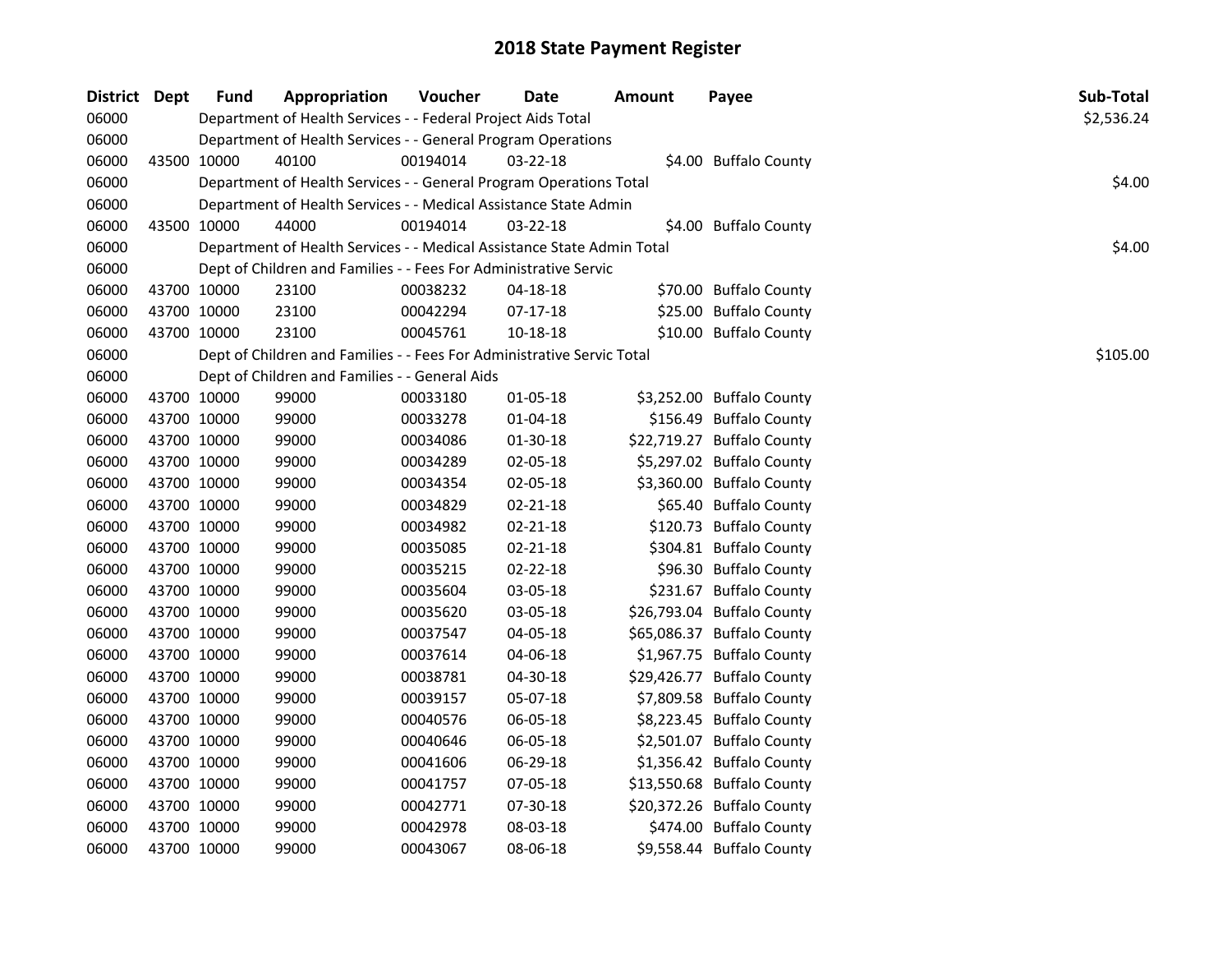| District Dept |             | <b>Fund</b> | Appropriation                                                         | Voucher  | <b>Date</b>    | Amount | Payee                       | Sub-Total    |
|---------------|-------------|-------------|-----------------------------------------------------------------------|----------|----------------|--------|-----------------------------|--------------|
| 06000         | 43700 10000 |             | 99000                                                                 | 00043372 | 08-14-18       |        | \$3,207.31 Buffalo County   |              |
| 06000         | 43700 10000 |             | 99000                                                                 | 00043945 | 08-29-18       |        | \$231,105.00 Buffalo County |              |
| 06000         | 43700 10000 |             | 99000                                                                 | 00044030 | 08-30-18       |        | \$6,660.00 Buffalo County   |              |
| 06000         | 43700 10000 |             | 99000                                                                 | 00044142 | 09-05-18       |        | \$34,015.85 Buffalo County  |              |
| 06000         | 43700 10000 |             | 99000                                                                 | 00045349 | 10-05-18       |        | \$7,437.06 Buffalo County   |              |
| 06000         | 43700 10000 |             | 99000                                                                 | 00046168 | 10-30-18       |        | \$22,308.88 Buffalo County  |              |
| 06000         | 43700 10000 |             | 99000                                                                 | 00046482 | 11-05-18       |        | \$1,961.99 Buffalo County   |              |
| 06000         | 43700 10000 |             | 99000                                                                 | 00046557 | 11-05-18       |        | \$3,252.00 Buffalo County   |              |
| 06000         | 43700 10000 |             | 99000                                                                 | 00046689 | 11-09-18       |        | \$2,955.28 Buffalo County   |              |
| 06000         | 43700 10000 |             | 99000                                                                 | 00047539 | 12-05-18       |        | \$5,538.71 Buffalo County   |              |
| 06000         | 43700 10000 |             | 99000                                                                 | 00048143 | 12-27-18       |        | \$3,596.54 Buffalo County   |              |
| 06000         |             |             | Dept of Children and Families - - General Aids Total                  |          |                |        |                             | \$544,762.14 |
| 06000         |             |             | Dept of Workforce Development - - Ui Admin Fed                        |          |                |        |                             |              |
| 06000         | 44500 10000 |             | 15100                                                                 | 00146788 | 02-02-18       |        | \$10.00 Buffalo County      |              |
| 06000         | 44500 10000 |             | 15100                                                                 | 00152375 | 03-02-18       |        | \$10.00 Buffalo County      |              |
| 06000         | 44500 10000 |             | 15100                                                                 | 00157686 | 04-03-18       |        | \$15.00 Buffalo County      |              |
| 06000         | 44500 10000 |             | 15100                                                                 | 00163005 | 05-02-18       |        | \$20.00 Buffalo County      |              |
| 06000         | 44500 10000 |             | 15100                                                                 | 00168082 | 06-04-18       |        | \$5.00 Buffalo County       |              |
| 06000         | 44500 10000 |             | 15100                                                                 | 00173083 | 07-03-18       |        | \$20.00 Buffalo County      |              |
| 06000         | 44500 10000 |             | 15100                                                                 | 00178329 | 08-02-18       |        | \$10.00 Buffalo County      |              |
| 06000         | 44500 10000 |             | 15100                                                                 | 00183388 | 09-05-18       |        | \$5.00 Buffalo County       |              |
| 06000         | 44500 10000 |             | 15100                                                                 | 00188533 | 10-02-18       |        | \$15.00 Buffalo County      |              |
| 06000         | 44500 10000 |             | 15100                                                                 | 00194596 | 11-02-18       |        | \$5.00 Buffalo County       |              |
| 06000         | 44500 10000 |             | 15100                                                                 | 00199577 | 12-04-18       |        | \$15.00 Buffalo County      |              |
| 06000         |             |             | Dept of Workforce Development - - Ui Admin Fed Total                  |          |                |        |                             | \$130.00     |
| 06000         |             |             | Dept of Workforce Development - - Wc Ops Uninsured Emplyr Admin       |          |                |        |                             |              |
| 06000         | 44500 22700 |             | 17700                                                                 | 00193914 | 10-30-18       |        | \$10.00 Buffalo County      |              |
| 06000         | 44500 22700 |             | 17700                                                                 | 00193915 | 10-30-18       |        | \$35.00 Buffalo County      |              |
| 06000         |             |             | Dept of Workforce Development - - Wc Ops Uninsured Emplyr Admin Total |          |                |        |                             | \$45.00      |
| 06000         |             |             | Department of Justice - - Crime Laboratories, Dna                     |          |                |        |                             |              |
| 06000         | 45500 10000 |             | 22100                                                                 | 00048956 | 07-19-18       |        | \$610.00 Buffalo County     |              |
| 06000         |             |             | Department of Justice - - Crime Laboratories, Dna Total               |          |                |        |                             | \$610.00     |
| 06000         |             |             | Department of Justice - - Law Enforcement Train, Local                |          |                |        |                             |              |
| 06000         |             | 45500 10000 | 23100                                                                 | 00041353 | $02 - 01 - 18$ |        | \$1,878.77 Buffalo County   |              |
| 06000         | 45500 10000 |             | 23100                                                                 | 00051649 | 09-21-18       |        | \$3,201.56 Buffalo County   |              |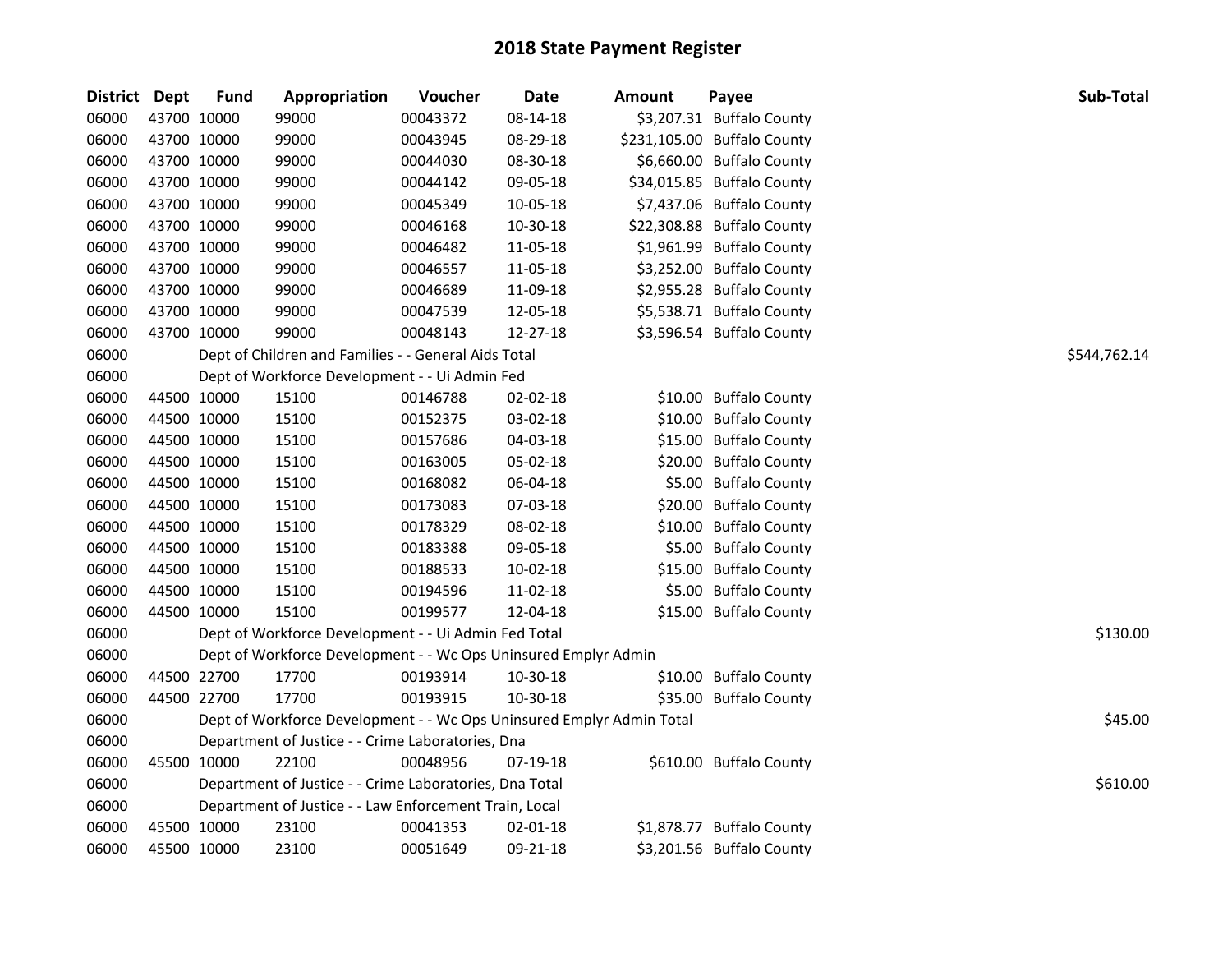| District Dept |             | <b>Fund</b> | Appropriation                                                          | Voucher  | <b>Date</b>    | Amount | Payee                       | Sub-Total    |
|---------------|-------------|-------------|------------------------------------------------------------------------|----------|----------------|--------|-----------------------------|--------------|
| 06000         | 45500 10000 |             | 23100                                                                  | 00052230 | 09-25-18       |        | \$3,360.00 Buffalo County   |              |
| 06000         |             |             | Department of Justice - - Law Enforcement Train, Local Total           |          |                |        |                             | \$8,440.33   |
| 06000         |             |             | Department of Justice - - Federal Aid, State Operations                |          |                |        |                             |              |
| 06000         | 45500 10000 |             | 24100                                                                  | 00044732 | 04-17-18       |        | \$264.45 Buffalo County     |              |
| 06000         |             |             | Department of Justice - - Federal Aid, State Operations Total          |          |                |        |                             | \$264.45     |
| 06000         |             |             | Department of Justice - - Alt Prosecution Alcohol Drugs                |          |                |        |                             |              |
| 06000         |             | 45500 10000 | 27100                                                                  | 00045568 | 05-14-18       |        | \$24,471.68 Buffalo County  |              |
| 06000         |             | 45500 10000 | 27100                                                                  | 00050460 | 08-20-18       |        | \$31,282.60 Buffalo County  |              |
| 06000         | 45500 10000 |             | 27100                                                                  | 00055075 | 11-13-18       |        | \$26,863.17 Buffalo County  |              |
| 06000         |             |             | Department of Justice - - Alt Prosecution Alcohol Drugs Total          |          |                |        |                             | \$82,617.45  |
| 06000         |             |             | Department of Justice - - Alternatives To Prosecution                  |          |                |        |                             |              |
| 06000         |             | 45500 10000 | 28500                                                                  | 00042946 | 03-08-18       |        | \$66,242.11 Buffalo County  |              |
| 06000         |             |             | Department of Justice - - Alternatives To Prosecution Total            |          |                |        |                             | \$66,242.11  |
| 06000         |             |             | Department of Justice - - Crime Victim Witness Assist                  |          |                |        |                             |              |
| 06000         | 45500 10000 |             | 53200                                                                  | 00049086 | 07-19-18       |        | \$12,509.08 Buffalo County  |              |
| 06000         |             |             | Department of Justice - - Crime Victim Witness Assist Total            |          |                |        |                             | \$12,509.08  |
| 06000         |             |             | Department of Justice - - County Reimb Victim-Witness                  |          |                |        |                             |              |
| 06000         | 45500 10000 |             | 53900                                                                  | 00043028 | 03-06-18       |        | \$13,228.29 Buffalo County  |              |
| 06000         |             |             | Department of Justice - - County Reimb Victim-Witness Total            |          |                |        |                             | \$13,228.29  |
| 06000         |             |             | Department of Justice - - Federal Aid, State Operations                |          |                |        |                             |              |
| 06000         | 45500 10000 |             | 54300                                                                  | 00052365 | 09-27-18       |        | \$10,203.76 Buffalo County  |              |
| 06000         |             |             | Department of Justice - - Federal Aid, State Operations Total          |          |                |        |                             | \$10,203.76  |
| 06000         |             |             | Department of Military Affairs - - Disaster Recovery Aid               |          |                |        |                             |              |
| 06000         | 46500 10000 |             | 30500                                                                  | 00048079 | 08-27-18       |        | \$23,589.50 Buffalo County  |              |
| 06000         |             |             | Department of Military Affairs - - Disaster Recovery Aid Total         |          |                |        |                             | \$23,589.50  |
| 06000         |             |             | Department of Military Affairs - - Local Emer Planning Grants          |          |                |        |                             |              |
| 06000         | 46500 10000 |             | 33700                                                                  | 00045694 | $07 - 02 - 18$ |        | \$2,905.16 Buffalo County   |              |
| 06000         |             |             | Department of Military Affairs - - Local Emer Planning Grants Total    |          |                |        |                             | \$2,905.16   |
| 06000         |             |             | Department of Military Affairs - - Federal Aid, Local Assistance       |          |                |        |                             |              |
| 06000         | 46500 10000 |             | 34200                                                                  | 00038056 | 01-30-18       |        | \$8,350.59 Buffalo County   |              |
| 06000         | 46500 10000 |             | 34200                                                                  | 00047180 | 07-31-18       |        | \$87,514.27 Buffalo County  |              |
| 06000         | 46500 10000 |             | 34200                                                                  | 00048079 | 08-27-18       |        | \$141,537.00 Buffalo County |              |
| 06000         | 46500 10000 |             | 34200                                                                  | 00048167 | 08-29-18       |        | \$4,784.15 Buffalo County   |              |
| 06000         | 46500 10000 |             | 34200                                                                  | 00048966 | 09-14-18       |        | \$45,072.69 Buffalo County  |              |
| 06000         |             |             | Department of Military Affairs - - Federal Aid, Local Assistance Total |          |                |        |                             | \$287,258.70 |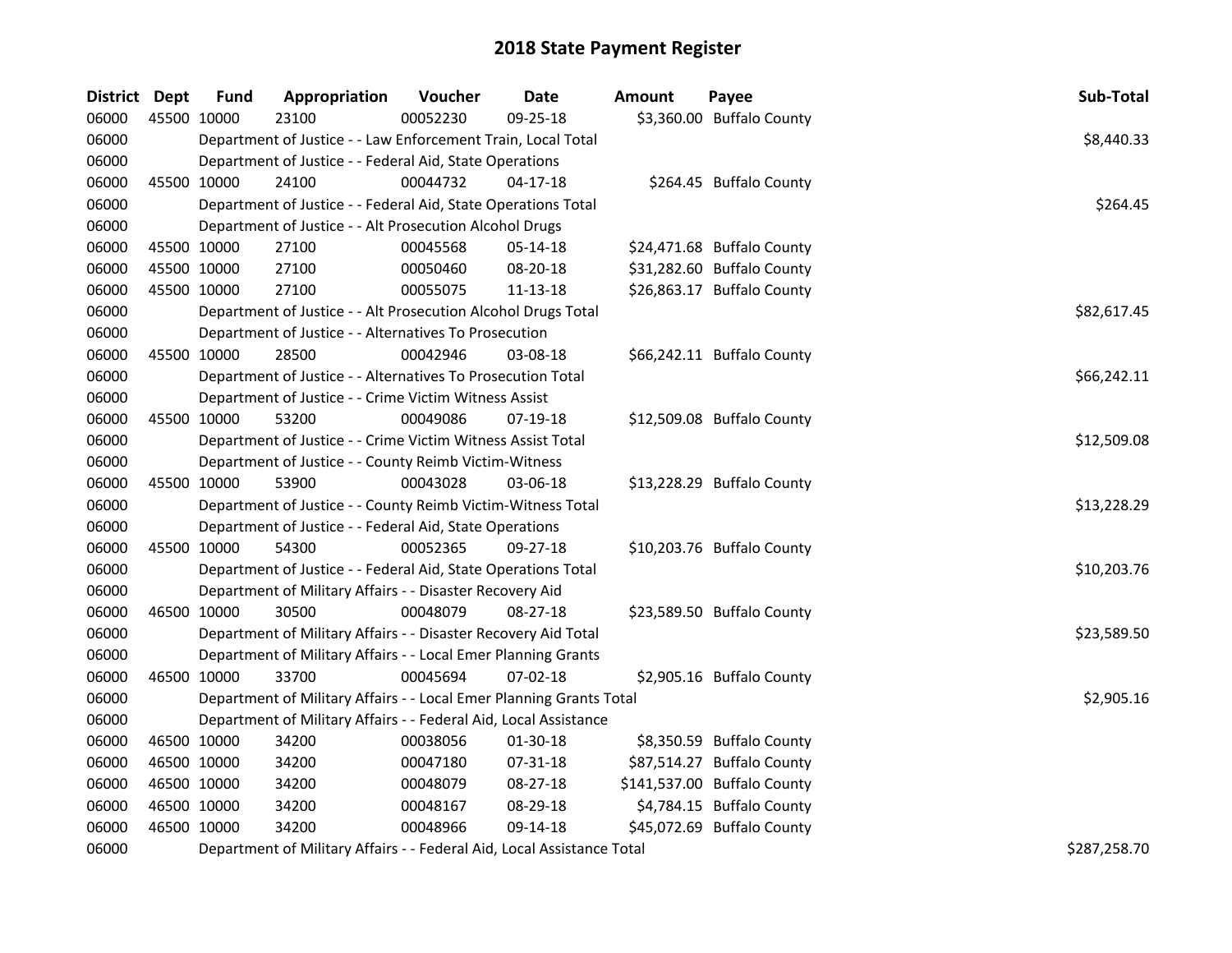| District Dept |             | <b>Fund</b> | Appropriation                                                           | Voucher  | Date           | Amount | Payee                      | Sub-Total   |  |  |  |
|---------------|-------------|-------------|-------------------------------------------------------------------------|----------|----------------|--------|----------------------------|-------------|--|--|--|
| 06000         |             |             | Department of Military Affairs - - St Emerg Response Bd Grant Pif       |          |                |        |                            |             |  |  |  |
| 06000         | 46500 27200 |             | 36400                                                                   | 00038411 | 01-30-18       |        | \$2,946.47 Buffalo County  |             |  |  |  |
| 06000         |             |             | Department of Military Affairs - - St Emerg Response Bd Grant Pif Total |          |                |        |                            | \$2,946.47  |  |  |  |
| 06000         |             |             | Department of Veterans Affairs - - Grants To Counties                   |          |                |        |                            |             |  |  |  |
| 06000         |             | 48500 15200 | 12700                                                                   | 00043014 | 02-16-18       |        | \$850.00 Buffalo County    |             |  |  |  |
| 06000         |             |             | Department of Veterans Affairs - - Grants To Counties Total             |          |                |        |                            | \$850.00    |  |  |  |
| 06000         |             |             | Department of Veterans Affairs - - County Grants                        |          |                |        |                            |             |  |  |  |
| 06000         | 48500 58200 |             | 26700                                                                   | 00043014 | $02 - 16 - 18$ |        | \$3,825.00 Buffalo County  |             |  |  |  |
| 06000         |             |             | Department of Veterans Affairs - - County Grants Total                  |          |                |        |                            | \$3,825.00  |  |  |  |
| 06000         |             |             | Department of Veterans Affairs - - Veterans Transportation Grant        |          |                |        |                            |             |  |  |  |
| 06000         | 48500 58200 |             | 28000                                                                   | 00056403 | 11-16-18       |        | \$1,259.08 Buffalo County  |             |  |  |  |
| 06000         |             |             | Department of Veterans Affairs - - Veterans Transportation Grant Total  |          |                |        |                            | \$1,259.08  |  |  |  |
| 06000         |             |             | Department of Veterans Affairs - - County Grants                        |          |                |        |                            |             |  |  |  |
| 06000         |             | 48500 58300 | 37000                                                                   | 00043014 | 02-16-18       |        | \$3,825.00 Buffalo County  |             |  |  |  |
| 06000         |             |             | Department of Veterans Affairs - - County Grants Total                  |          |                |        |                            | \$3,825.00  |  |  |  |
| 06000         |             |             | Department of Administration - - Federal Aid, Local Assistance          |          |                |        |                            |             |  |  |  |
| 06000         | 50500 10000 |             | 15500                                                                   | 00070025 | $01 - 17 - 18$ |        | \$1,503.52 Buffalo County  |             |  |  |  |
| 06000         | 50500 10000 |             | 15500                                                                   | 00071342 | 01-30-18       |        | \$1,142.40 Buffalo County  |             |  |  |  |
| 06000         | 50500 10000 |             | 15500                                                                   | 00076253 | 03-29-18       |        | \$1,623.87 Buffalo County  |             |  |  |  |
| 06000         | 50500 10000 |             | 15500                                                                   | 00077660 | $04 - 17 - 18$ |        | \$1,041.81 Buffalo County  |             |  |  |  |
| 06000         | 50500 10000 |             | 15500                                                                   | 00079082 | 05-01-18       |        | \$393.73 Buffalo County    |             |  |  |  |
| 06000         | 50500 10000 |             | 15500                                                                   | 00081323 | 05-30-18       |        | \$1,400.99 Buffalo County  |             |  |  |  |
| 06000         | 50500 10000 |             | 15500                                                                   | 00083952 | 06-29-18       |        | \$619.66 Buffalo County    |             |  |  |  |
| 06000         | 50500 10000 |             | 15500                                                                   | 00085077 | 07-17-18       |        | \$1,374.66 Buffalo County  |             |  |  |  |
| 06000         | 50500 10000 |             | 15500                                                                   | 00087447 | 08-29-18       |        | \$470.21 Buffalo County    |             |  |  |  |
| 06000         | 50500 10000 |             | 15500                                                                   | 00089315 | $10 - 01 - 18$ |        | \$367.52 Buffalo County    |             |  |  |  |
| 06000         | 50500 10000 |             | 15500                                                                   | 00092870 | 11-29-18       |        | \$289.33 Buffalo County    |             |  |  |  |
| 06000         | 50500 10000 |             | 15500                                                                   | 00093761 | 12-17-18       |        | \$185.50 Buffalo County    |             |  |  |  |
| 06000         |             | 50500 10000 | 15500                                                                   | 00094436 | 12-31-18       |        | \$1,341.04 Buffalo County  |             |  |  |  |
| 06000         |             |             | Department of Administration - - Federal Aid, Local Assistance Total    |          |                |        |                            | \$11,754.24 |  |  |  |
| 06000         |             |             | Department of Administration - - Federal Aid, Local Assistance          |          |                |        |                            |             |  |  |  |
| 06000         | 50500 10000 |             | 74300                                                                   | 00071568 | 02-08-18       |        | \$99,922.14 Buffalo County |             |  |  |  |
| 06000         | 50500 10000 |             | 74300                                                                   | 00072529 | $02 - 15 - 18$ |        | \$10,332.41 Buffalo County |             |  |  |  |
| 06000         | 50500 10000 |             | 74300                                                                   | 00074073 | $03 - 12 - 18$ |        | \$30,364.54 Buffalo County |             |  |  |  |
| 06000         | 50500 10000 |             | 74300                                                                   | 00079836 | 05-17-18       |        | \$34,006.00 Buffalo County |             |  |  |  |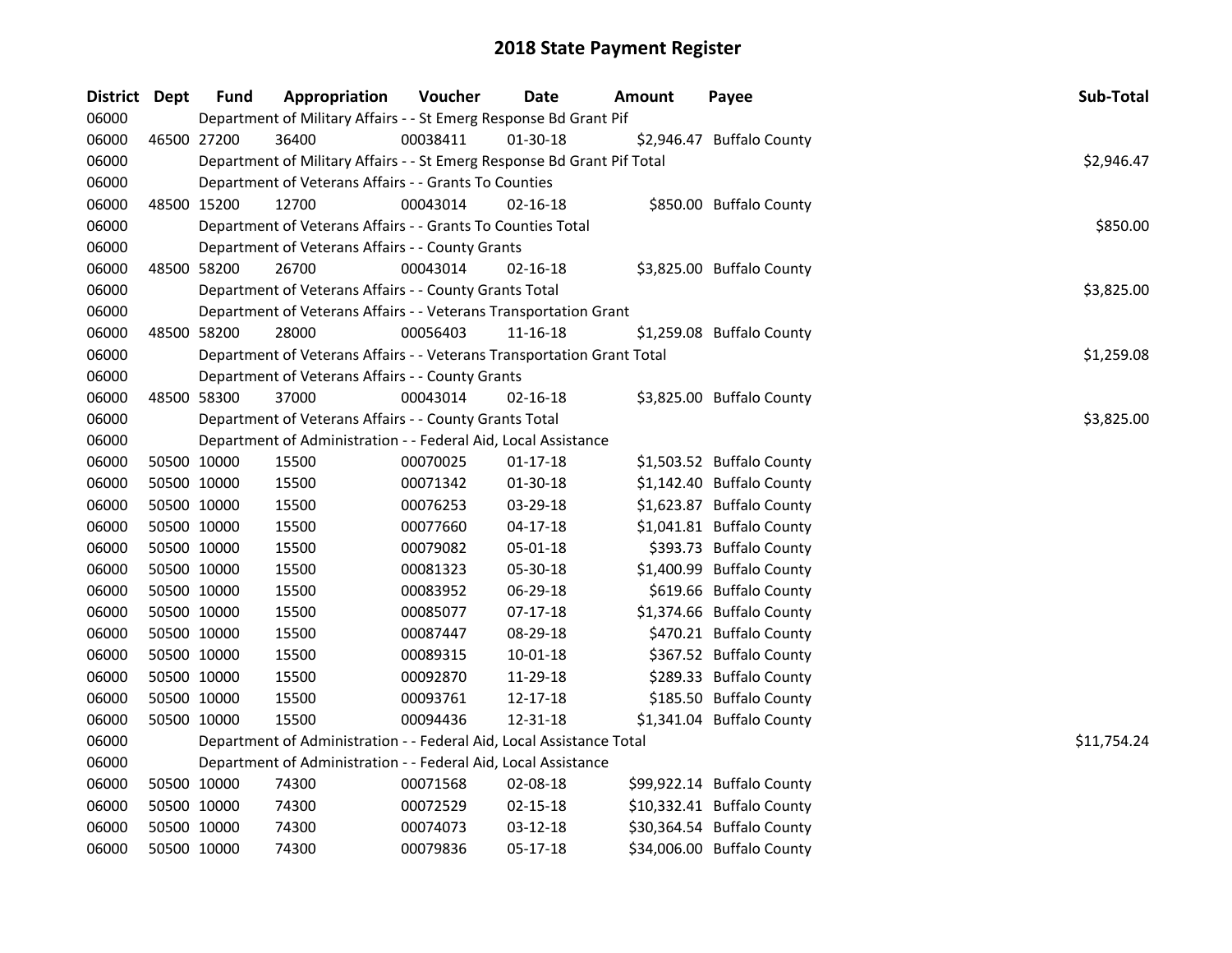| District Dept | <b>Fund</b> | Appropriation                                                         | Voucher  | Date           | <b>Amount</b> | Payee                      | Sub-Total    |
|---------------|-------------|-----------------------------------------------------------------------|----------|----------------|---------------|----------------------------|--------------|
| 06000         | 50500 10000 | 74300                                                                 | 00079838 | 05-17-18       |               | \$30,341.22 Buffalo County |              |
| 06000         | 50500 10000 | 74300                                                                 | 00081279 | 06-07-18       |               | \$71,092.95 Buffalo County |              |
| 06000         | 50500 10000 | 74300                                                                 | 00084335 | 07-09-18       |               | \$46,662.64 Buffalo County |              |
| 06000         | 50500 10000 | 74300                                                                 | 00086712 | 08-21-18       |               | \$28,329.64 Buffalo County |              |
| 06000         | 50500 10000 | 74300                                                                 | 00091660 | 11-13-18       |               | \$24,369.31 Buffalo County |              |
| 06000         | 50500 10000 | 74300                                                                 | 00093217 | 12-17-18       |               | \$33,597.18 Buffalo County |              |
| 06000         |             | Department of Administration - - Federal Aid, Local Assistance Total  |          |                |               |                            | \$409,018.03 |
| 06000         |             | Department of Administration - - Low-Income Assistance Grants         |          |                |               |                            |              |
| 06000         | 50500 23500 | 37100                                                                 | 00070025 | $01 - 17 - 18$ |               | \$2,264.77 Buffalo County  |              |
| 06000         | 50500 23500 | 37100                                                                 | 00071342 | 01-30-18       |               | \$4,390.91 Buffalo County  |              |
| 06000         | 50500 23500 | 37100                                                                 | 00076253 | 03-29-18       |               | \$11.06 Buffalo County     |              |
| 06000         | 50500 23500 | 37100                                                                 | 00079082 | 05-01-18       |               | \$29.33 Buffalo County     |              |
| 06000         | 50500 23500 | 37100                                                                 | 00083952 | 06-29-18       |               | \$40.61 Buffalo County     |              |
| 06000         | 50500 23500 | 37100                                                                 | 00085077 | 07-17-18       |               | \$181.14 Buffalo County    |              |
| 06000         | 50500 23500 | 37100                                                                 | 00089315 | 10-01-18       |               | \$518.03 Buffalo County    |              |
| 06000         | 50500 23500 | 37100                                                                 | 00092870 | 11-29-18       |               | \$1,200.37 Buffalo County  |              |
| 06000         | 50500 23500 | 37100                                                                 | 00093761 | 12-17-18       |               | \$885.00 Buffalo County    |              |
| 06000         | 50500 23500 | 37100                                                                 | 00094436 | 12-31-18       |               | \$1,236.52 Buffalo County  |              |
| 06000         |             | Department of Administration - - Low-Income Assistance Grants Total   |          |                |               |                            | \$10,757.74  |
| 06000         |             | Department of Administration - - Land                                 |          |                |               |                            |              |
| 06000         | 50500 26900 | 16600                                                                 | 00070091 | $01-19-18$     |               | \$25,000.00 Buffalo County |              |
| 06000         |             | Department of Administration - - Land Total                           |          |                |               |                            | \$25,000.00  |
| 06000         |             | Department of Administration - - Land Information Program; Loca       |          |                |               |                            |              |
| 06000         | 50500 26900 | 17300                                                                 | 00072551 | 02-20-18       |               | \$1,000.00 Buffalo County  |              |
| 06000         | 50500 26900 | 17300                                                                 | 00075486 | 03-20-18       |               | \$75,912.00 Buffalo County |              |
| 06000         | 50500 26900 | 17300                                                                 | 00082861 | 06-18-18       |               | \$25,000.00 Buffalo County |              |
| 06000         |             | Department of Administration - - Land Information Program; Loca Total |          |                |               |                            | \$101,912.00 |
| 06000         |             | Commissioners of Public Lands - - Federal Aid -- Flood Control        |          |                |               |                            |              |
| 06000         | 50700 10000 | 13000                                                                 | 00002011 | 08-09-18       |               | \$1,274.90 Buffalo County  |              |
| 06000         |             | Commissioners of Public Lands - - Federal Aid -- Flood Control Total  |          |                |               |                            | \$1,274.90   |
| 06000         |             | Public Defender Board - - Trial Representation                        |          |                |               |                            |              |
| 06000         | 55000 10000 | 10300                                                                 | 00131078 | 03-09-18       |               | \$10.80 Buffalo County     |              |
| 06000         |             | Public Defender Board - - Trial Representation Total                  |          |                |               |                            | \$10.80      |
| 06000         |             | Public Defender Board - - Private Bar Reimbursement                   |          |                |               |                            |              |
| 06000         | 55000 10000 | 10400                                                                 | 00138822 | 04-27-18       |               | \$31.76 Buffalo County     |              |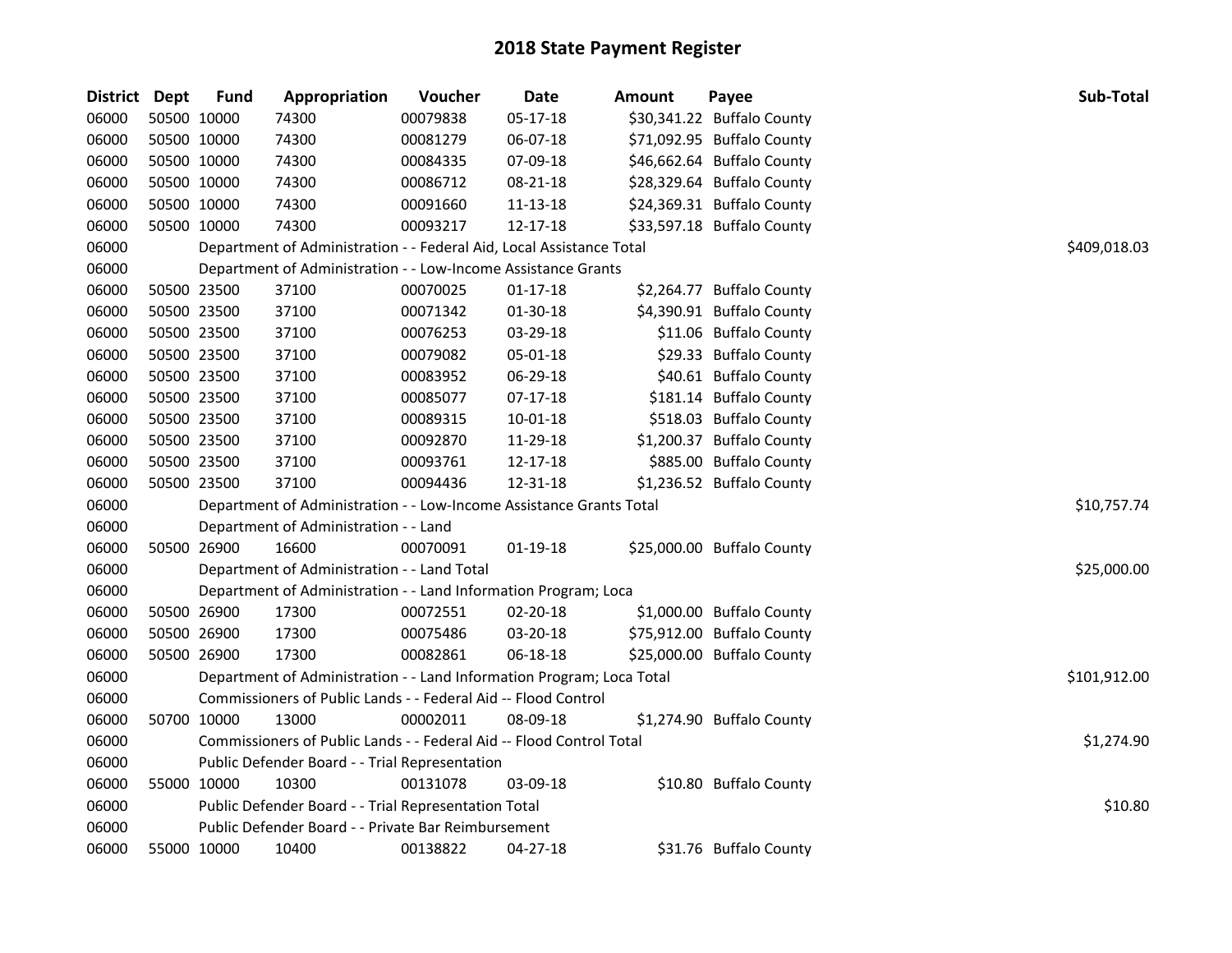| District Dept | <b>Fund</b> | Appropriation                                                    | Voucher  | <b>Date</b>    | <b>Amount</b> | Payee                       | Sub-Total    |
|---------------|-------------|------------------------------------------------------------------|----------|----------------|---------------|-----------------------------|--------------|
| 06000         |             | Public Defender Board - - Private Bar Reimbursement Total        |          |                |               |                             | \$31.76      |
| 06000         |             | Public Defender Board - - Transcript, Discovery And Int          |          |                |               |                             |              |
| 06000         | 55000 10000 | 10600                                                            | 00126011 | 01-29-18       |               | \$30.15 Buffalo County      |              |
| 06000         | 55000 10000 | 10600                                                            | 00135320 | 04-04-18       |               | \$36.00 Buffalo County      |              |
| 06000         | 55000 10000 | 10600                                                            | 00143554 | 05-23-18       |               | \$17.80 Buffalo County      |              |
| 06000         | 55000 10000 | 10600                                                            | 00152546 | 07-19-18       |               | \$3.20 Buffalo County       |              |
| 06000         | 55000 10000 | 10600                                                            | 00152547 | $07-19-18$     |               | \$985.06 Buffalo County     |              |
| 06000         |             | Public Defender Board - - Transcript, Discovery And Int Total    |          |                |               |                             | \$1,072.21   |
| 06000         |             | Department of Revenue - - General Program Operations             |          |                |               |                             |              |
| 06000         | 56600 10000 | 10100                                                            | 00083313 | 02-09-18       |               | \$145.00 Buffalo County     |              |
| 06000         | 56600 10000 | 10100                                                            | 00108533 | 08-31-18       |               | \$135.00 Buffalo County     |              |
| 06000         |             | Department of Revenue - - General Program Operations Total       |          |                |               |                             | \$280.00     |
| 06000         |             | Circuit Courts - - Circuit Court Costs                           |          |                |               |                             |              |
| 06000         | 62500 10000 | 10500                                                            | 00000471 | 01-09-18       |               | \$20,361.00 Buffalo County  |              |
| 06000         | 62500 10000 | 10500                                                            | 00000707 | 04-06-18       |               | \$332.50 Buffalo County     |              |
| 06000         | 62500 10000 | 10500                                                            | 00000805 | 06-07-18       |               | \$120.00 Buffalo County     |              |
| 06000         | 62500 10000 | 10500                                                            | 00000945 | 08-24-18       |               | \$35,872.69 Buffalo County  |              |
| 06000         |             | Circuit Courts - - Circuit Court Costs Total                     |          |                |               |                             | \$56,686.19  |
| 06000         |             | Circuit Courts - - Court Interpreters                            |          |                |               |                             |              |
| 06000         | 62500 10000 | 12100                                                            | 00000543 | $01 - 11 - 18$ |               | \$267.50 Buffalo County     |              |
| 06000         | 62500 10000 | 12100                                                            | 00001115 | 10-30-18       |               | \$160.00 Buffalo County     |              |
| 06000         |             | Circuit Courts - - Court Interpreters Total                      |          |                |               |                             | \$427.50     |
| 06000         |             | Shared Revenue and Tax Relief - - County And Municipal Aid       |          |                |               |                             |              |
| 06000         | 83500 10000 | 10500                                                            | 00032763 | 07-23-18       |               | \$48,096.70 Buffalo County  |              |
| 06000         | 83500 10000 | 10500                                                            | 00035649 | 11-19-18       |               | \$272,547.96 Buffalo County |              |
| 06000         |             | Shared Revenue and Tax Relief - - County And Municipal Aid Total |          |                |               |                             | \$320,644.66 |
| 06000         |             | Shared Revenue and Tax Relief - - Exempt Computer Aid            |          |                |               |                             |              |
| 06000         | 83500 10000 | 10900                                                            | 00029875 | $07 - 23 - 18$ |               | \$15,525.92 Buffalo County  |              |
| 06000         |             | Shared Revenue and Tax Relief - - Exempt Computer Aid Total      |          |                |               |                             | \$15,525.92  |
| 06000         |             | Shared Revenue and Tax Relief - - Utility Aid                    |          |                |               |                             |              |
| 06000         | 83500 10000 | 11000                                                            | 00032763 | 07-23-18       |               | \$76,453.99 Buffalo County  |              |
| 06000         | 83500 10000 | 11000                                                            | 00035649 | 11-19-18       |               | \$455,485.43 Buffalo County |              |
| 06000         |             | Shared Revenue and Tax Relief - - Utility Aid Total              |          |                |               |                             | \$531,939.42 |
| 06000         |             | Shared Revenue and Tax Relief - - School Lvy Tx/First Dollar Cr  |          |                |               |                             |              |
| 06000         | 83500 10000 | 30200                                                            | 00029582 | 07-23-18       |               | \$497,654.99 Buffalo County |              |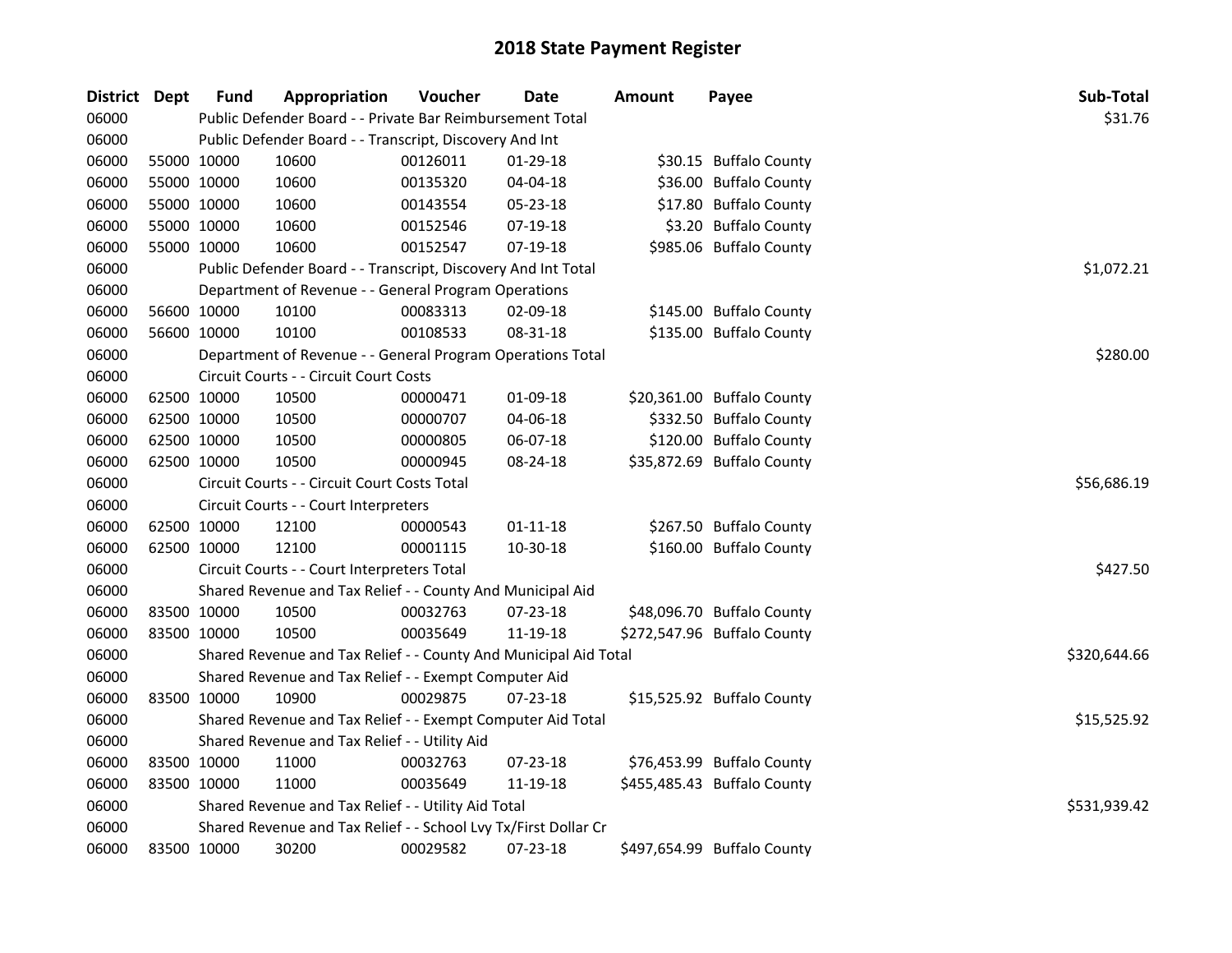| District Dept | <b>Fund</b> | Appropriation                                                         | Voucher      | Date           | Amount | Pavee                         | Sub-Total       |
|---------------|-------------|-----------------------------------------------------------------------|--------------|----------------|--------|-------------------------------|-----------------|
| 06000         | 83500 10000 | 30200                                                                 | 00029730     | 07-23-18       |        | \$2,099,174.56 Buffalo County |                 |
| 06000         |             | Shared Revenue and Tax Relief - - School Lvy Tx/First Dollar Cr Total |              |                |        |                               | \$2,596,829.55  |
| 06000         |             | Shared Revenue and Tax Relief - - Lottery & Gaming Credit             |              |                |        |                               |                 |
| 06000         | 83500 52100 | 36300                                                                 | 00027097     | $03 - 26 - 18$ |        | \$493,551.10 Buffalo County   |                 |
| 06000         |             | Shared Revenue and Tax Relief - - Lottery & Gaming Credit Total       | \$493,551.10 |                |        |                               |                 |
| 06000 Total   |             |                                                                       |              |                |        |                               | \$11,535,429.85 |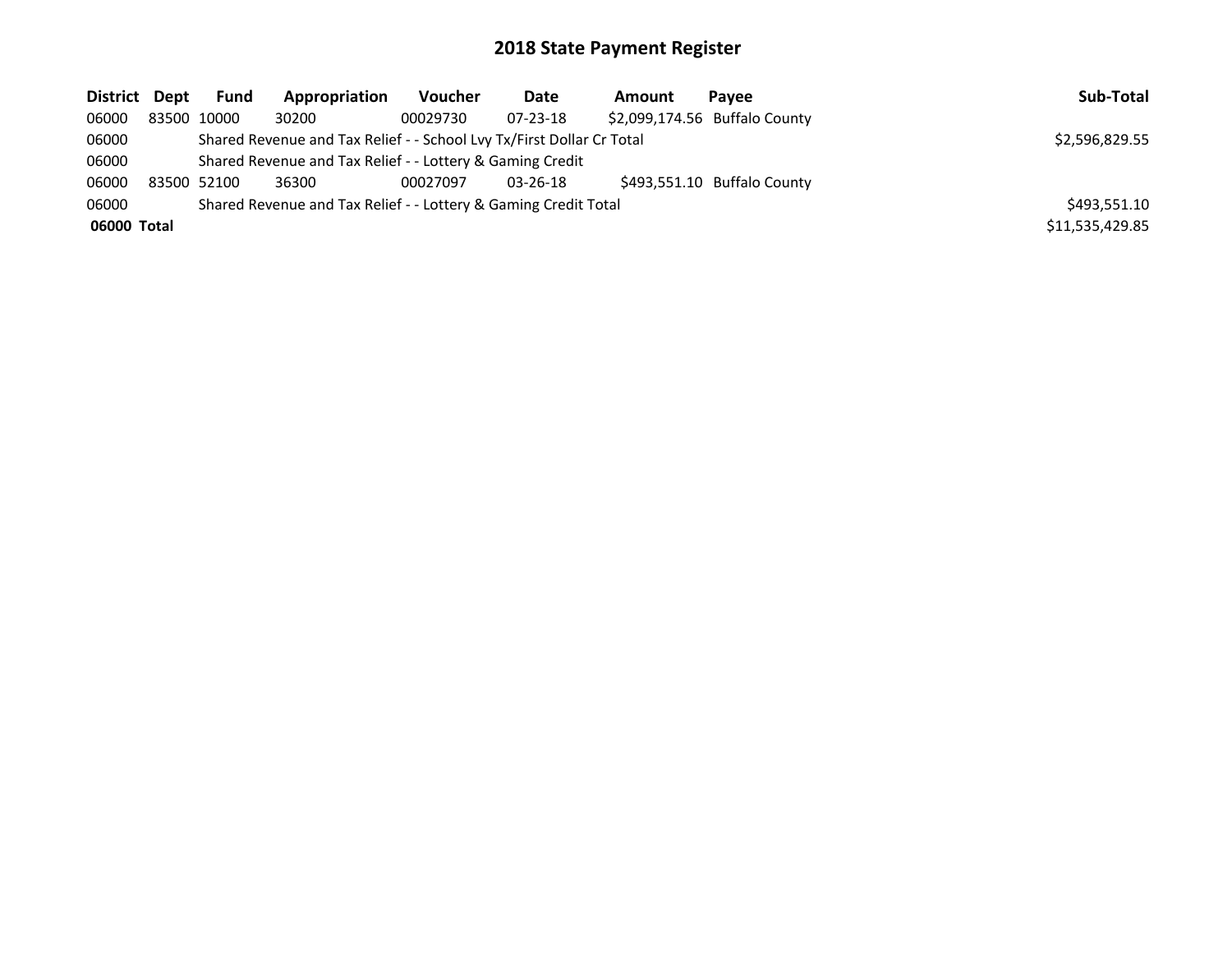| District Dept |             | <b>Fund</b>                                         | Appropriation                                                      | Voucher  | Date           | <b>Amount</b> | Payee                     | Sub-Total   |
|---------------|-------------|-----------------------------------------------------|--------------------------------------------------------------------|----------|----------------|---------------|---------------------------|-------------|
| 06002         |             |                                                     | Dept of Safety & Prof Services - - Fire Dues Distribution          |          |                |               |                           |             |
| 06002         |             | 16500 10000                                         | 22500                                                              | 00023719 | 07-25-18       |               | \$1,173.70 Alma, Town Of  |             |
| 06002         |             |                                                     | Dept of Safety & Prof Services - - Fire Dues Distribution Total    |          |                |               |                           | \$1,173.70  |
| 06002         |             |                                                     | Dept of Natural Resources - - Aids In Lieu Of Taxes - Gener        |          |                |               |                           |             |
| 06002         | 37000 10000 |                                                     | 50300                                                              | 00211471 | 02-02-18       |               | \$6.69 Alma, Town Of      |             |
| 06002         |             |                                                     | Dept of Natural Resources - - Aids In Lieu Of Taxes - Gener Total  |          |                |               |                           | \$6.69      |
| 06002         |             |                                                     | Dept of Natural Resources - - Resaids - Cnty Forst, Cl & Mfl       |          |                |               |                           |             |
| 06002         | 37000 21200 |                                                     | 57100                                                              | 00247150 | 06-28-18       |               | \$1,827.99 Alma, Town Of  |             |
| 06002         |             |                                                     | Dept of Natural Resources - - Resaids - Cnty Forst, Cl & Mfl Total |          |                |               |                           | \$1,827.99  |
| 06002         |             |                                                     | WI Dept of Transportation - - Trns Aids To Mnc.-Sf                 |          |                |               |                           |             |
| 06002         |             | 39500 21100                                         | 19100                                                              | 00203807 | $01 - 02 - 18$ |               | \$10,869.95 Alma, Town Of |             |
| 06002         |             | 39500 21100                                         | 19100                                                              | 00234316 | 04-02-18       |               | \$10,869.95 Alma, Town Of |             |
| 06002         |             | 39500 21100                                         | 19100                                                              | 00268015 | 07-02-18       |               | \$10,869.95 Alma, Town Of |             |
| 06002         | 39500 21100 |                                                     | 19100                                                              | 00302067 | 10-01-18       |               | \$10,869.95 Alma, Town Of |             |
| 06002         |             |                                                     | WI Dept of Transportation - - Trns Aids To Mnc.-Sf Total           |          |                |               |                           | \$43,479.80 |
| 06002         |             |                                                     | WI Dept of Transportation - - Loc Rd Imp Prg St Fd                 |          |                |               |                           |             |
| 06002         |             | 39500 21100                                         | 27800                                                              | 00334890 | 12-26-18       |               | \$9,070.15 Alma, Town Of  |             |
| 06002         |             |                                                     | WI Dept of Transportation - - Loc Rd Imp Prg St Fd Total           |          |                |               |                           | \$9,070.15  |
| 06002         |             |                                                     | Shared Revenue and Tax Relief - - County And Municipal Aid         |          |                |               |                           |             |
| 06002         |             | 83500 10000                                         | 10500                                                              | 00032740 | 07-23-18       |               | \$3,256.68 Alma, Town Of  |             |
| 06002         | 83500 10000 |                                                     | 10500                                                              | 00035626 | 11-19-18       |               | \$18,454.55 Alma, Town Of |             |
| 06002         |             |                                                     | Shared Revenue and Tax Relief - - County And Municipal Aid Total   |          |                |               |                           | \$21,711.23 |
| 06002         |             |                                                     | Shared Revenue and Tax Relief - - Exempt Computer Aid              |          |                |               |                           |             |
| 06002         |             | 83500 10000                                         | 10900                                                              | 00030056 | 07-23-18       |               | \$2.03 Alma, Town Of      |             |
| 06002         |             |                                                     | Shared Revenue and Tax Relief - - Exempt Computer Aid Total        |          |                |               |                           | \$2.03      |
| 06002         |             |                                                     | Shared Revenue and Tax Relief - - Utility Aid                      |          |                |               |                           |             |
| 06002         | 83500 10000 |                                                     | 11000                                                              | 00032740 | $07 - 23 - 18$ |               | \$2.04 Alma, Town Of      |             |
| 06002         | 83500 10000 |                                                     | 11000                                                              | 00035626 | 11-19-18       |               | \$11.45 Alma, Town Of     |             |
| 06002         |             | Shared Revenue and Tax Relief - - Utility Aid Total |                                                                    |          |                |               |                           |             |
| 06002         |             |                                                     | Shared Revenue and Tax Relief - - Lottery & Gaming Credit          |          |                |               |                           |             |
| 06002         | 83500 52100 |                                                     | 36300                                                              | 00027262 | $03 - 26 - 18$ |               | \$334.43 Alma, Town Of    |             |
| 06002         |             |                                                     | Shared Revenue and Tax Relief - - Lottery & Gaming Credit Total    |          |                |               |                           | \$334.43    |
| 06002 Total   |             |                                                     |                                                                    |          |                |               |                           | \$77,619.51 |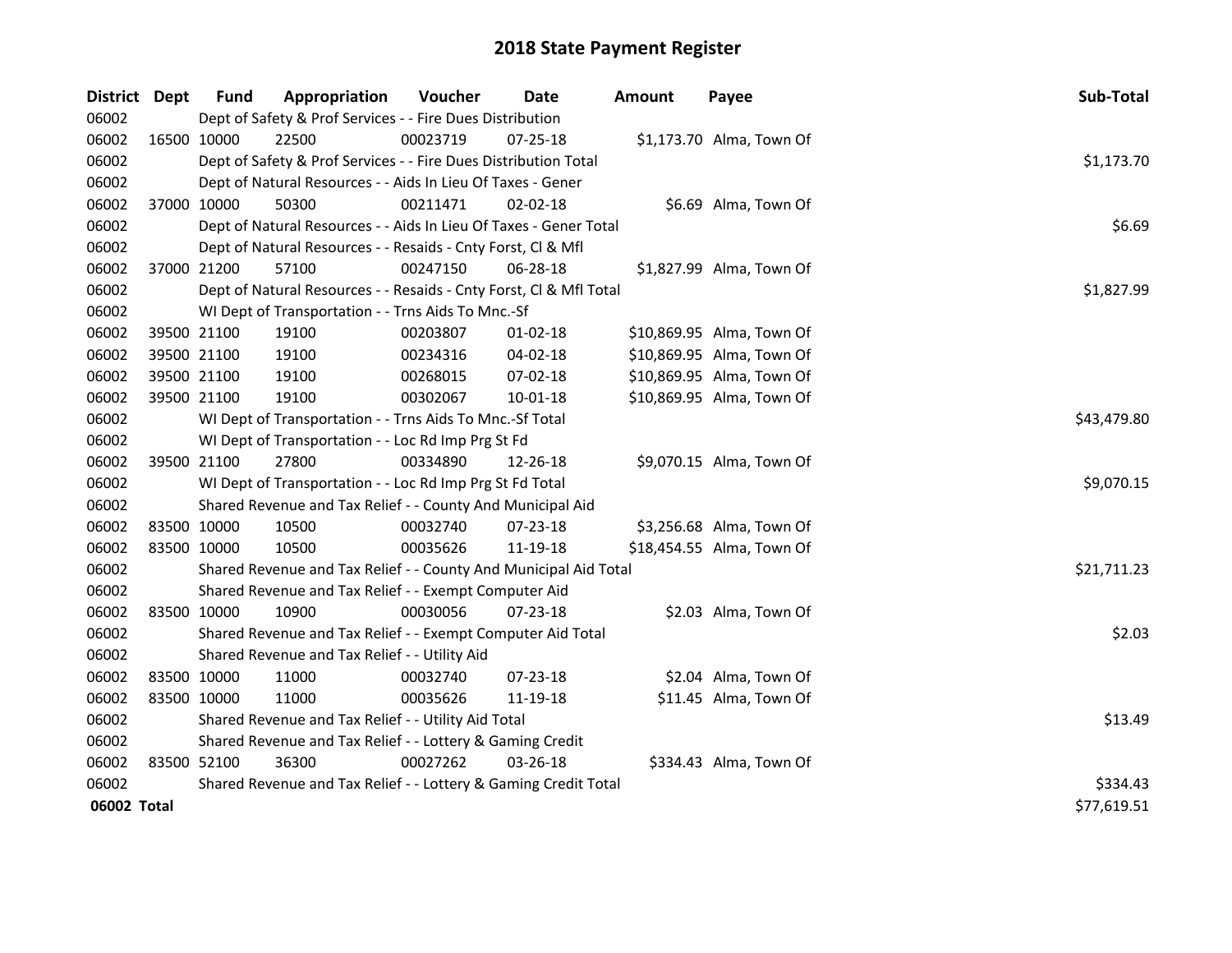| District Dept |             | <b>Fund</b> | Appropriation                                                          | Voucher  | <b>Date</b>    | <b>Amount</b> | Payee                         | Sub-Total   |
|---------------|-------------|-------------|------------------------------------------------------------------------|----------|----------------|---------------|-------------------------------|-------------|
| 06004         |             |             | Dept of Safety & Prof Services - - Fire Dues Distribution              |          |                |               |                               |             |
| 06004         |             | 16500 10000 | 22500                                                                  | 00023720 | 07-25-18       |               | \$1,792.51 Town Of Belvidere  |             |
| 06004         |             |             | Dept of Safety & Prof Services - - Fire Dues Distribution Total        |          |                |               |                               | \$1,792.51  |
| 06004         |             |             | Dept of Natural Resources - - Gen Program Ops-State Funds              |          |                |               |                               |             |
| 06004         | 37000 21200 |             | 16100                                                                  | 00270914 | 10-04-18       |               | \$550.00 Town Of Belvidere    |             |
| 06004         |             |             | Dept of Natural Resources - - Gen Program Ops-State Funds Total        |          |                |               |                               | \$550.00    |
| 06004         |             |             | Dept of Natural Resources - - Resaids - Cnty Forst, Cl & Mfl           |          |                |               |                               |             |
| 06004         | 37000 21200 |             | 57100                                                                  | 00247151 | 06-28-18       |               | \$737.68 Town Of Belvidere    |             |
| 06004         |             |             | Dept of Natural Resources - - Resaids - Cnty Forst, Cl & Mfl Total     |          |                |               |                               | \$737.68    |
| 06004         |             |             | Dept of Natural Resources - - Aids In Lieu Of Taxes - Sum S            |          |                |               |                               |             |
| 06004         | 37000 21200 |             | 57900                                                                  | 00228978 | 04-20-18       |               | \$1.32 Town Of Belvidere      |             |
| 06004         |             |             | Dept of Natural Resources - - Aids In Lieu Of Taxes - Sum S Total      |          |                |               |                               | \$1.32      |
| 06004         |             |             | WI Dept of Transportation - - Trns Aids To Mnc.-Sf                     |          |                |               |                               |             |
| 06004         | 39500 21100 |             | 19100                                                                  | 00203808 | $01 - 02 - 18$ |               | \$18,335.57 Town Of Belvidere |             |
| 06004         | 39500 21100 |             | 19100                                                                  | 00234317 | 04-02-18       |               | \$18,335.57 Town Of Belvidere |             |
| 06004         | 39500 21100 |             | 19100                                                                  | 00268016 | 07-02-18       |               | \$18,335.57 Town Of Belvidere |             |
| 06004         | 39500 21100 |             | 19100                                                                  | 00302068 | 10-01-18       |               | \$18,335.59 Town Of Belvidere |             |
| 06004         |             |             | WI Dept of Transportation - - Trns Aids To Mnc.-Sf Total               |          |                |               |                               | \$73,342.30 |
| 06004         |             |             | Department of Military Affairs - - Disaster Recovery Aid               |          |                |               |                               |             |
| 06004         |             | 46500 10000 | 30500                                                                  | 00049720 | 09-28-18       |               | \$5,128.41 Town Of Belvidere  |             |
| 06004         |             |             | Department of Military Affairs - - Disaster Recovery Aid Total         |          |                |               |                               | \$5,128.41  |
| 06004         |             |             | Department of Military Affairs - - Federal Aid, Local Assistance       |          |                |               |                               |             |
| 06004         | 46500 10000 |             | 34200                                                                  | 00049720 | 09-28-18       |               | \$47,376.46 Town Of Belvidere |             |
| 06004         |             |             | Department of Military Affairs - - Federal Aid, Local Assistance Total |          |                |               |                               | \$47,376.46 |
| 06004         |             |             | Department of Administration - - Hv Trans Ln Annual Impact Fee         |          |                |               |                               |             |
| 06004         | 50500 10000 |             | 17400                                                                  | 00078623 | 05-01-18       |               | \$73,698.00 Town Of Belvidere |             |
| 06004         |             |             | Department of Administration - - Hv Trans Ln Annual Impact Fee Total   |          |                |               |                               | \$73,698.00 |
| 06004         |             |             | Shared Revenue and Tax Relief - - County And Municipal Aid             |          |                |               |                               |             |
| 06004         | 83500 10000 |             | 10500                                                                  | 00032741 | 07-23-18       |               | \$3,670.34 Town Of Belvidere  |             |
| 06004         | 83500 10000 |             | 10500                                                                  | 00035627 | 11-19-18       |               | \$20,798.56 Town Of Belvidere |             |
| 06004         |             |             | Shared Revenue and Tax Relief - - County And Municipal Aid Total       |          |                |               |                               | \$24,468.90 |
| 06004         |             |             | Shared Revenue and Tax Relief - - Utility Aid                          |          |                |               |                               |             |
| 06004         | 83500 10000 |             | 11000                                                                  | 00032741 | 07-23-18       |               | \$12,513.68 Town Of Belvidere |             |
| 06004         | 83500 10000 |             | 11000                                                                  | 00035627 | 11-19-18       |               | \$81,057.61 Town Of Belvidere |             |
| 06004         |             |             | Shared Revenue and Tax Relief - - Utility Aid Total                    |          |                |               |                               | \$93,571.29 |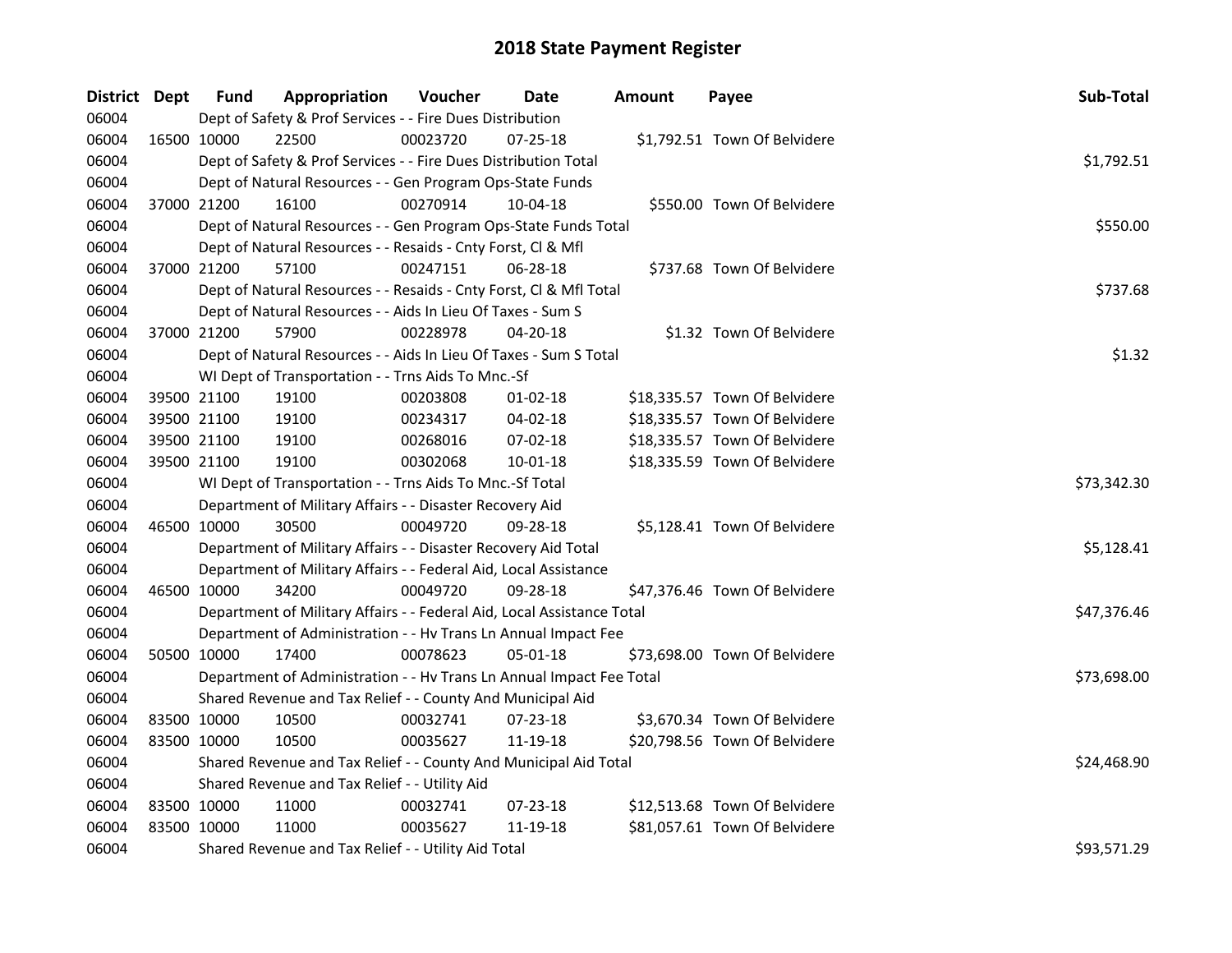| District Dept Fund | <b>Appropriation</b> | Voucher | Date | <b>Amount</b> | Payee | Sub-Total    |
|--------------------|----------------------|---------|------|---------------|-------|--------------|
| 06004 Total        |                      |         |      |               |       | \$320,666.87 |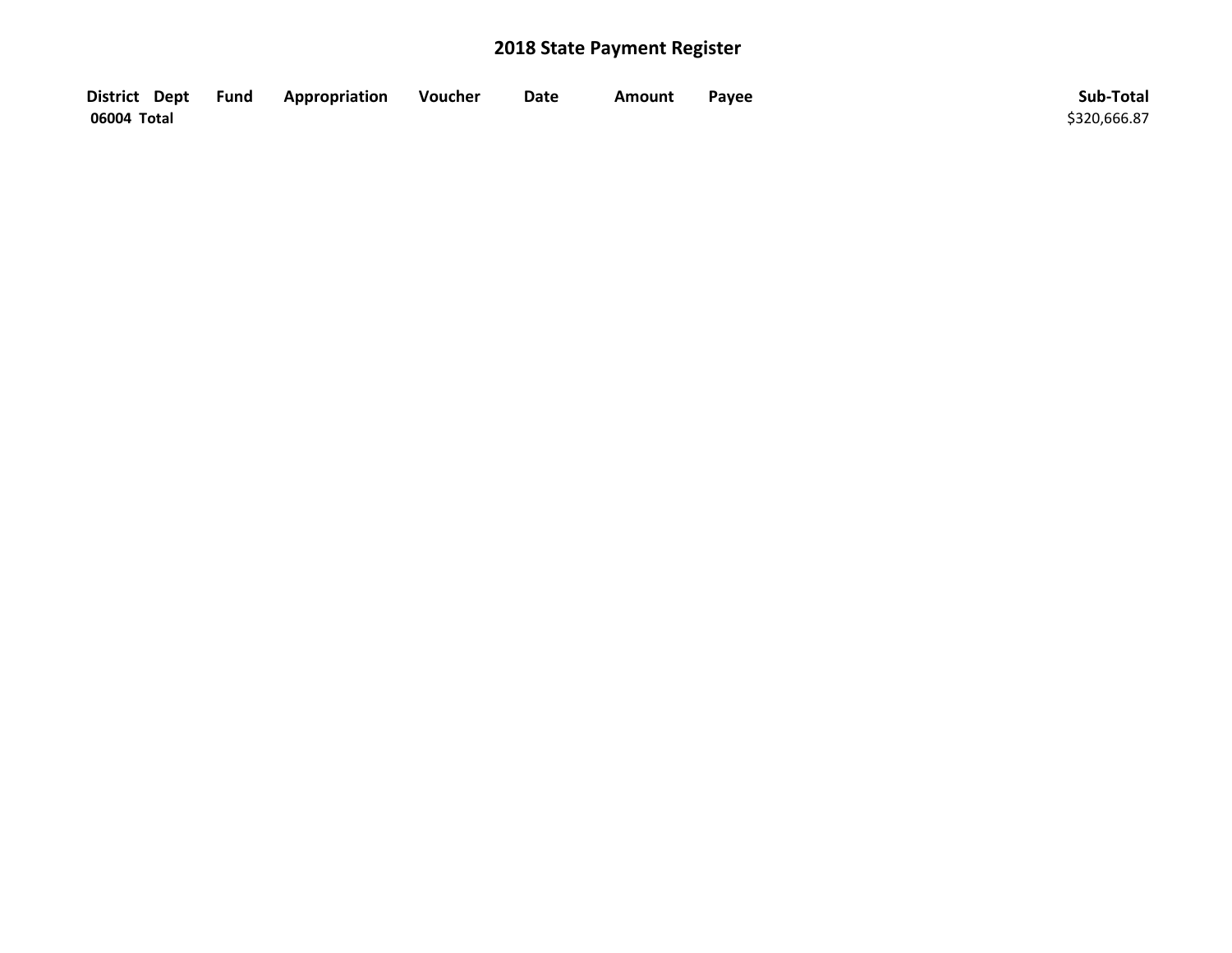| District Dept |             | <b>Fund</b> | Appropriation                                                          | Voucher     | <b>Date</b>    | Amount | Payee                       | Sub-Total    |
|---------------|-------------|-------------|------------------------------------------------------------------------|-------------|----------------|--------|-----------------------------|--------------|
| 06006         |             |             | Dept of Safety & Prof Services - - Fire Dues Distribution              |             |                |        |                             |              |
| 06006         | 16500 10000 |             | 22500                                                                  | 00023721    | 07-26-18       |        | \$2,590.69 Town Of Buffalo  |              |
| 06006         |             |             | Dept of Safety & Prof Services - - Fire Dues Distribution Total        |             |                |        |                             | \$2,590.69   |
| 06006         |             |             | Dept of Natural Resources - - Aids In Lieu Of Taxes - Gener            |             |                |        |                             |              |
| 06006         |             | 37000 10000 | 50300                                                                  | 00211433    | 02-02-18       |        | \$487.11 Town Of Buffalo    |              |
| 06006         |             |             | Dept of Natural Resources - - Aids In Lieu Of Taxes - Gener Total      |             |                |        |                             | \$487.11     |
| 06006         |             |             | Dept of Natural Resources - - Resaids - Cnty Forst, Cl & Mfl           |             |                |        |                             |              |
| 06006         |             | 37000 21200 | 57100                                                                  | 00247152    | 06-28-18       |        | \$416.11 Town Of Buffalo    |              |
| 06006         |             |             | Dept of Natural Resources - - Resaids - Cnty Forst, CI & Mfl Total     |             |                |        |                             | \$416.11     |
| 06006         |             |             | WI Dept of Transportation - - Trns Aids To Mnc.-Sf                     |             |                |        |                             |              |
| 06006         |             | 39500 21100 | 19100                                                                  | 00203809    | $01 - 02 - 18$ |        | \$16,776.75 Town Of Buffalo |              |
| 06006         |             | 39500 21100 | 19100                                                                  | 00234318    | 04-02-18       |        | \$16,776.75 Town Of Buffalo |              |
| 06006         |             | 39500 21100 | 19100                                                                  | 00268017    | 07-02-18       |        | \$16,776.75 Town Of Buffalo |              |
| 06006         | 39500 21100 |             | 19100                                                                  | 00302069    | $10 - 01 - 18$ |        | \$16,776.76 Town Of Buffalo |              |
| 06006         |             |             | WI Dept of Transportation - - Trns Aids To Mnc.-Sf Total               | \$67,107.01 |                |        |                             |              |
| 06006         |             |             | Department of Military Affairs - - Disaster Recovery Aid               |             |                |        |                             |              |
| 06006         |             | 46500 10000 | 30500                                                                  | 00051627    | 11-09-18       |        | \$6,416.83 Town Of Buffalo  |              |
| 06006         |             |             | Department of Military Affairs - - Disaster Recovery Aid Total         |             |                |        |                             | \$6,416.83   |
| 06006         |             |             | Department of Military Affairs - - Federal Aid, Local Assistance       |             |                |        |                             |              |
| 06006         |             | 46500 10000 | 34200                                                                  | 00049039    | 09-14-18       |        | \$67,226.64 Town Of Buffalo |              |
| 06006         |             | 46500 10000 | 34200                                                                  | 00051627    | 11-09-18       |        | \$38,500.95 Town Of Buffalo |              |
| 06006         |             |             | Department of Military Affairs - - Federal Aid, Local Assistance Total |             |                |        |                             | \$105,727.59 |
| 06006         |             |             | Department of Administration - - Hv Trans Ln Annual Impact Fee         |             |                |        |                             |              |
| 06006         |             | 50500 10000 | 17400                                                                  | 00078624    | $05 - 01 - 18$ |        | \$71,788.00 Town Of Buffalo |              |
| 06006         |             |             | Department of Administration - - Hv Trans Ln Annual Impact Fee Total   |             |                |        |                             | \$71,788.00  |
| 06006         |             |             | Shared Revenue and Tax Relief - - County And Municipal Aid             |             |                |        |                             |              |
| 06006         | 83500 10000 |             | 10500                                                                  | 00032742    | 07-23-18       |        | \$4,826.06 Town Of Buffalo  |              |
| 06006         | 83500 10000 |             | 10500                                                                  | 00035628    | 11-19-18       |        | \$30,606.02 Town Of Buffalo |              |
| 06006         |             |             | Shared Revenue and Tax Relief - - County And Municipal Aid Total       | \$35,432.08 |                |        |                             |              |
| 06006         |             |             | Shared Revenue and Tax Relief - - Exempt Computer Aid                  |             |                |        |                             |              |
| 06006         | 83500 10000 |             | 10900                                                                  | 00030057    | $07 - 23 - 18$ |        | \$197.87 Town Of Buffalo    |              |
| 06006         |             |             | Shared Revenue and Tax Relief - - Exempt Computer Aid Total            |             |                |        |                             | \$197.87     |
| 06006 Total   |             |             |                                                                        |             |                |        |                             | \$290,163.29 |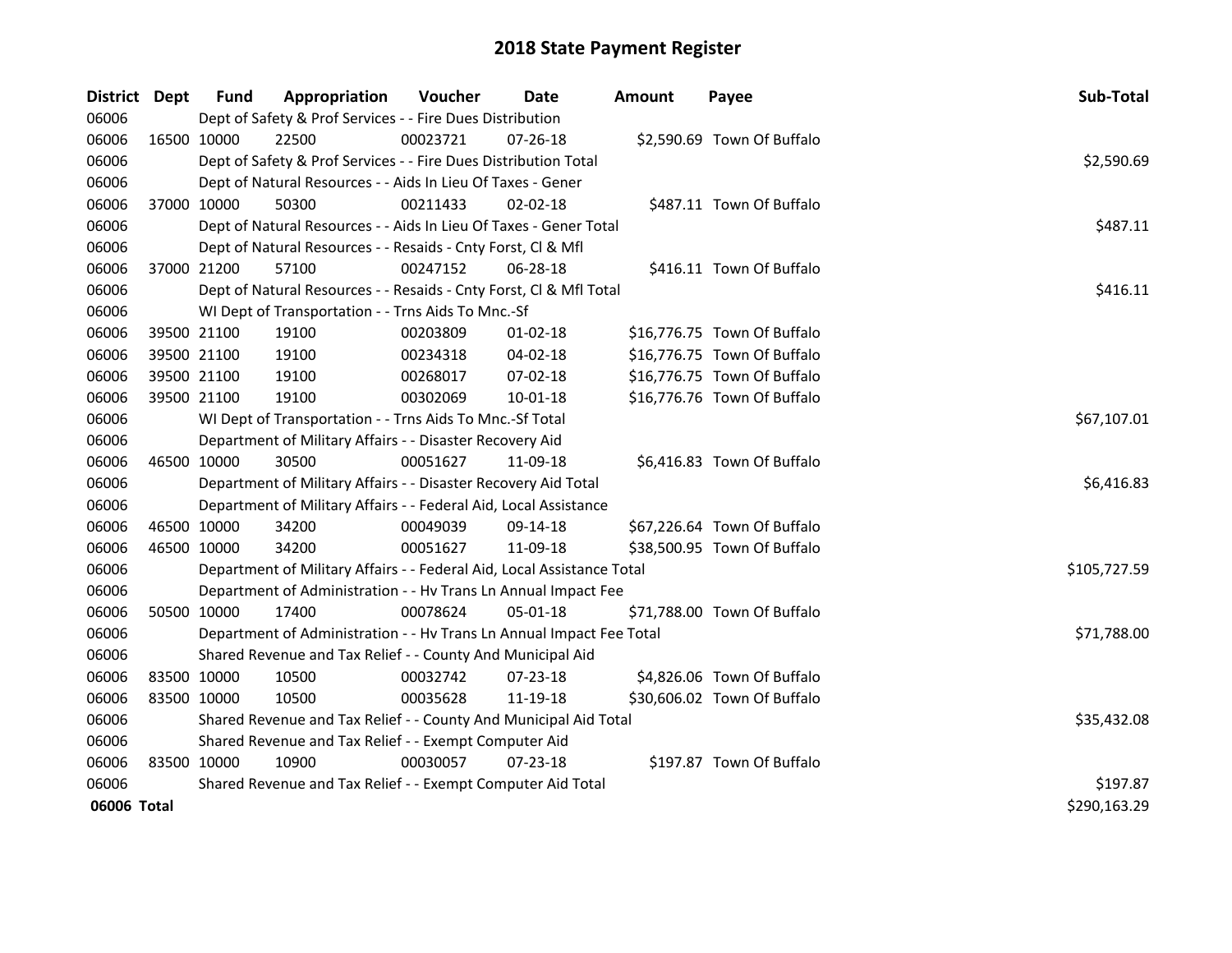| District Dept |             | <b>Fund</b> | Appropriation                                                      | Voucher    | <b>Date</b>    | <b>Amount</b> | Payee                      | Sub-Total   |
|---------------|-------------|-------------|--------------------------------------------------------------------|------------|----------------|---------------|----------------------------|-------------|
| 06008         |             |             | Dept of Safety & Prof Services - - Fire Dues Distribution          |            |                |               |                            |             |
| 06008         | 16500 10000 |             | 22500                                                              | 00023722   | 07-24-18       |               | \$961.47 Town Of Canton    |             |
| 06008         |             |             | Dept of Safety & Prof Services - - Fire Dues Distribution Total    |            |                |               |                            | \$961.47    |
| 06008         |             |             | Dept of Natural Resources - - Aids In Lieu Of Taxes - Gener        |            |                |               |                            |             |
| 06008         | 37000 10000 |             | 50300                                                              | 00211455   | 02-02-18       |               | \$1,379.30 Town Of Canton  |             |
| 06008         | 37000 10000 |             | 50300                                                              | 00229328   | 04-20-18       |               | \$114.06 Town Of Canton    |             |
| 06008         |             |             | Dept of Natural Resources - - Aids In Lieu Of Taxes - Gener Total  | \$1,493.36 |                |               |                            |             |
| 06008         |             |             | Dept of Natural Resources - - Resaids - Cnty Forst, CI & Mfl       |            |                |               |                            |             |
| 06008         | 37000 21200 |             | 57100                                                              | 00247153   | 06-28-18       |               | \$931.79 Town Of Canton    |             |
| 06008         |             |             | Dept of Natural Resources - - Resaids - Cnty Forst, Cl & Mfl Total |            |                |               |                            | \$931.79    |
| 06008         |             |             | Dept of Natural Resources - - Aids In Lieu Of Taxes - Sum S        |            |                |               |                            |             |
| 06008         | 37000 21200 |             | 57900                                                              | 00229327   | $04 - 20 - 18$ |               | \$469.22 Town Of Canton    |             |
| 06008         |             |             | Dept of Natural Resources - - Aids In Lieu Of Taxes - Sum S Total  |            |                |               |                            | \$469.22    |
| 06008         |             |             | WI Dept of Transportation - - Trns Aids To Mnc.-Sf                 |            |                |               |                            |             |
| 06008         | 39500 21100 |             | 19100                                                              | 00203810   | $01 - 02 - 18$ |               | \$17,577.06 Town Of Canton |             |
| 06008         | 39500 21100 |             | 19100                                                              | 00234319   | 04-02-18       |               | \$17,577.06 Town Of Canton |             |
| 06008         | 39500 21100 |             | 19100                                                              | 00268018   | 07-02-18       |               | \$17,577.06 Town Of Canton |             |
| 06008         | 39500 21100 |             | 19100                                                              | 00302070   | 10-01-18       |               | \$17,577.09 Town Of Canton |             |
| 06008         |             |             | WI Dept of Transportation - - Trns Aids To Mnc.-Sf Total           |            |                |               |                            | \$70,308.27 |
| 06008         |             |             | Shared Revenue and Tax Relief - - County And Municipal Aid         |            |                |               |                            |             |
| 06008         | 83500 10000 |             | 10500                                                              | 00032743   | 07-23-18       |               | \$3,123.23 Town Of Canton  |             |
| 06008         | 83500 10000 |             | 10500                                                              | 00035629   | 11-19-18       |               | \$17,698.27 Town Of Canton |             |
| 06008         |             |             | Shared Revenue and Tax Relief - - County And Municipal Aid Total   |            |                |               |                            | \$20,821.50 |
| 06008         |             |             | Shared Revenue and Tax Relief - - Exempt Computer Aid              |            |                |               |                            |             |
| 06008         | 83500 10000 |             | 10900                                                              | 00030058   | 07-23-18       |               | \$1.01 Town Of Canton      |             |
| 06008         |             |             | Shared Revenue and Tax Relief - - Exempt Computer Aid Total        |            |                |               |                            | \$1.01      |
| 06008         |             |             | Shared Revenue and Tax Relief - - Utility Aid                      |            |                |               |                            |             |
| 06008         | 83500 10000 |             | 11000                                                              | 00032743   | 07-23-18       |               | \$139.55 Town Of Canton    |             |
| 06008         | 83500 10000 |             | 11000                                                              | 00035629   | 11-19-18       |               | \$824.14 Town Of Canton    |             |
| 06008         |             |             | Shared Revenue and Tax Relief - - Utility Aid Total                |            |                |               |                            | \$963.69    |
| 06008 Total   |             |             |                                                                    |            |                |               |                            | \$95,950.31 |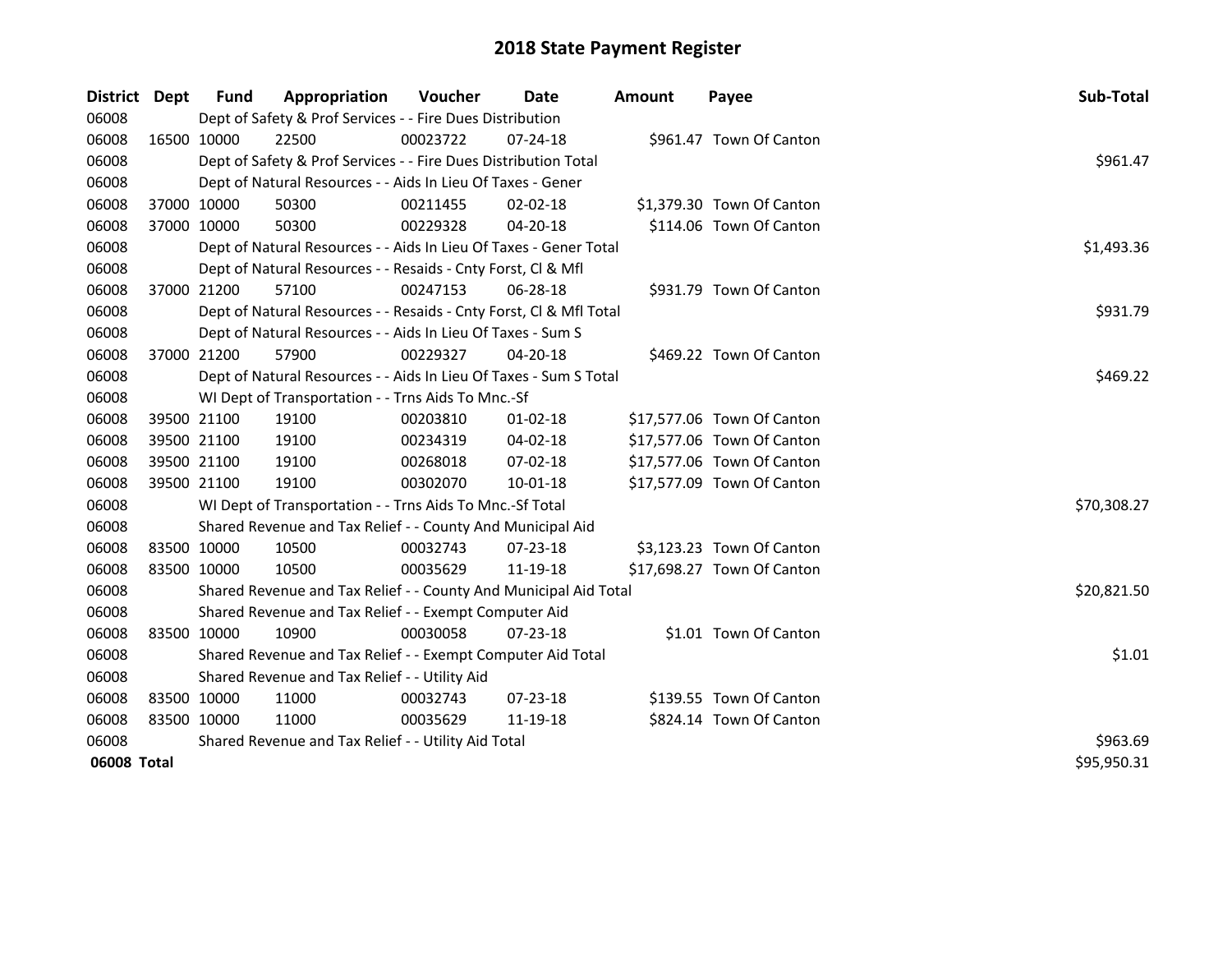| District Dept |             | <b>Fund</b> | Appropriation                                                          | Voucher  | Date           | <b>Amount</b> | Payee                     | Sub-Total    |
|---------------|-------------|-------------|------------------------------------------------------------------------|----------|----------------|---------------|---------------------------|--------------|
| 06010         |             |             | Dept of Safety & Prof Services - - Fire Dues Distribution              |          |                |               |                           |              |
| 06010         | 16500 10000 |             | 22500                                                                  | 00023723 | 07-25-18       |               | \$1,315.99 Town Of Cross  |              |
| 06010         |             |             | Dept of Safety & Prof Services - - Fire Dues Distribution Total        |          |                |               |                           | \$1,315.99   |
| 06010         |             |             | Dept of Natural Resources - - Aids In Lieu Of Taxes - Gener            |          |                |               |                           |              |
| 06010         |             | 37000 10000 | 50300                                                                  | 00211430 | 02-02-18       |               | \$8,407.77 Town Of Cross  |              |
| 06010         |             |             | Dept of Natural Resources - - Aids In Lieu Of Taxes - Gener Total      |          |                |               |                           | \$8,407.77   |
| 06010         |             |             | Dept of Natural Resources - - Resaids - Cnty Forst, Cl & Mfl           |          |                |               |                           |              |
| 06010         |             | 37000 21200 | 57100                                                                  | 00247154 | $06 - 28 - 18$ |               | \$1,240.05 Town Of Cross  |              |
| 06010         |             |             | Dept of Natural Resources - - Resaids - Cnty Forst, Cl & Mfl Total     |          |                |               |                           | \$1,240.05   |
| 06010         |             |             | WI Dept of Transportation - - Disastr Damag Aid Sf                     |          |                |               |                           |              |
| 06010         |             | 39500 21100 | 17400                                                                  | 00316172 | 10-26-18       |               | \$11,320.50 Town Of Cross |              |
| 06010         |             |             | WI Dept of Transportation - - Disastr Damag Aid Sf Total               |          |                |               |                           | \$11,320.50  |
| 06010         |             |             | WI Dept of Transportation - - Trns Aids To Mnc.-Sf                     |          |                |               |                           |              |
| 06010         |             | 39500 21100 | 19100                                                                  | 00203811 | 01-02-18       |               | \$20,814.16 Town Of Cross |              |
| 06010         |             | 39500 21100 | 19100                                                                  | 00234320 | 04-02-18       |               | \$20,814.16 Town Of Cross |              |
| 06010         |             | 39500 21100 | 19100                                                                  | 00268019 | 07-02-18       |               | \$20,814.16 Town Of Cross |              |
| 06010         |             | 39500 21100 | 19100                                                                  | 00302071 | $10 - 01 - 18$ |               | \$20,814.17 Town Of Cross |              |
| 06010         |             |             | WI Dept of Transportation - - Trns Aids To Mnc.-Sf Total               |          |                |               |                           | \$83,256.65  |
| 06010         |             |             | Department of Military Affairs - - Disaster Recovery Aid               |          |                |               |                           |              |
| 06010         |             | 46500 10000 | 30500                                                                  | 00051608 | 11-08-18       |               | \$2,368.84 Town Of Cross  |              |
| 06010         |             |             | Department of Military Affairs - - Disaster Recovery Aid Total         |          |                |               |                           | \$2,368.84   |
| 06010         |             |             | Department of Military Affairs - - Federal Aid, Local Assistance       |          |                |               |                           |              |
| 06010         |             | 46500 10000 | 34200                                                                  | 00051608 | 11-08-18       |               | \$14,212.99 Town Of Cross |              |
| 06010         |             |             | Department of Military Affairs - - Federal Aid, Local Assistance Total |          |                |               |                           | \$14,212.99  |
| 06010         |             |             | Department of Administration - - Hv Trans Ln Annual Impact Fee         |          |                |               |                           |              |
| 06010         |             | 50500 10000 | 17400                                                                  | 00078621 | 05-01-18       |               | \$33,666.00 Town Of Cross |              |
| 06010         |             |             | Department of Administration - - Hv Trans Ln Annual Impact Fee Total   |          |                |               |                           | \$33,666.00  |
| 06010         |             |             | Shared Revenue and Tax Relief - - County And Municipal Aid             |          |                |               |                           |              |
| 06010         |             | 83500 10000 | 10500                                                                  | 00032744 | $07 - 23 - 18$ |               | \$2,616.81 Town Of Cross  |              |
| 06010         |             | 83500 10000 | 10500                                                                  | 00035630 | 11-19-18       |               | \$14,829.78 Town Of Cross |              |
| 06010         |             |             | Shared Revenue and Tax Relief - - County And Municipal Aid Total       |          |                |               |                           | \$17,446.59  |
| 06010         |             |             | Shared Revenue and Tax Relief - - Exempt Computer Aid                  |          |                |               |                           |              |
| 06010         |             | 83500 10000 | 10900                                                                  | 00030059 | 07-23-18       |               | \$7.10 Town Of Cross      |              |
| 06010         |             |             | Shared Revenue and Tax Relief - - Exempt Computer Aid Total            |          |                |               |                           | \$7.10       |
| 06010 Total   |             |             |                                                                        |          |                |               |                           | \$173,242.48 |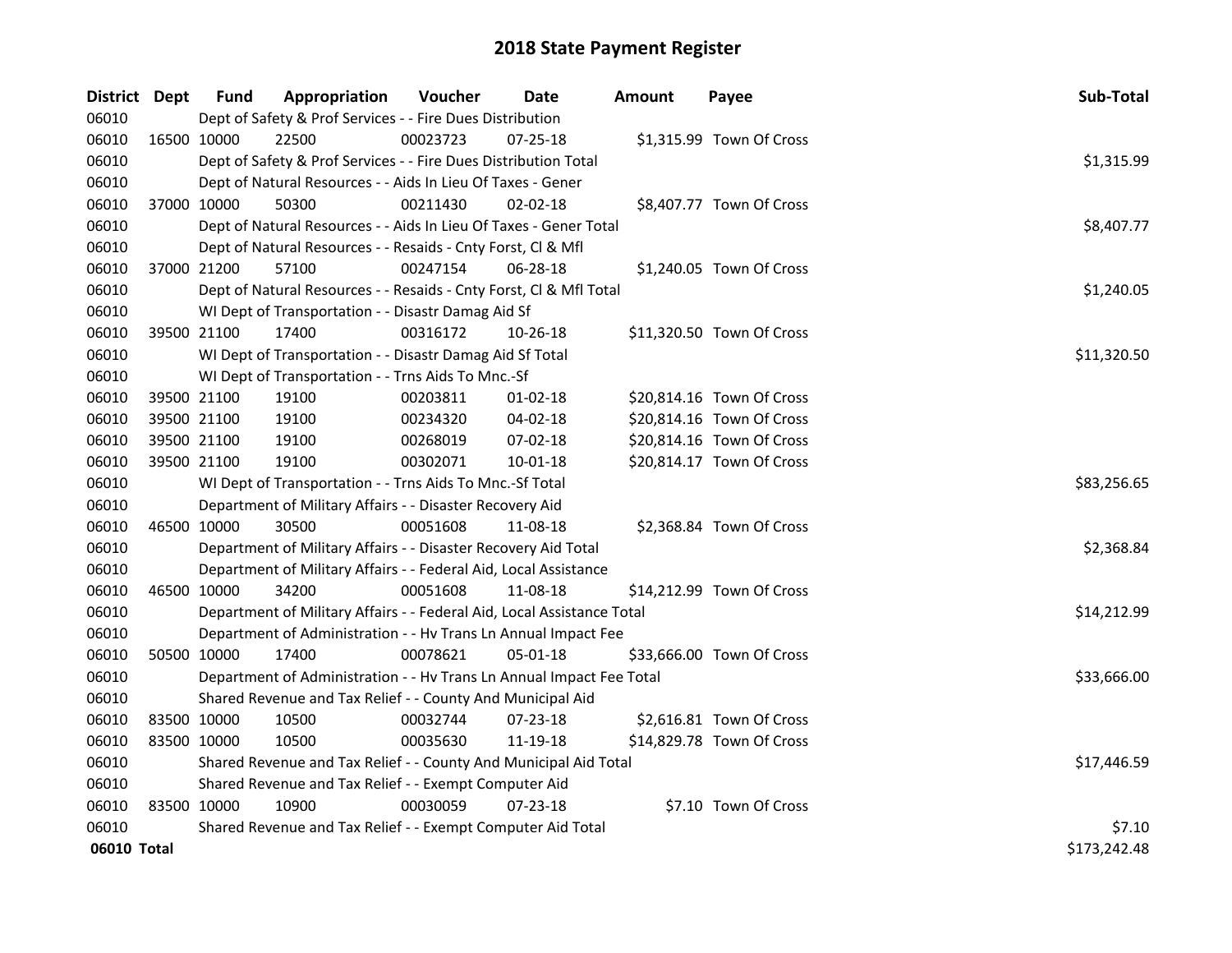| District Dept | <b>Fund</b> | Appropriation                                                          | Voucher  | Date           | <b>Amount</b> | Payee                      | Sub-Total    |
|---------------|-------------|------------------------------------------------------------------------|----------|----------------|---------------|----------------------------|--------------|
| 06012         |             | Dept of Safety & Prof Services - - Fire Dues Distribution              |          |                |               |                            |              |
| 06012         | 16500 10000 | 22500                                                                  | 00023724 | 07-26-18       |               | \$1,146.55 Town Of Dover   |              |
| 06012         |             | Dept of Safety & Prof Services - - Fire Dues Distribution Total        |          |                |               |                            | \$1,146.55   |
| 06012         |             | Dept of Natural Resources - - Resaids - Cnty Forst, Cl & Mfl           |          |                |               |                            |              |
| 06012         | 37000 21200 | 57100                                                                  | 00247155 | 06-28-18       |               | \$645.16 Town Of Dover     |              |
| 06012         |             | Dept of Natural Resources - - Resaids - Cnty Forst, Cl & Mfl Total     |          |                |               |                            | \$645.16     |
| 06012         |             | WI Dept of Transportation - - Disastr Damag Aid Sf                     |          |                |               |                            |              |
| 06012         | 39500 21100 | 17400                                                                  | 00326889 | 11-28-18       |               | \$223,725.73 Town Of Dover |              |
| 06012         |             | WI Dept of Transportation - - Disastr Damag Aid Sf Total               |          |                |               |                            | \$223,725.73 |
| 06012         |             | WI Dept of Transportation - - Trns Aids To Mnc.-Sf                     |          |                |               |                            |              |
| 06012         | 39500 21100 | 19100                                                                  | 00203812 | 01-02-18       |               | \$21,506.73 Town Of Dover  |              |
| 06012         | 39500 21100 | 19100                                                                  | 00234321 | 04-02-18       |               | \$21,506.73 Town Of Dover  |              |
| 06012         | 39500 21100 | 19100                                                                  | 00268020 | 07-02-18       |               | \$21,506.73 Town Of Dover  |              |
| 06012         | 39500 21100 | 19100                                                                  | 00302072 | 10-01-18       |               | \$21,506.74 Town Of Dover  |              |
| 06012         |             | WI Dept of Transportation - - Trns Aids To Mnc.-Sf Total               |          |                |               |                            | \$86,026.93  |
| 06012         |             | Department of Military Affairs - - Disaster Recovery Aid               |          |                |               |                            |              |
| 06012         | 46500 10000 | 30500                                                                  | 00050817 | 10-24-18       |               | \$1,393.08 Town Of Dover   |              |
| 06012         |             | Department of Military Affairs - - Disaster Recovery Aid Total         |          |                |               |                            | \$1,393.08   |
| 06012         |             | Department of Military Affairs - - Federal Aid, Local Assistance       |          |                |               |                            |              |
| 06012         | 46500 10000 | 34200                                                                  | 00050817 | 10-24-18       |               | \$8,358.44 Town Of Dover   |              |
| 06012         |             | Department of Military Affairs - - Federal Aid, Local Assistance Total |          |                |               |                            | \$8,358.44   |
| 06012         |             | Department of Veterans Affairs - - Gifts And Grants, King              |          |                |               |                            |              |
| 06012         | 48500 15200 | 13600                                                                  | 00054585 | $10 - 12 - 18$ |               | \$44,968.00 Town Of Dover  |              |
| 06012         |             | Department of Veterans Affairs - - Gifts And Grants, King Total        |          |                |               |                            | \$44,968.00  |
| 06012         |             | Shared Revenue and Tax Relief - - County And Municipal Aid             |          |                |               |                            |              |
| 06012         | 83500 10000 | 10500                                                                  | 00032745 | 07-23-18       |               | \$5,421.60 Town Of Dover   |              |
| 06012         | 83500 10000 | 10500                                                                  | 00035631 | 11-19-18       |               | \$30,722.42 Town Of Dover  |              |
| 06012         |             | Shared Revenue and Tax Relief - - County And Municipal Aid Total       |          |                |               |                            | \$36,144.02  |
| 06012         |             | Shared Revenue and Tax Relief - - Exempt Computer Aid                  |          |                |               |                            |              |
| 06012         | 83500 10000 | 10900                                                                  | 00030060 | 07-23-18       |               | \$5.07 Town Of Dover       |              |
| 06012         |             | Shared Revenue and Tax Relief - - Exempt Computer Aid Total            |          |                |               |                            | \$5.07       |
| 06012         |             | Shared Revenue and Tax Relief - - Utility Aid                          |          |                |               |                            |              |
| 06012         | 83500 10000 | 11000                                                                  | 00032745 | $07 - 23 - 18$ |               | \$357.46 Town Of Dover     |              |
| 06012         | 83500 10000 | 11000                                                                  | 00035631 | 11-19-18       |               | \$2,046.45 Town Of Dover   |              |
| 06012         |             | Shared Revenue and Tax Relief - - Utility Aid Total                    |          |                |               |                            | \$2,403.91   |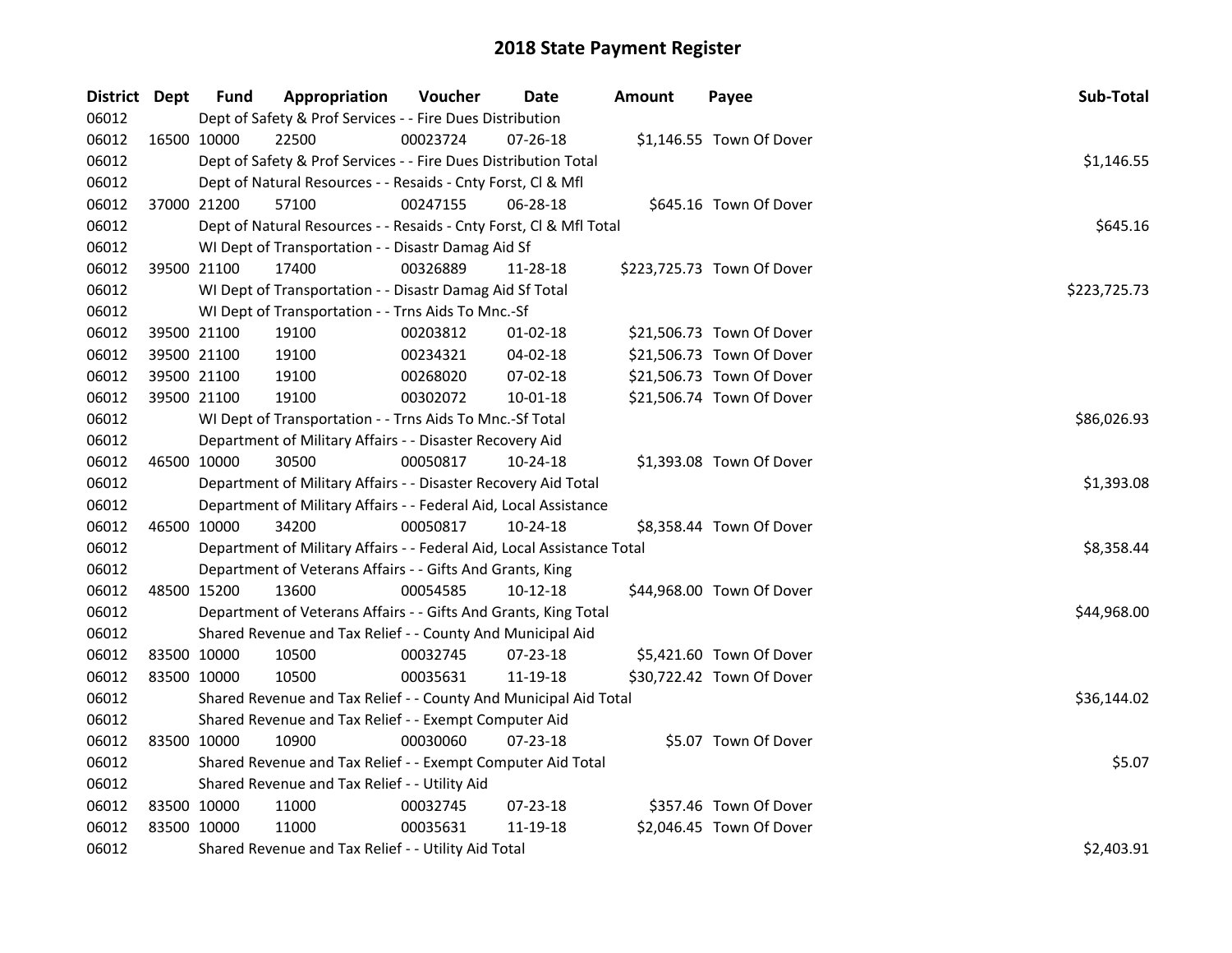| District Dept Fund | Appropriation | Voucher | Date | Amount | Payee | Sub-Total    |
|--------------------|---------------|---------|------|--------|-------|--------------|
| 06012 Total        |               |         |      |        |       | \$404,816.89 |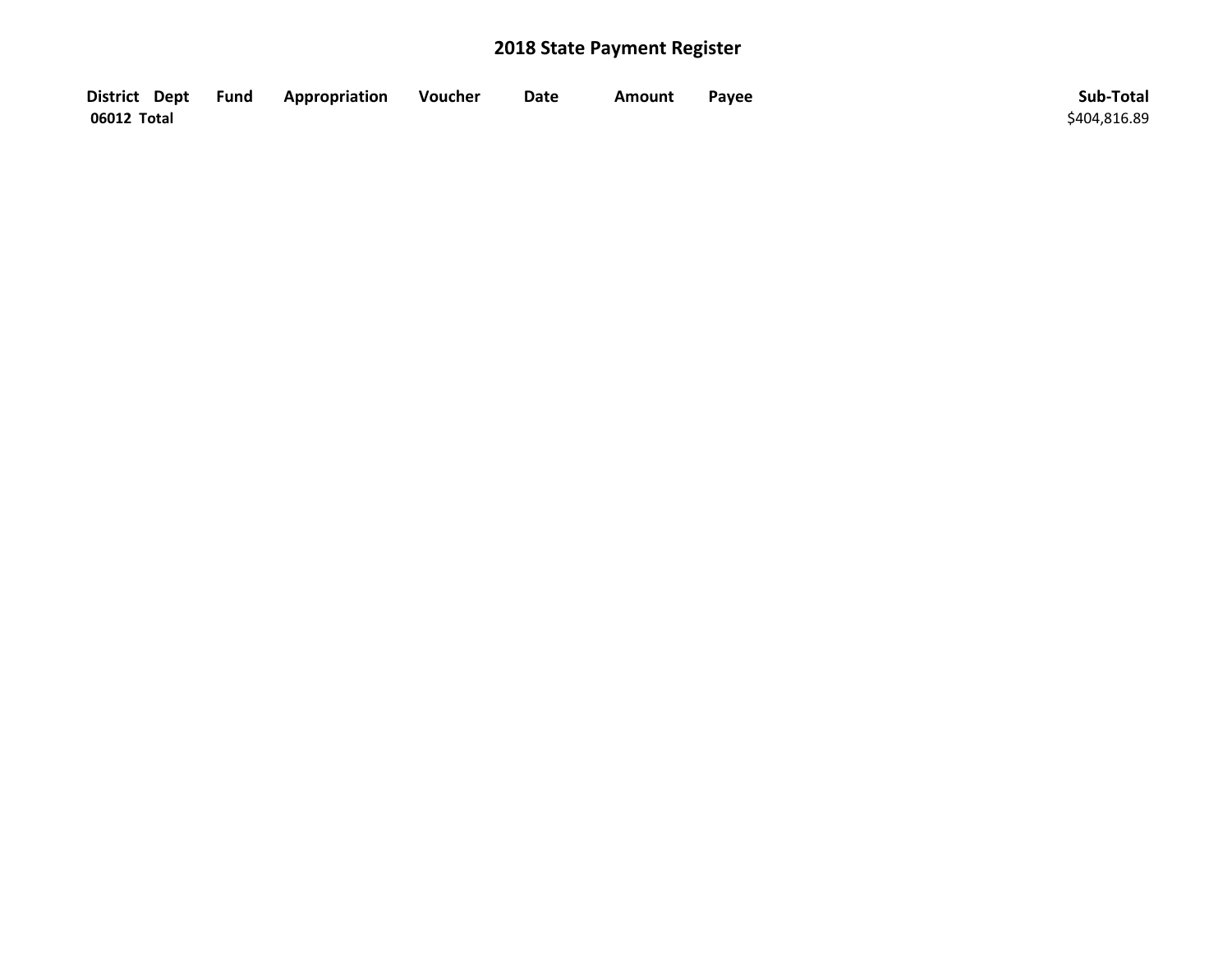| District Dept |             | Fund        | Appropriation                                                      | <b>Voucher</b> | Date           | <b>Amount</b> | Payee                          | Sub-Total    |
|---------------|-------------|-------------|--------------------------------------------------------------------|----------------|----------------|---------------|--------------------------------|--------------|
| 06014         |             |             | Dept of Safety & Prof Services - - Fire Dues Distribution          |                |                |               |                                |              |
| 06014         |             | 16500 10000 | 22500                                                              | 00023725       | $07 - 25 - 18$ |               | \$1,167.63 Town Of Gilmanton   |              |
| 06014         |             |             | Dept of Safety & Prof Services - - Fire Dues Distribution Total    |                |                |               |                                | \$1,167.63   |
| 06014         |             |             | Dept of Natural Resources - - Resaids - Cnty Forst, Cl & Mfl       |                |                |               |                                |              |
| 06014         |             | 37000 21200 | 57100                                                              | 00247156       | 06-28-18       |               | \$596.95 Town Of Gilmanton     |              |
| 06014         |             |             | Dept of Natural Resources - - Resaids - Cnty Forst, Cl & Mfl Total |                |                |               |                                | \$596.95     |
| 06014         |             |             | WI Dept of Transportation - - Disastr Damag Aid Sf                 |                |                |               |                                |              |
| 06014         |             | 39500 21100 | 17400                                                              | 00299719       | 09-20-18       |               | \$139,904.62 Town Of Gilmanton |              |
| 06014         |             |             | WI Dept of Transportation - - Disastr Damag Aid Sf Total           |                |                |               |                                | \$139,904.62 |
| 06014         |             |             | WI Dept of Transportation - - Trns Aids To Mnc.-Sf                 |                |                |               |                                |              |
| 06014         |             | 39500 21100 | 19100                                                              | 00203813       | $01 - 02 - 18$ |               | \$12,321.08 Town Of Gilmanton  |              |
| 06014         |             | 39500 21100 | 19100                                                              | 00234322       | 04-02-18       |               | \$12,321.08 Town Of Gilmanton  |              |
| 06014         |             | 39500 21100 | 19100                                                              | 00268021       | $07 - 02 - 18$ |               | \$12,321.08 Town Of Gilmanton  |              |
| 06014         |             | 39500 21100 | 19100                                                              | 00302073       | 10-01-18       |               | \$12,321.11 Town Of Gilmanton  |              |
| 06014         |             |             | WI Dept of Transportation - - Trns Aids To Mnc.-Sf Total           |                |                |               |                                | \$49,284.35  |
| 06014         |             |             | Shared Revenue and Tax Relief - - County And Municipal Aid         |                |                |               |                                |              |
| 06014         |             | 83500 10000 | 10500                                                              | 00032746       | $07 - 23 - 18$ |               | \$5,332.31 Town Of Gilmanton   |              |
| 06014         | 83500 10000 |             | 10500                                                              | 00035632       | 11-19-18       |               | \$30,216.39 Town Of Gilmanton  |              |
| 06014         |             |             | Shared Revenue and Tax Relief - - County And Municipal Aid Total   |                |                |               |                                | \$35,548.70  |
| 06014         |             |             | Shared Revenue and Tax Relief - - Exempt Computer Aid              |                |                |               |                                |              |
| 06014         |             | 83500 10000 | 10900                                                              | 00030061       | $07 - 23 - 18$ |               | \$2.03 Town Of Gilmanton       |              |
| 06014         |             |             | Shared Revenue and Tax Relief - - Exempt Computer Aid Total        |                |                |               |                                | \$2.03       |
| 06014         |             |             | Shared Revenue and Tax Relief - - Utility Aid                      |                |                |               |                                |              |
| 06014         |             | 83500 10000 | 11000                                                              | 00032746       | $07 - 23 - 18$ |               | \$55.44 Town Of Gilmanton      |              |
| 06014         |             | 83500 10000 | 11000                                                              | 00035632       | 11-19-18       |               | \$327.44 Town Of Gilmanton     |              |
| 06014         |             |             | Shared Revenue and Tax Relief - - Utility Aid Total                | \$382.88       |                |               |                                |              |
| 06014 Total   |             |             |                                                                    |                |                |               |                                | \$226,887.16 |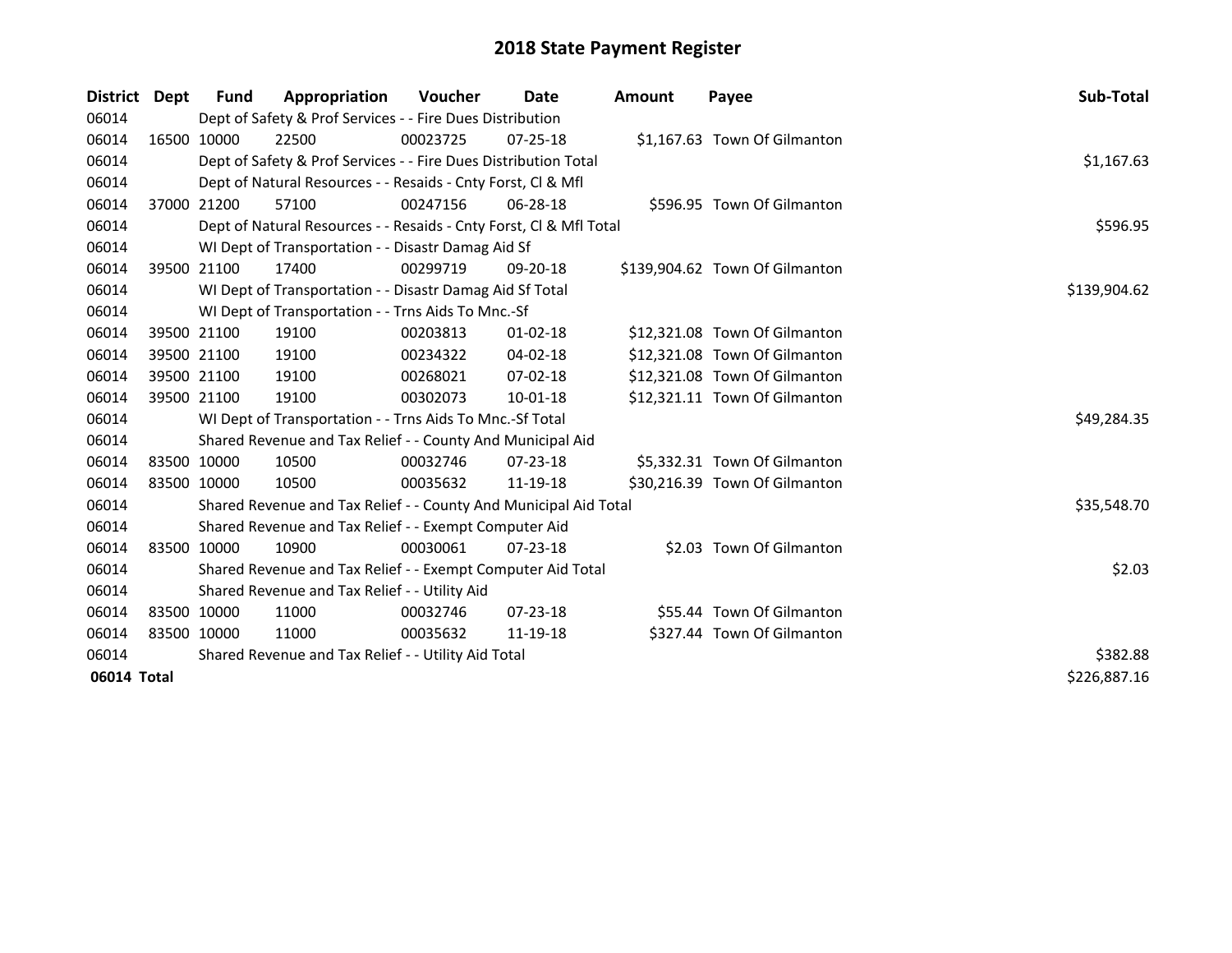| District Dept | <b>Fund</b> | Appropriation                                                          | Voucher    | Date           | <b>Amount</b> | Payee                       | Sub-Total    |
|---------------|-------------|------------------------------------------------------------------------|------------|----------------|---------------|-----------------------------|--------------|
| 06016         |             | Dept of Safety & Prof Services - - Fire Dues Distribution              |            |                |               |                             |              |
| 06016         | 16500 10000 | 22500                                                                  | 00025287   | $07 - 26 - 18$ |               | \$1,235.02 Town Of Glencoe  |              |
| 06016         |             | Dept of Safety & Prof Services - - Fire Dues Distribution Total        |            |                |               |                             | \$1,235.02   |
| 06016         |             | Dept of Natural Resources - - Resaids - Cnty Forst, Cl & Mfl           |            |                |               |                             |              |
| 06016         | 37000 21200 | 57100                                                                  | 00247157   | 06-28-18       |               | \$875.35 Town Of Glencoe    |              |
| 06016         |             | Dept of Natural Resources - - Resaids - Cnty Forst, Cl & Mfl Total     |            |                |               |                             | \$875.35     |
| 06016         |             | WI Dept of Transportation - - Trns Aids To Mnc.-Sf                     |            |                |               |                             |              |
| 06016         | 39500 21100 | 19100                                                                  | 00203814   | 01-02-18       |               | \$29,133.85 Town Of Glencoe |              |
| 06016         | 39500 21100 | 19100                                                                  | 00234323   | 04-02-18       |               | \$29,133.85 Town Of Glencoe |              |
| 06016         | 39500 21100 | 19100                                                                  | 00268022   | 07-02-18       |               | \$29,133.85 Town Of Glencoe |              |
| 06016         | 39500 21100 | 19100                                                                  | 00302074   | 10-01-18       |               | \$29,133.87 Town Of Glencoe |              |
| 06016         |             | WI Dept of Transportation - - Trns Aids To Mnc.-Sf Total               |            |                |               |                             | \$116,535.42 |
| 06016         |             | Department of Military Affairs - - Disaster Recovery Aid               |            |                |               |                             |              |
| 06016         | 46500 10000 | 30500                                                                  | 00048967   | 09-14-18       |               | \$3,766.00 Town Of Glencoe  |              |
| 06016         | 46500 10000 | 30500                                                                  | 00051031   | 10-26-18       |               | \$632.04 Town Of Glencoe    |              |
| 06016         | 46500 10000 | 30500                                                                  | 00052675   | 12-07-18       |               | \$3,921.86 Town Of Glencoe  |              |
| 06016         |             | Department of Military Affairs - - Disaster Recovery Aid Total         | \$8,319.90 |                |               |                             |              |
| 06016         |             | Department of Military Affairs - - Federal Aid, Local Assistance       |            |                |               |                             |              |
| 06016         | 46500 10000 | 34200                                                                  | 00047164   | 07-31-18       |               | \$27,323.36 Town Of Glencoe |              |
| 06016         | 46500 10000 | 34200                                                                  | 00048967   | 09-14-18       |               | \$22,595.98 Town Of Glencoe |              |
| 06016         |             | Department of Military Affairs - - Federal Aid, Local Assistance Total |            |                |               |                             | \$49,919.34  |
| 06016         |             | Shared Revenue and Tax Relief - - County And Municipal Aid             |            |                |               |                             |              |
| 06016         | 83500 10000 | 10500                                                                  | 00032747   | 07-23-18       |               | \$4,160.34 Town Of Glencoe  |              |
| 06016         | 83500 10000 | 10500                                                                  | 00035633   | 11-19-18       |               | \$23,575.27 Town Of Glencoe |              |
| 06016         |             | Shared Revenue and Tax Relief - - County And Municipal Aid Total       |            |                |               |                             | \$27,735.61  |
| 06016         |             | Shared Revenue and Tax Relief - - Exempt Computer Aid                  |            |                |               |                             |              |
| 06016         | 83500 10000 | 10900                                                                  | 00030062   | $07 - 23 - 18$ |               | \$35.51 Town Of Glencoe     |              |
| 06016         |             | Shared Revenue and Tax Relief - - Exempt Computer Aid Total            |            |                |               |                             | \$35.51      |
| 06016         |             | Shared Revenue and Tax Relief - - Utility Aid                          |            |                |               |                             |              |
| 06016         | 83500 10000 | 11000                                                                  | 00032747   | $07 - 23 - 18$ |               | \$40.04 Town Of Glencoe     |              |
| 06016         | 83500 10000 | 11000                                                                  | 00035633   | 11-19-18       |               | \$236.49 Town Of Glencoe    |              |
| 06016         |             | Shared Revenue and Tax Relief - - Utility Aid Total                    |            |                |               |                             | \$276.53     |
| 06016         |             | Shared Revenue and Tax Relief - - Lottery & Gaming Credit              |            |                |               |                             |              |
| 06016         | 83500 52100 | 36300                                                                  | 00027263   | 03-26-18       |               | \$1,443.25 Town Of Glencoe  |              |
| 06016         |             | Shared Revenue and Tax Relief - - Lottery & Gaming Credit Total        |            |                |               |                             | \$1,443.25   |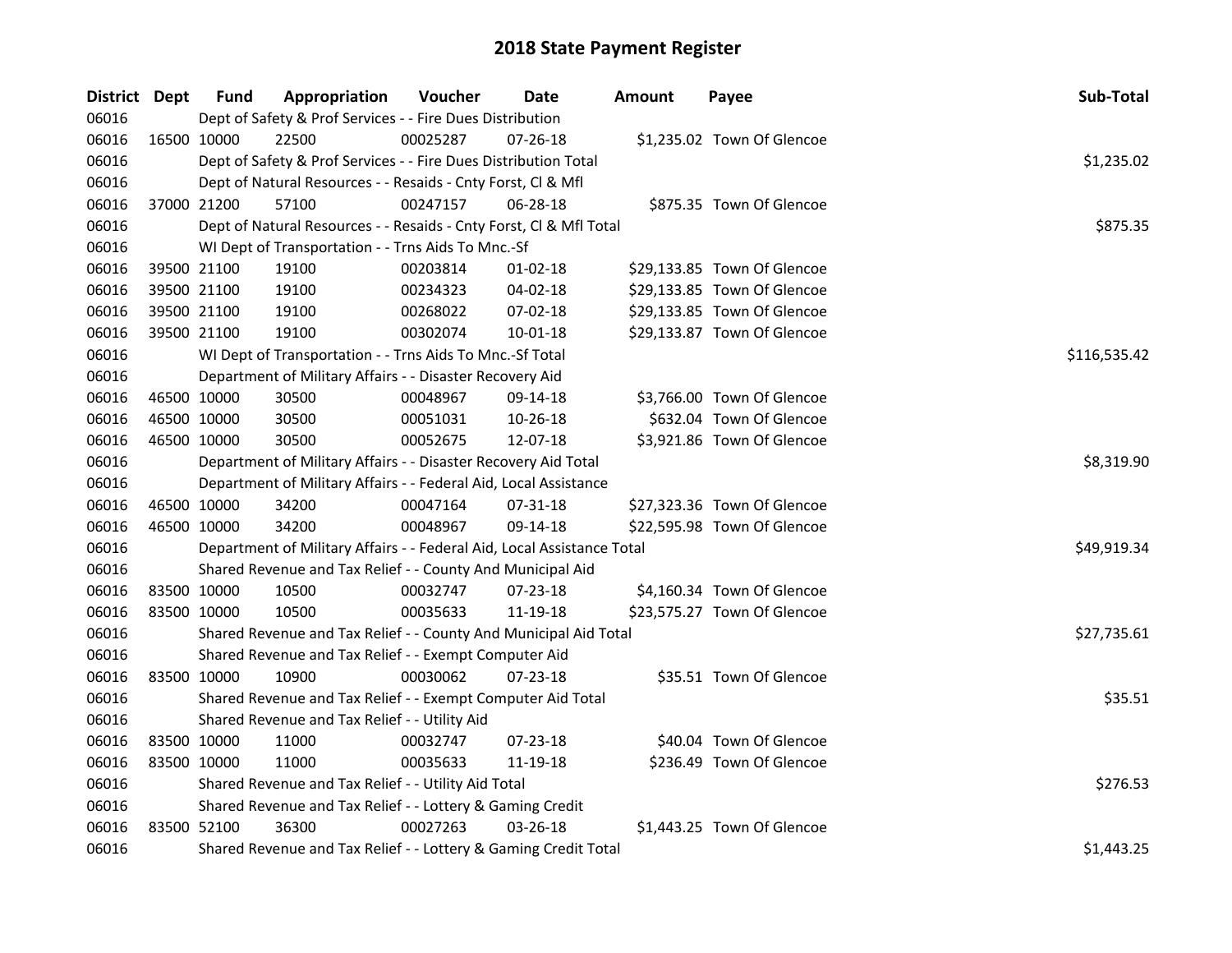| District Dept Fund | Appropriation | Voucher | Date | <b>Amount</b> | Payee | Sub-Total    |
|--------------------|---------------|---------|------|---------------|-------|--------------|
| 06016 Total        |               |         |      |               |       | \$206,375.93 |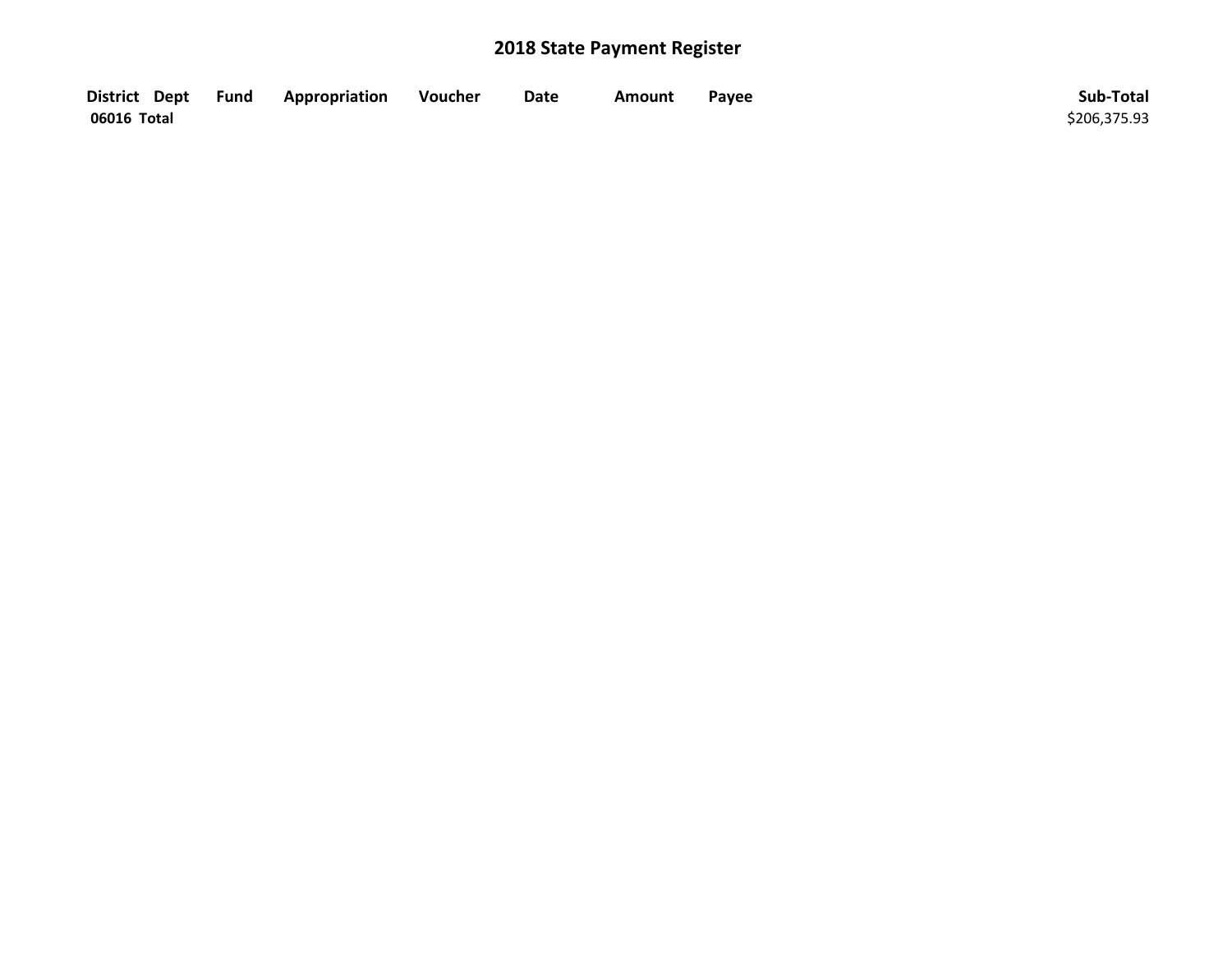| District    | <b>Dept</b> | Fund        | Appropriation                                                          | <b>Voucher</b> | Date           | <b>Amount</b> | Payee                      | Sub-Total   |
|-------------|-------------|-------------|------------------------------------------------------------------------|----------------|----------------|---------------|----------------------------|-------------|
| 06018       |             |             | Dept of Safety & Prof Services - - Fire Dues Distribution              |                |                |               |                            |             |
| 06018       |             | 16500 10000 | 22500                                                                  | 00023727       | 07-24-18       |               | \$659.36 Town Of Lincoln   |             |
| 06018       |             |             | Dept of Safety & Prof Services - - Fire Dues Distribution Total        |                |                |               |                            | \$659.36    |
| 06018       |             |             | Dept of Natural Resources - - Resaids - Cnty Forst, Cl & Mfl           |                |                |               |                            |             |
| 06018       | 37000 21200 |             | 57100                                                                  | 00247158       | $06 - 28 - 18$ |               | \$1,356.80 Town Of Lincoln |             |
| 06018       |             |             | Dept of Natural Resources - - Resaids - Cnty Forst, Cl & Mfl Total     |                |                |               |                            | \$1,356.80  |
| 06018       |             |             | WI Dept of Transportation - - Trns Aids To Mnc.-Sf                     |                |                |               |                            |             |
| 06018       |             | 39500 21100 | 19100                                                                  | 00203815       | $01 - 02 - 18$ |               | \$7,196.86 Town Of Lincoln |             |
| 06018       |             | 39500 21100 | 19100                                                                  | 00234324       | 04-02-18       |               | \$7,196.86 Town Of Lincoln |             |
| 06018       |             | 39500 21100 | 19100                                                                  | 00268023       | 07-02-18       |               | \$7,196.86 Town Of Lincoln |             |
| 06018       | 39500 21100 |             | 19100                                                                  | 00302075       | 10-01-18       |               | \$7,196.87 Town Of Lincoln |             |
| 06018       |             |             | WI Dept of Transportation - - Trns Aids To Mnc.-Sf Total               |                |                |               |                            | \$28,787.45 |
| 06018       |             |             | Department of Military Affairs - - Disaster Recovery Aid               |                |                |               |                            |             |
| 06018       | 46500 10000 |             | 30500                                                                  | 00052633       | 12-06-18       |               | \$1,537.20 Town Of Lincoln |             |
| 06018       |             |             | Department of Military Affairs - - Disaster Recovery Aid Total         | \$1,537.20     |                |               |                            |             |
| 06018       |             |             | Department of Military Affairs - - Federal Aid, Local Assistance       |                |                |               |                            |             |
| 06018       |             | 46500 10000 | 34200                                                                  | 00052633       | 12-06-18       |               | \$9,223.15 Town Of Lincoln |             |
| 06018       |             |             | Department of Military Affairs - - Federal Aid, Local Assistance Total |                |                |               |                            | \$9,223.15  |
| 06018       |             |             | Shared Revenue and Tax Relief - - County And Municipal Aid             |                |                |               |                            |             |
| 06018       |             | 83500 10000 | 10500                                                                  | 00032748       | $07 - 23 - 18$ |               | \$1,434.90 Town Of Lincoln |             |
| 06018       | 83500 10000 |             | 10500                                                                  | 00035634       | 11-19-18       |               | \$8,131.08 Town Of Lincoln |             |
| 06018       |             |             | Shared Revenue and Tax Relief - - County And Municipal Aid Total       |                |                |               |                            | \$9,565.98  |
| 06018       |             |             | Shared Revenue and Tax Relief - - Exempt Computer Aid                  |                |                |               |                            |             |
| 06018       | 83500 10000 |             | 10900                                                                  | 00030063       | 07-23-18       |               | \$1.01 Town Of Lincoln     |             |
| 06018       |             |             | Shared Revenue and Tax Relief - - Exempt Computer Aid Total            |                |                |               |                            | \$1.01      |
| 06018       |             |             | Shared Revenue and Tax Relief - - Utility Aid                          |                |                |               |                            |             |
| 06018       |             | 83500 10000 | 11000                                                                  | 00032748       | 07-23-18       |               | \$25.24 Town Of Lincoln    |             |
| 06018       | 83500 10000 |             | 11000                                                                  | 00035634       | 11-19-18       |               | \$373.65 Town Of Lincoln   |             |
| 06018       |             |             | Shared Revenue and Tax Relief - - Utility Aid Total                    |                |                |               |                            | \$398.89    |
| 06018 Total |             |             |                                                                        |                |                |               |                            | \$51,529.84 |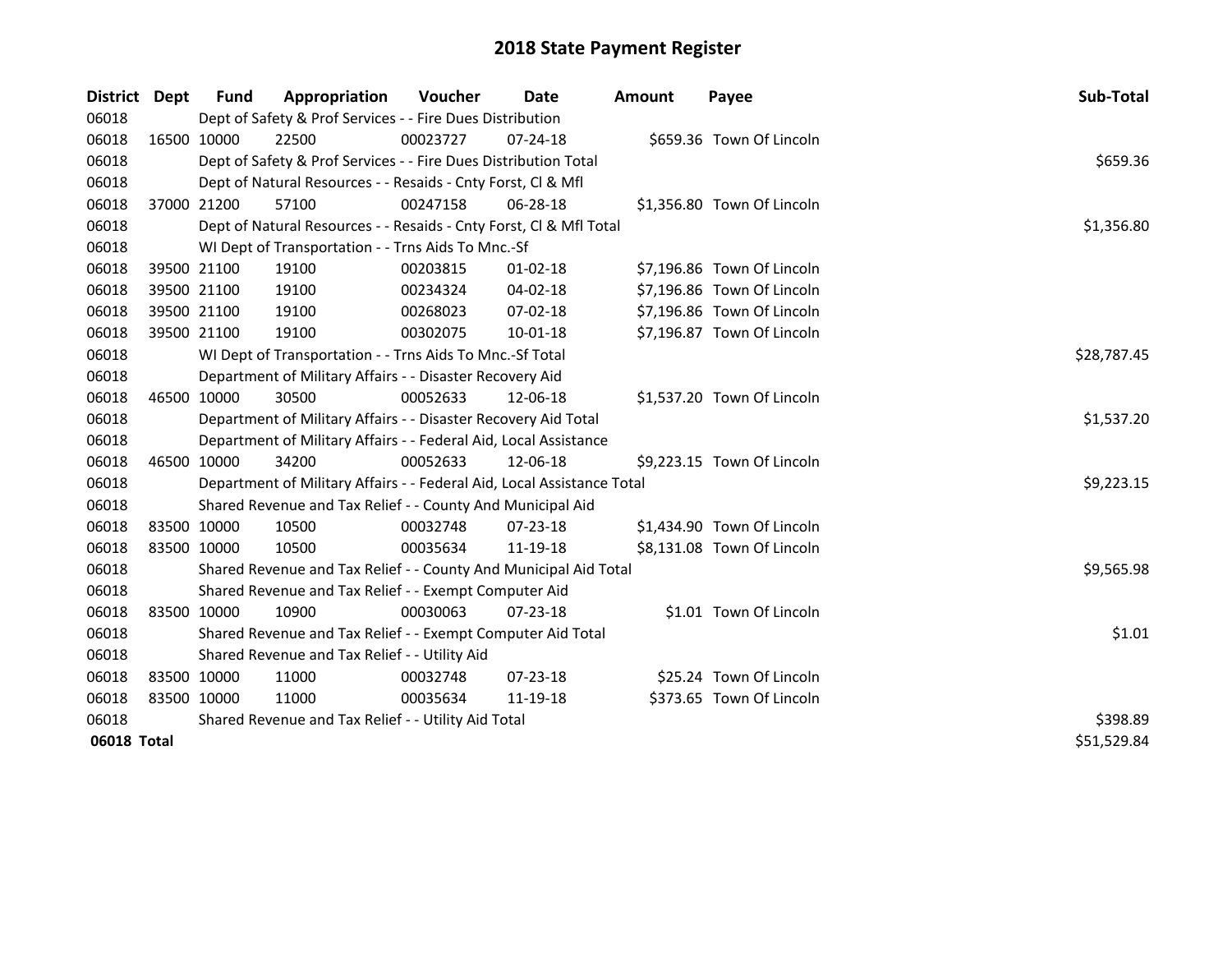| District Dept |             | <b>Fund</b>                                                           | Appropriation                                                      | Voucher  | Date           | <b>Amount</b> | Payee                        | Sub-Total    |
|---------------|-------------|-----------------------------------------------------------------------|--------------------------------------------------------------------|----------|----------------|---------------|------------------------------|--------------|
| 06020         |             |                                                                       | Dept of Safety & Prof Services - - Fire Dues Distribution          |          |                |               |                              |              |
| 06020         | 16500 10000 |                                                                       | 22500                                                              | 00023728 | 07-24-18       |               | \$1,060.02 Town Of Maxville  |              |
| 06020         |             |                                                                       | Dept of Safety & Prof Services - - Fire Dues Distribution Total    |          |                |               |                              | \$1,060.02   |
| 06020         |             |                                                                       | Dept of Natural Resources - - Aids In Lieu Of Taxes - Gener        |          |                |               |                              |              |
| 06020         | 37000 10000 |                                                                       | 50300                                                              | 00229286 | 04-20-18       |               | \$283.89 Town Of Maxville    |              |
| 06020         |             |                                                                       | Dept of Natural Resources - - Aids In Lieu Of Taxes - Gener Total  |          |                |               |                              | \$283.89     |
| 06020         |             |                                                                       | Dept of Natural Resources - - Resaids - Cnty Forst, Cl & Mfl       |          |                |               |                              |              |
| 06020         | 37000 21200 |                                                                       | 57100                                                              | 00247159 | 06-28-18       |               | \$861.33 Town Of Maxville    |              |
| 06020         |             |                                                                       | Dept of Natural Resources - - Resaids - Cnty Forst, Cl & Mfl Total |          |                |               |                              | \$861.33     |
| 06020         |             |                                                                       | Dept of Natural Resources - - Aids In Lieu Of Taxes - Sum S        |          |                |               |                              |              |
| 06020         | 37000 21200 |                                                                       | 57900                                                              | 00229287 | 04-20-18       |               | \$2,233.67 Town Of Maxville  |              |
| 06020         |             |                                                                       | Dept of Natural Resources - - Aids In Lieu Of Taxes - Sum S Total  |          |                |               |                              | \$2,233.67   |
| 06020         |             |                                                                       | WI Dept of Transportation - - Trns Aids To Mnc.-Sf                 |          |                |               |                              |              |
| 06020         |             | 39500 21100                                                           | 19100                                                              | 00203816 | 01-02-18       |               | \$12,930.46 Town Of Maxville |              |
| 06020         |             | 39500 21100                                                           | 19100                                                              | 00234325 | 04-02-18       |               | \$12,930.46 Town Of Maxville |              |
| 06020         |             | 39500 21100                                                           | 19100                                                              | 00268024 | 07-02-18       |               | \$12,930.46 Town Of Maxville |              |
| 06020         | 39500 21100 |                                                                       | 19100                                                              | 00302076 | $10 - 01 - 18$ |               | \$12,930.47 Town Of Maxville |              |
| 06020         |             |                                                                       | WI Dept of Transportation - - Trns Aids To Mnc.-Sf Total           |          |                |               |                              | \$51,721.85  |
| 06020         |             |                                                                       | Shared Revenue and Tax Relief - - County And Municipal Aid         |          |                |               |                              |              |
| 06020         |             | 83500 10000                                                           | 10500                                                              | 00032749 | 07-23-18       |               | \$1,662.48 Town Of Maxville  |              |
| 06020         | 83500 10000 |                                                                       | 10500                                                              | 00035635 | 11-19-18       |               | \$9,420.75 Town Of Maxville  |              |
| 06020         |             |                                                                       | Shared Revenue and Tax Relief - - County And Municipal Aid Total   |          |                |               |                              | \$11,083.23  |
| 06020         |             |                                                                       | Shared Revenue and Tax Relief - - Exempt Computer Aid              |          |                |               |                              |              |
| 06020         | 83500 10000 |                                                                       | 10900                                                              | 00030064 | 07-23-18       |               | \$1.01 Town Of Maxville      |              |
| 06020         |             |                                                                       | Shared Revenue and Tax Relief - - Exempt Computer Aid Total        |          |                |               |                              | \$1.01       |
| 06020         |             |                                                                       | Shared Revenue and Tax Relief - - School Lvy Tx/First Dollar Cr    |          |                |               |                              |              |
| 06020         | 83500 10000 |                                                                       | 30200                                                              | 00029581 | 07-23-18       |               | \$13,383.05 Town Of Maxville |              |
| 06020         | 83500 10000 |                                                                       | 30200                                                              | 00029729 | 07-23-18       |               | \$68,860.62 Town Of Maxville |              |
| 06020         |             | Shared Revenue and Tax Relief - - School Lvy Tx/First Dollar Cr Total |                                                                    |          |                |               |                              |              |
| 06020         |             | Shared Revenue and Tax Relief - - Lottery & Gaming Credit             |                                                                    |          |                |               |                              |              |
| 06020         | 83500 52100 |                                                                       | 36300                                                              | 00027096 | 03-26-18       |               | \$12,884.30 Town Of Maxville |              |
| 06020         |             | Shared Revenue and Tax Relief - - Lottery & Gaming Credit Total       | \$12,884.30                                                        |          |                |               |                              |              |
| 06020 Total   |             |                                                                       |                                                                    |          |                |               |                              | \$162,372.97 |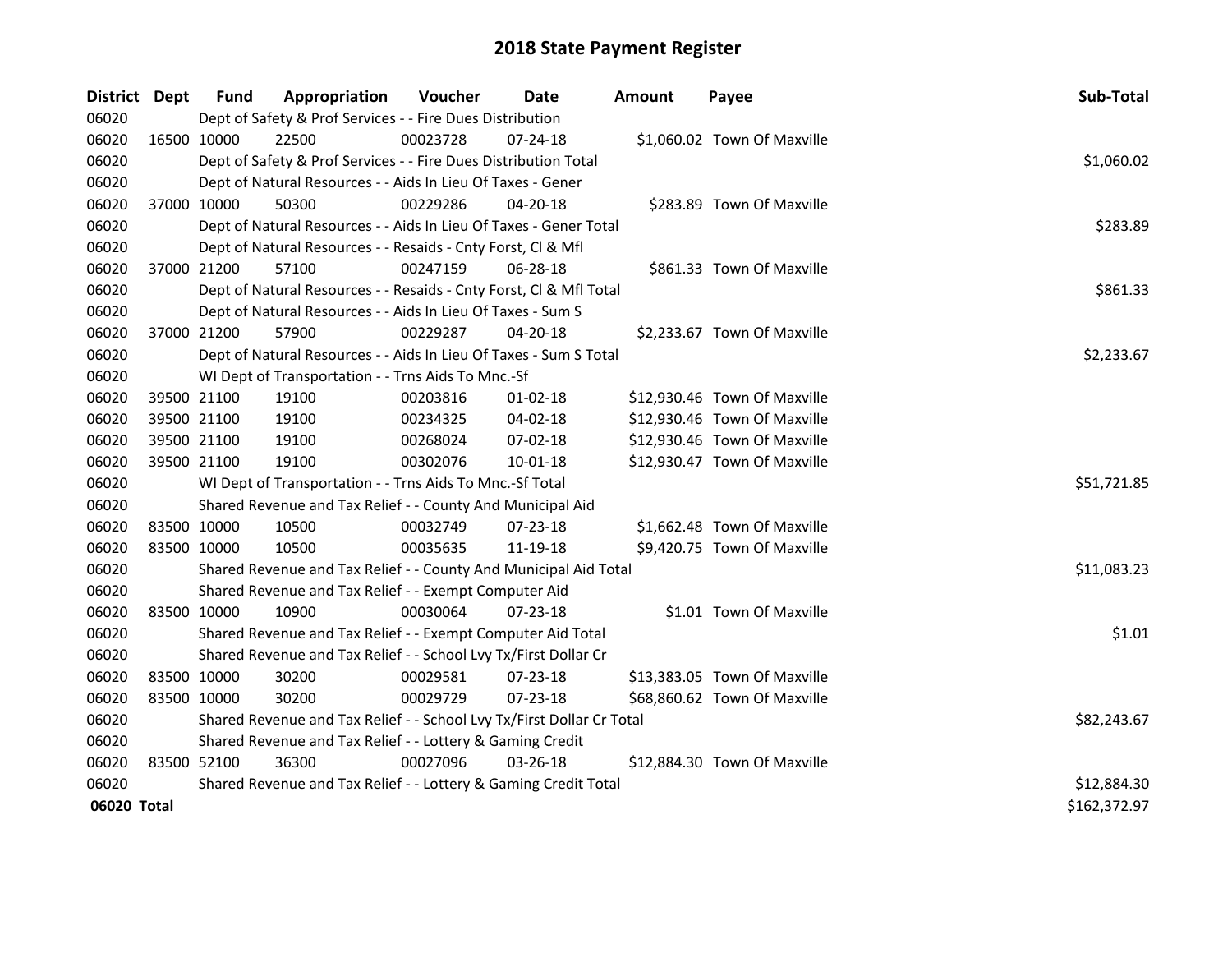| District Dept |             | <b>Fund</b> | Appropriation                                                          | Voucher    | Date           | <b>Amount</b> | Payee                       | Sub-Total   |
|---------------|-------------|-------------|------------------------------------------------------------------------|------------|----------------|---------------|-----------------------------|-------------|
| 06022         |             |             | Dept of Safety & Prof Services - - Fire Dues Distribution              |            |                |               |                             |             |
| 06022         | 16500 10000 |             | 22500                                                                  | 00023729   | $07 - 25 - 18$ |               | \$1,978.21 Milton, Town Of  |             |
| 06022         |             |             | Dept of Safety & Prof Services - - Fire Dues Distribution Total        |            |                |               |                             | \$1,978.21  |
| 06022         |             |             | Dept of Natural Resources - - Aids In Lieu Of Taxes - Gener            |            |                |               |                             |             |
| 06022         | 37000 10000 |             | 50300                                                                  | 00211510   | 02-02-18       |               | \$1,391.97 Milton, Town Of  |             |
| 06022         | 37000 10000 |             | 50300                                                                  | 00211511   | 02-02-18       |               | \$7,994.58 Milton, Town Of  |             |
| 06022         | 37000 10000 |             | 50300                                                                  | 00230665   | 04-20-18       |               | \$458.04 Milton, Town Of    |             |
| 06022         | 37000 10000 |             | 50300                                                                  | 00230668   | 04-20-18       |               | \$1.77 Milton, Town Of      |             |
| 06022         |             |             | Dept of Natural Resources - - Aids In Lieu Of Taxes - Gener Total      |            |                |               |                             | \$9,846.36  |
| 06022         |             |             | Dept of Natural Resources - - Resaids - Cnty Forst, Cl & Mfl           |            |                |               |                             |             |
| 06022         |             | 37000 21200 | 57100                                                                  | 00247160   | 06-28-18       |               | \$605.90 Milton, Town Of    |             |
| 06022         |             |             | Dept of Natural Resources - - Resaids - Cnty Forst, CI & Mfl Total     |            |                |               |                             | \$605.90    |
| 06022         |             |             | Dept of Natural Resources - - Aids In Lieu Of Taxes - Sum S            |            |                |               |                             |             |
| 06022         | 37000 21200 |             | 57900                                                                  | 00230666   | 04-20-18       |               | \$1,199.59 Milton, Town Of  |             |
| 06022         |             | 37000 21200 | 57900                                                                  | 00230667   | 04-20-18       |               | \$124.44 Milton, Town Of    |             |
| 06022         |             |             | Dept of Natural Resources - - Aids In Lieu Of Taxes - Sum S Total      | \$1,324.03 |                |               |                             |             |
| 06022         |             |             | WI Dept of Transportation - - Disastr Damag Aid Sf                     |            |                |               |                             |             |
| 06022         |             | 39500 21100 | 17400                                                                  | 00284421   | 08-08-18       |               | \$6,726.65 Milton, Town Of  |             |
| 06022         |             |             | WI Dept of Transportation - - Disastr Damag Aid Sf Total               |            |                |               |                             | \$6,726.65  |
| 06022         |             |             | WI Dept of Transportation - - Trns Aids To Mnc.-Sf                     |            |                |               |                             |             |
| 06022         | 39500 21100 |             | 19100                                                                  | 00203817   | 01-02-18       |               | \$15,636.00 Milton, Town Of |             |
| 06022         | 39500 21100 |             | 19100                                                                  | 00234326   | 04-02-18       |               | \$15,636.00 Milton, Town Of |             |
| 06022         | 39500 21100 |             | 19100                                                                  | 00268025   | 07-02-18       |               | \$15,636.00 Milton, Town Of |             |
| 06022         |             | 39500 21100 | 19100                                                                  | 00302077   | 10-01-18       |               | \$15,636.02 Milton, Town Of |             |
| 06022         |             |             | WI Dept of Transportation - - Trns Aids To Mnc.-Sf Total               |            |                |               |                             | \$62,544.02 |
| 06022         |             |             | WI Dept of Transportation - - Loc Rd Imp Prg St Fd                     |            |                |               |                             |             |
| 06022         |             | 39500 21100 | 27800                                                                  | 00271115   | 07-02-18       |               | \$17,282.23 Milton, Town Of |             |
| 06022         |             |             | WI Dept of Transportation - - Loc Rd Imp Prg St Fd Total               |            |                |               |                             | \$17,282.23 |
| 06022         |             |             | Department of Military Affairs - - Disaster Recovery Aid               |            |                |               |                             |             |
| 06022         |             | 46500 10000 | 30500                                                                  | 00051610   | 11-08-18       |               | \$5,687.37 Milton, Town Of  |             |
| 06022         |             |             | Department of Military Affairs - - Disaster Recovery Aid Total         |            |                |               |                             | \$5,687.37  |
| 06022         |             |             | Department of Military Affairs - - Federal Aid, Local Assistance       |            |                |               |                             |             |
| 06022         | 46500 10000 |             | 34200                                                                  | 00047165   | 07-31-18       |               | \$43,848.10 Milton, Town Of |             |
| 06022         |             |             | Department of Military Affairs - - Federal Aid, Local Assistance Total |            |                |               |                             | \$43,848.10 |
| 06022         |             |             | Department of Administration - - Hv Trans Ln Annual Impact Fee         |            |                |               |                             |             |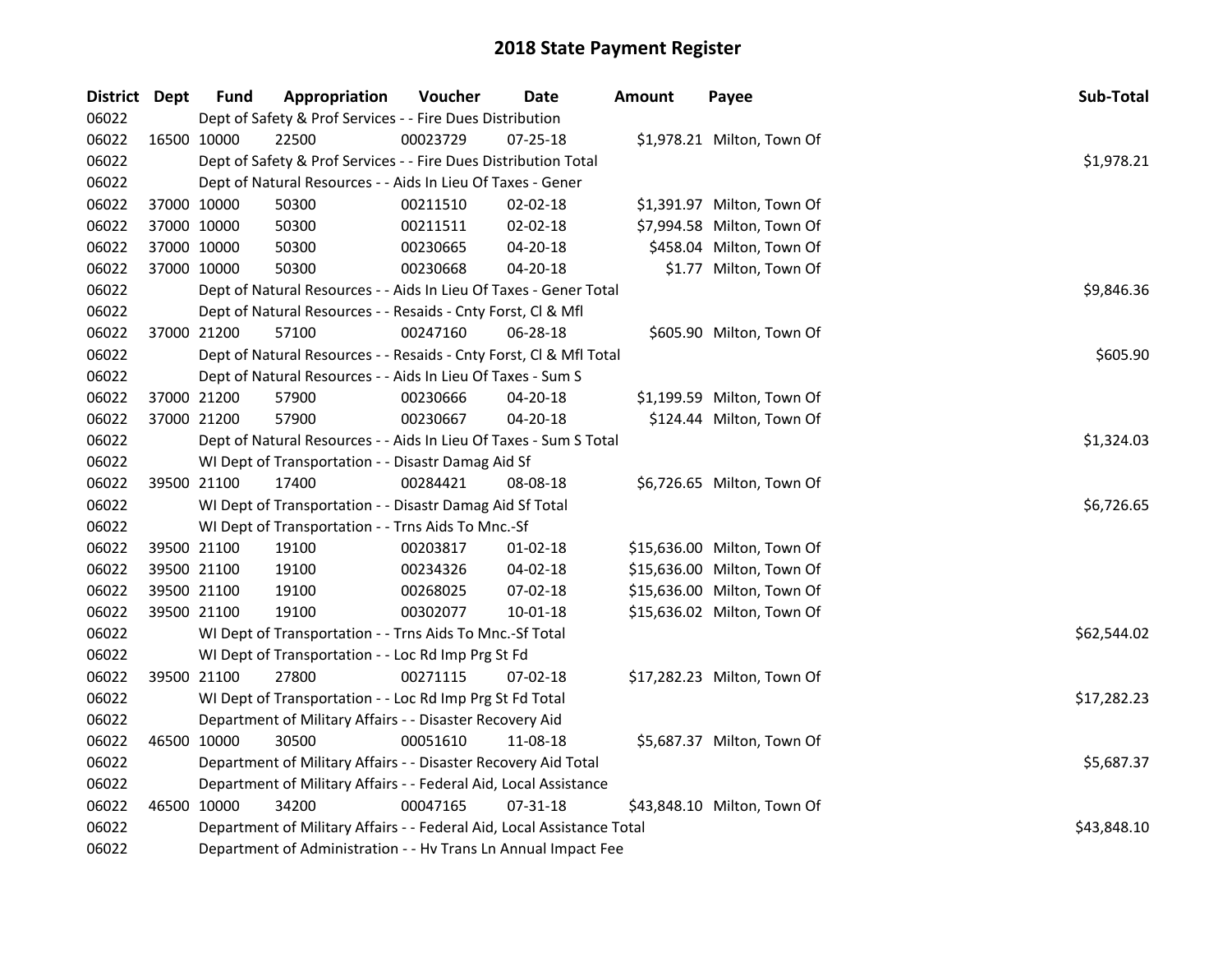| District    | Dept | Fund        | Appropriation                                                        | <b>Voucher</b> | Date           | Amount | Payee                       | Sub-Total    |
|-------------|------|-------------|----------------------------------------------------------------------|----------------|----------------|--------|-----------------------------|--------------|
| 06022       |      | 50500 10000 | 17400                                                                | 00078779       | $05 - 01 - 18$ |        | \$73,694.00 Milton, Town Of |              |
| 06022       |      |             | Department of Administration - - Hv Trans Ln Annual Impact Fee Total |                |                |        |                             | \$73,694.00  |
| 06022       |      |             | Department of Revenue - - Payments For Municipal Svcs                |                |                |        |                             |              |
| 06022       |      | 56600 10000 | 50100                                                                | 00026695       | $01 - 31 - 18$ |        | \$53.15 Milton, Town Of     |              |
| 06022       |      |             | Department of Revenue - - Payments For Municipal Svcs Total          |                |                |        |                             | \$53.15      |
| 06022       |      |             | Shared Revenue and Tax Relief - - County And Municipal Aid           |                |                |        |                             |              |
| 06022       |      | 83500 10000 | 10500                                                                | 00032750       | $07 - 23 - 18$ |        | \$5,117.28 Milton, Town Of  |              |
| 06022       |      | 83500 10000 | 10500                                                                | 00035636       | 11-19-18       |        | \$28,997.93 Milton, Town Of |              |
| 06022       |      |             | Shared Revenue and Tax Relief - - County And Municipal Aid Total     | \$34,115.21    |                |        |                             |              |
| 06022       |      |             | Shared Revenue and Tax Relief - - Exempt Computer Aid                |                |                |        |                             |              |
| 06022       |      | 83500 10000 | 10900                                                                | 00030065       | $07 - 23 - 18$ |        | \$12.18 Milton, Town Of     |              |
| 06022       |      |             | Shared Revenue and Tax Relief - - Exempt Computer Aid Total          |                |                |        |                             | \$12.18      |
| 06022       |      |             | Shared Revenue and Tax Relief - - Utility Aid                        |                |                |        |                             |              |
| 06022       |      | 83500 10000 | 11000                                                                | 00032750       | 07-23-18       |        | \$60.55 Milton, Town Of     |              |
| 06022       |      | 83500 10000 | 11000                                                                | 00035636       | 11-19-18       |        | \$357.61 Milton, Town Of    |              |
| 06022       |      |             | Shared Revenue and Tax Relief - - Utility Aid Total                  |                |                |        |                             | \$418.16     |
| 06022 Total |      |             |                                                                      |                |                |        |                             | \$258,135.57 |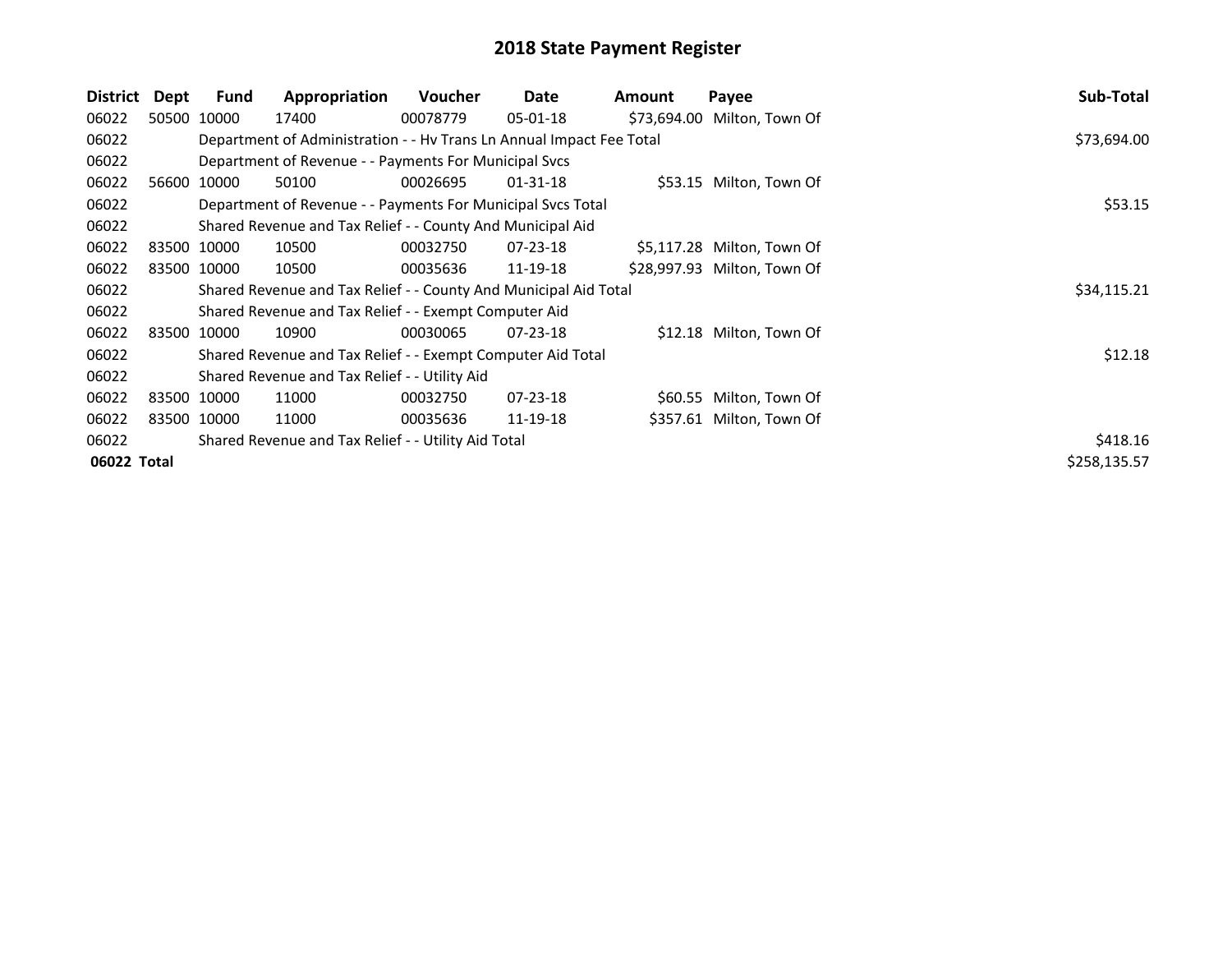| <b>District</b> | Dept        | Fund        | Appropriation                                                       | <b>Voucher</b> | Date           | <b>Amount</b> | Payee                      | Sub-Total   |  |
|-----------------|-------------|-------------|---------------------------------------------------------------------|----------------|----------------|---------------|----------------------------|-------------|--|
| 06024           |             |             | Dept of Safety & Prof Services - - Fire Dues Distribution           |                |                |               |                            |             |  |
| 06024           |             | 16500 10000 | 22500                                                               | 00023730       | $07 - 24 - 18$ |               | \$931.44 Town Of Modena    |             |  |
| 06024           |             |             | Dept of Safety & Prof Services - - Fire Dues Distribution Total     |                |                |               |                            | \$931.44    |  |
| 06024           |             |             | Dept of Natural Resources - - Resaids - Cnty Forst, CI & Mfl        |                |                |               |                            |             |  |
| 06024           |             | 37000 21200 | 57100                                                               | 00247161       | $06 - 28 - 18$ |               | \$1,210.08 Town Of Modena  |             |  |
| 06024           |             |             | Dept of Natural Resources - - Resaids - Cnty Forst, CI & Mfl Total  |                |                |               |                            | \$1,210.08  |  |
| 06024           |             |             | WI Dept of Transportation - - Trns Aids To Mnc.-Sf                  |                |                |               |                            |             |  |
| 06024           |             | 39500 21100 | 19100                                                               | 00203818       | $01 - 02 - 18$ |               | \$13,736.75 Town Of Modena |             |  |
| 06024           |             | 39500 21100 | 19100                                                               | 00234327       | 04-02-18       |               | \$13,736.75 Town Of Modena |             |  |
| 06024           |             | 39500 21100 | 19100                                                               | 00268026       | $07-02-18$     |               | \$13,736.75 Town Of Modena |             |  |
| 06024           | 39500 21100 |             | 19100                                                               | 00302078       | $10 - 01 - 18$ |               | \$13,736.75 Town Of Modena |             |  |
| 06024           |             |             | WI Dept of Transportation - - Trns Aids To Mnc.-Sf Total            |                |                |               |                            | \$54,947.00 |  |
| 06024           |             |             | Department of Military Affairs - - Major Disaster Assist; Pif       |                |                |               |                            |             |  |
| 06024           |             | 46500 27200 | 36500                                                               | 00047605       | 08-14-18       |               | \$12,572.09 Town Of Modena |             |  |
| 06024           |             |             | Department of Military Affairs - - Major Disaster Assist; Pif Total |                |                |               |                            | \$12,572.09 |  |
| 06024           |             |             | Shared Revenue and Tax Relief - - County And Municipal Aid          |                |                |               |                            |             |  |
| 06024           |             | 83500 10000 | 10500                                                               | 00032751       | $07 - 23 - 18$ |               | \$3,724.98 Town Of Modena  |             |  |
| 06024           |             | 83500 10000 | 10500                                                               | 00035637       | 11-19-18       |               | \$21,108.25 Town Of Modena |             |  |
| 06024           |             |             | Shared Revenue and Tax Relief - - County And Municipal Aid Total    |                |                |               |                            | \$24,833.23 |  |
| 06024           |             |             | Shared Revenue and Tax Relief - - Exempt Computer Aid               |                |                |               |                            |             |  |
| 06024           |             | 83500 10000 | 10900                                                               | 00030066       | $07 - 23 - 18$ |               | \$2.03 Town Of Modena      |             |  |
| 06024           |             |             | Shared Revenue and Tax Relief - - Exempt Computer Aid Total         |                |                |               |                            | \$2.03      |  |
| 06024 Total     |             |             |                                                                     |                |                |               |                            | \$94,495.87 |  |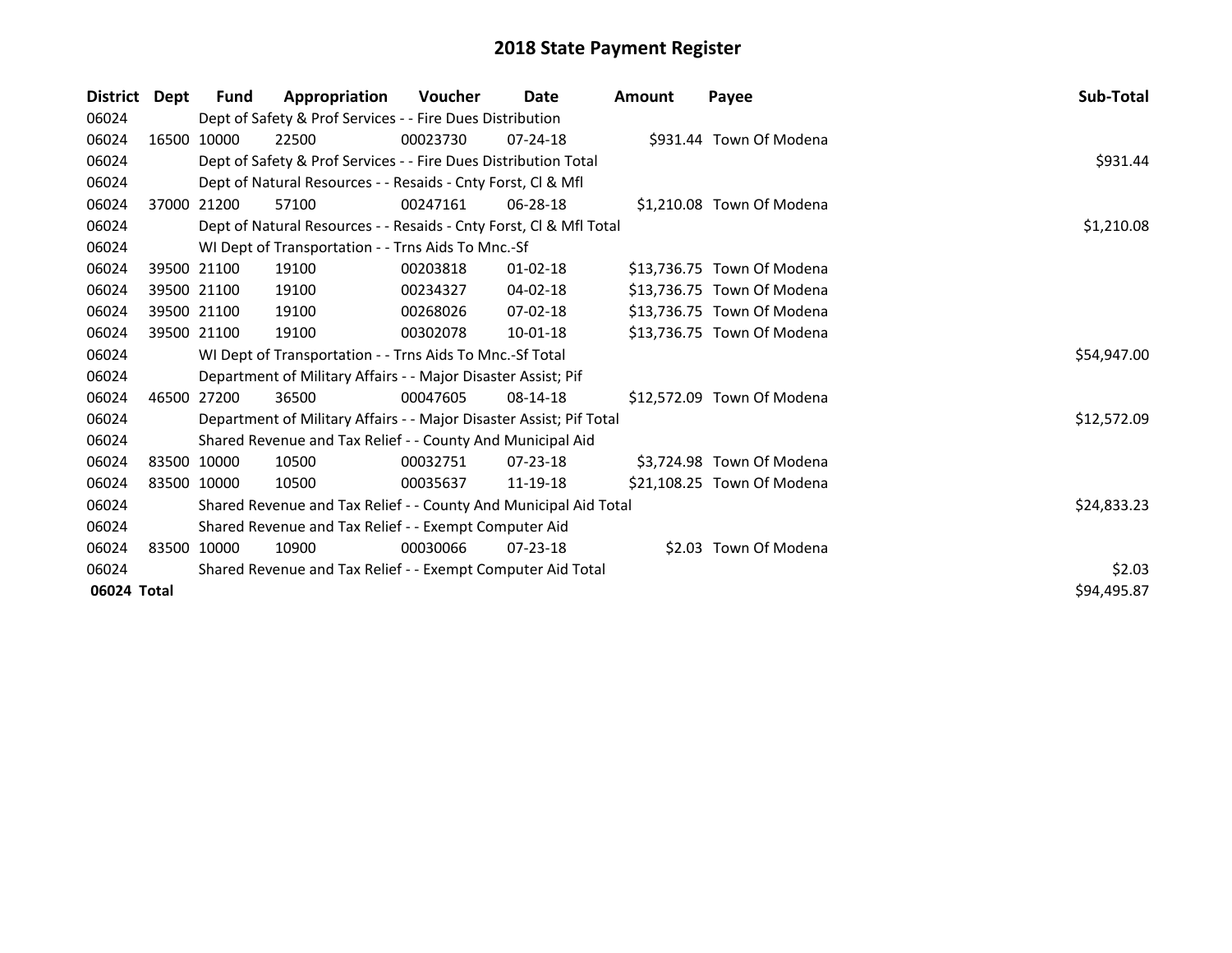| District Dept |             | Fund        | Appropriation                                                      | <b>Voucher</b> | Date           | Amount | Payee                       | Sub-Total   |  |
|---------------|-------------|-------------|--------------------------------------------------------------------|----------------|----------------|--------|-----------------------------|-------------|--|
| 06026         |             |             | Dept of Safety & Prof Services - - Fire Dues Distribution          |                |                |        |                             |             |  |
| 06026         |             | 16500 10000 | 22500                                                              | 00023731       | $07 - 25 - 18$ |        | \$1,397.28 Town Of Mondovi  |             |  |
| 06026         |             |             | Dept of Safety & Prof Services - - Fire Dues Distribution Total    |                |                |        |                             | \$1,397.28  |  |
| 06026         |             |             | Dept of Natural Resources - - Resaids - Cnty Forst, CI & Mfl       |                |                |        |                             |             |  |
| 06026         |             | 37000 21200 | 57100                                                              | 00247162       | 06-28-18       |        | \$440.24 Town Of Mondovi    |             |  |
| 06026         |             |             | Dept of Natural Resources - - Resaids - Cnty Forst, Cl & Mfl Total |                |                |        |                             | \$440.24    |  |
| 06026         |             |             | WI Dept of Transportation - - Disastr Damag Aid Sf                 |                |                |        |                             |             |  |
| 06026         |             | 39500 21100 | 17400                                                              | 00316135       | $10 - 26 - 18$ |        | \$3,333.54 Town Of Mondovi  |             |  |
| 06026         |             |             | WI Dept of Transportation - - Disastr Damag Aid Sf Total           |                |                |        |                             | \$3,333.54  |  |
| 06026         |             |             | WI Dept of Transportation - - Trns Aids To Mnc.-Sf                 |                |                |        |                             |             |  |
| 06026         |             | 39500 21100 | 19100                                                              | 00203819       | $01 - 02 - 18$ |        | \$15,516.55 Town Of Mondovi |             |  |
| 06026         |             | 39500 21100 | 19100                                                              | 00234328       | 04-02-18       |        | \$15,516.55 Town Of Mondovi |             |  |
| 06026         |             | 39500 21100 | 19100                                                              | 00268027       | 07-02-18       |        | \$15,516.55 Town Of Mondovi |             |  |
| 06026         |             | 39500 21100 | 19100                                                              | 00302079       | 10-01-18       |        | \$15,516.57 Town Of Mondovi |             |  |
| 06026         |             |             | WI Dept of Transportation - - Trns Aids To Mnc.-Sf Total           |                |                |        |                             | \$62,066.22 |  |
| 06026         |             |             | Shared Revenue and Tax Relief - - County And Municipal Aid         |                |                |        |                             |             |  |
| 06026         |             | 83500 10000 | 10500                                                              | 00032752       | $07 - 23 - 18$ |        | \$5,805.31 Town Of Mondovi  |             |  |
| 06026         | 83500 10000 |             | 10500                                                              | 00035638       | 11-19-18       |        | \$32,896.76 Town Of Mondovi |             |  |
| 06026         |             |             | Shared Revenue and Tax Relief - - County And Municipal Aid Total   |                |                |        |                             | \$38,702.07 |  |
| 06026         |             |             | Shared Revenue and Tax Relief - - Exempt Computer Aid              |                |                |        |                             |             |  |
| 06026         |             | 83500 10000 | 10900                                                              | 00030067       | $07 - 23 - 18$ |        | \$4.06 Town Of Mondovi      |             |  |
| 06026         |             |             | Shared Revenue and Tax Relief - - Exempt Computer Aid Total        |                |                |        |                             | \$4.06      |  |
| 06026         |             |             | Shared Revenue and Tax Relief - - Utility Aid                      |                |                |        |                             |             |  |
| 06026         |             | 83500 10000 | 11000                                                              | 00032752       | $07 - 23 - 18$ |        | \$7.94 Town Of Mondovi      |             |  |
| 06026         | 83500 10000 |             | 11000                                                              | 00035638       | 11-19-18       |        | \$38.38 Town Of Mondovi     |             |  |
| 06026         |             |             | Shared Revenue and Tax Relief - - Utility Aid Total                | \$46.32        |                |        |                             |             |  |
|               | 06026 Total |             |                                                                    |                |                |        |                             |             |  |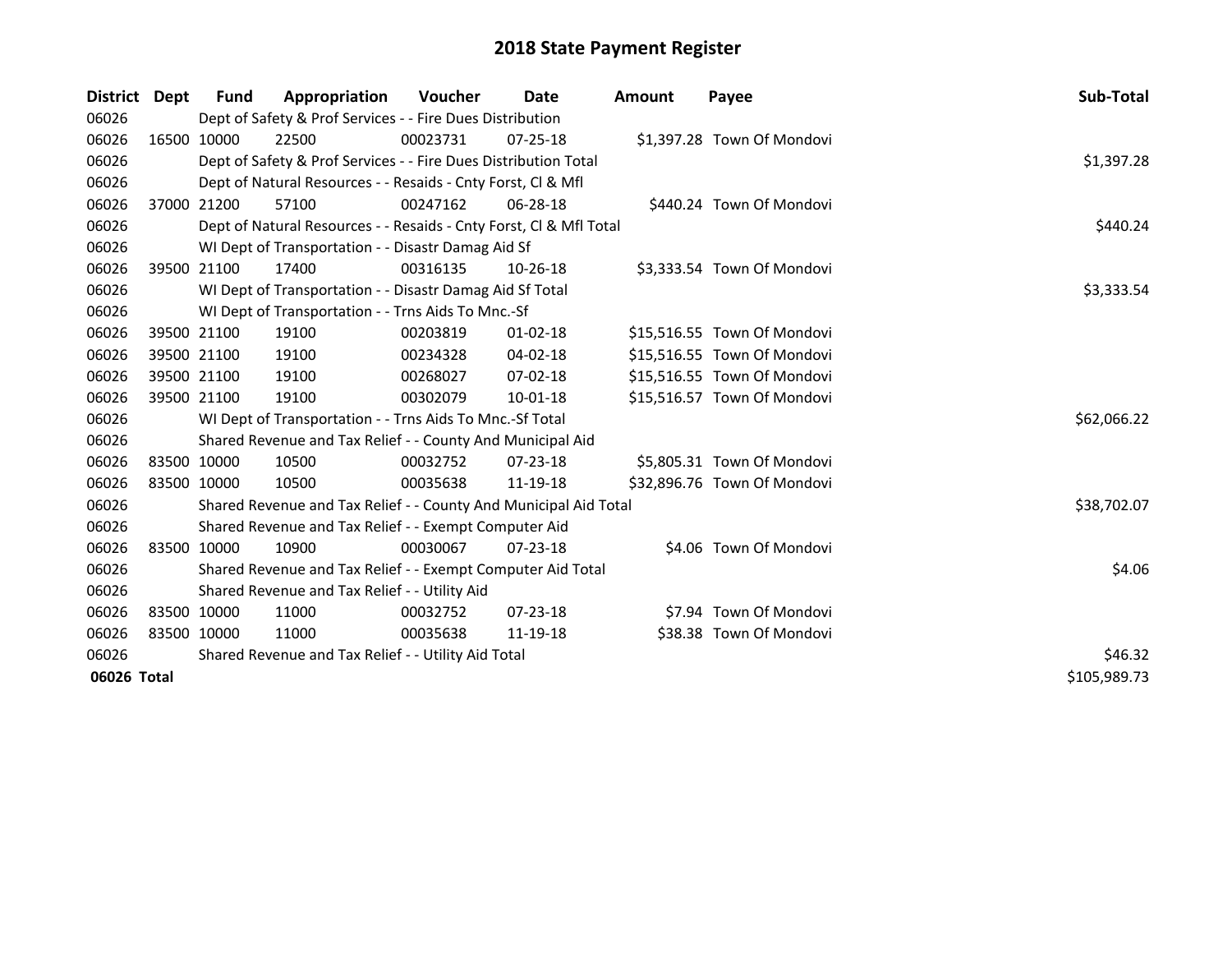| District    | Dept        | Fund                                                        | Appropriation                                                      | Voucher  | Date           | Amount | Payee                       | Sub-Total    |  |
|-------------|-------------|-------------------------------------------------------------|--------------------------------------------------------------------|----------|----------------|--------|-----------------------------|--------------|--|
| 06028       |             |                                                             | Dept of Safety & Prof Services - - Fire Dues Distribution          |          |                |        |                             |              |  |
| 06028       |             | 16500 10000                                                 | 22500                                                              | 00023732 | $07 - 24 - 18$ |        | \$1,101.24 Town Of Montana  |              |  |
| 06028       |             |                                                             | Dept of Safety & Prof Services - - Fire Dues Distribution Total    |          |                |        |                             | \$1,101.24   |  |
| 06028       |             |                                                             | Dept of Natural Resources - - Resaids - Cnty Forst, CI & Mfl       |          |                |        |                             |              |  |
| 06028       |             | 37000 21200                                                 | 57100                                                              | 00247163 | 06-28-18       |        | \$1,307.41 Town Of Montana  |              |  |
| 06028       |             |                                                             | Dept of Natural Resources - - Resaids - Cnty Forst, CI & Mfl Total |          |                |        |                             | \$1,307.41   |  |
| 06028       |             |                                                             | WI Dept of Transportation - - Trns Aids To Mnc.-Sf                 |          |                |        |                             |              |  |
| 06028       |             | 39500 21100                                                 | 19100                                                              | 00203820 | $01 - 02 - 18$ |        | \$21,680.17 Town Of Montana |              |  |
| 06028       |             | 39500 21100                                                 | 19100                                                              | 00234329 | 04-02-18       |        | \$21,680.17 Town Of Montana |              |  |
| 06028       |             | 39500 21100                                                 | 19100                                                              | 00268028 | 07-02-18       |        | \$21,680.17 Town Of Montana |              |  |
| 06028       | 39500 21100 |                                                             | 19100                                                              | 00302080 | $10 - 01 - 18$ |        | \$21,680.19 Town Of Montana |              |  |
| 06028       |             |                                                             | WI Dept of Transportation - - Trns Aids To Mnc.-Sf Total           |          |                |        |                             | \$86,720.70  |  |
| 06028       |             |                                                             | Shared Revenue and Tax Relief - - County And Municipal Aid         |          |                |        |                             |              |  |
| 06028       |             | 83500 10000                                                 | 10500                                                              | 00032753 | $07 - 23 - 18$ |        | \$1,982.11 Town Of Montana  |              |  |
| 06028       | 83500 10000 |                                                             | 10500                                                              | 00035639 | 11-19-18       |        | \$11,231.98 Town Of Montana |              |  |
| 06028       |             |                                                             | Shared Revenue and Tax Relief - - County And Municipal Aid Total   |          |                |        |                             | \$13,214.09  |  |
| 06028       |             |                                                             | Shared Revenue and Tax Relief - - Exempt Computer Aid              |          |                |        |                             |              |  |
| 06028       |             | 83500 10000                                                 | 10900                                                              | 00030068 | $07 - 23 - 18$ |        | \$1.01 Town Of Montana      |              |  |
| 06028       |             | Shared Revenue and Tax Relief - - Exempt Computer Aid Total |                                                                    |          |                |        |                             |              |  |
| 06028 Total |             |                                                             |                                                                    |          |                |        |                             | \$102,344.45 |  |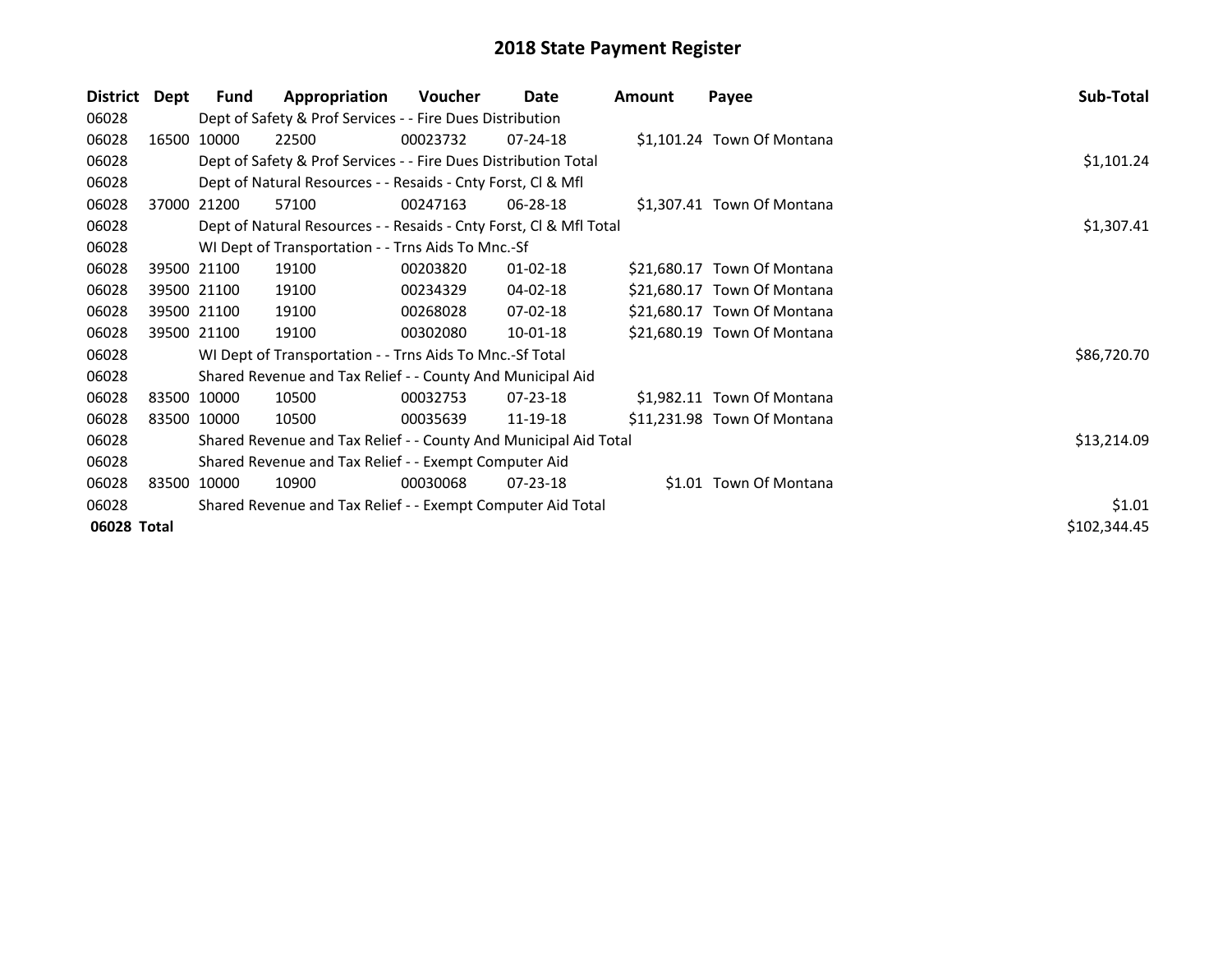| <b>District</b> | <b>Dept</b> | <b>Fund</b>                                                  | Appropriation                                                      | Voucher  | <b>Date</b>    | <b>Amount</b> | Payee                      | Sub-Total    |
|-----------------|-------------|--------------------------------------------------------------|--------------------------------------------------------------------|----------|----------------|---------------|----------------------------|--------------|
| 06030           |             |                                                              | Dept of Safety & Prof Services - - Fire Dues Distribution          |          |                |               |                            |              |
| 06030           | 16500 10000 |                                                              | 22500                                                              | 00023733 | 07-25-18       |               | \$2,089.60 Town Of Naples  |              |
| 06030           |             |                                                              | Dept of Safety & Prof Services - - Fire Dues Distribution Total    |          |                |               |                            | \$2,089.60   |
| 06030           |             |                                                              | Dept of Natural Resources - - Aids In Lieu Of Taxes - Gener        |          |                |               |                            |              |
| 06030           | 37000 10000 |                                                              | 50300                                                              | 00211492 | 02-02-18       |               | \$1,008.54 Town Of Naples  |              |
| 06030           | 37000 10000 |                                                              | 50300                                                              | 00230109 | $04 - 20 - 18$ |               | \$23.09 Town Of Naples     |              |
| 06030           |             |                                                              | Dept of Natural Resources - - Aids In Lieu Of Taxes - Gener Total  |          |                |               |                            | \$1,031.63   |
| 06030           |             | Dept of Natural Resources - - Resaids - Cnty Forst, Cl & Mfl |                                                                    |          |                |               |                            |              |
| 06030           | 37000 21200 |                                                              | 57100                                                              | 00247164 | 06-28-18       |               | \$400.43 Town Of Naples    |              |
| 06030           |             |                                                              | Dept of Natural Resources - - Resaids - Cnty Forst, Cl & Mfl Total |          |                |               |                            | \$400.43     |
| 06030           |             |                                                              | WI Dept of Transportation - - Disastr Damag Aid Sf                 |          |                |               |                            |              |
| 06030           | 39500 21100 |                                                              | 17400                                                              | 00260425 | 06-06-18       |               | \$42,809.47 Town Of Naples |              |
| 06030           |             |                                                              | WI Dept of Transportation - - Disastr Damag Aid Sf Total           |          |                |               |                            | \$42,809.47  |
| 06030           |             |                                                              | WI Dept of Transportation - - Trns Aids To Mnc.-Sf                 |          |                |               |                            |              |
| 06030           | 39500 21100 |                                                              | 19100                                                              | 00203821 | 01-02-18       |               | \$21,202.37 Town Of Naples |              |
| 06030           |             | 39500 21100                                                  | 19100                                                              | 00234330 | 04-02-18       |               | \$21,202.37 Town Of Naples |              |
| 06030           | 39500 21100 |                                                              | 19100                                                              | 00268029 | 07-02-18       |               | \$21,202.37 Town Of Naples |              |
| 06030           | 39500 21100 |                                                              | 19100                                                              | 00302081 | 10-01-18       |               | \$21,202.39 Town Of Naples |              |
| 06030           |             |                                                              | WI Dept of Transportation - - Trns Aids To Mnc.-Sf Total           |          |                |               |                            | \$84,809.50  |
| 06030           |             |                                                              | Shared Revenue and Tax Relief - - County And Municipal Aid         |          |                |               |                            |              |
| 06030           |             | 83500 10000                                                  | 10500                                                              | 00032754 | 07-23-18       |               | \$4,638.18 Town Of Naples  |              |
| 06030           | 83500 10000 |                                                              | 10500                                                              | 00035640 | 11-19-18       |               | \$26,283.02 Town Of Naples |              |
| 06030           |             |                                                              | Shared Revenue and Tax Relief - - County And Municipal Aid Total   |          |                |               |                            | \$30,921.20  |
| 06030           |             |                                                              | Shared Revenue and Tax Relief - - Exempt Computer Aid              |          |                |               |                            |              |
| 06030           | 83500 10000 |                                                              | 10900                                                              | 00030069 | 07-23-18       |               | \$3.04 Town Of Naples      |              |
| 06030           |             |                                                              | Shared Revenue and Tax Relief - - Exempt Computer Aid Total        |          |                |               |                            | \$3.04       |
| 06030           |             |                                                              | Shared Revenue and Tax Relief - - Utility Aid                      |          |                |               |                            |              |
| 06030           | 83500 10000 |                                                              | 11000                                                              | 00032754 | $07 - 23 - 18$ |               | \$80.76 Town Of Naples     |              |
| 06030           | 83500 10000 |                                                              | 11000                                                              | 00035640 | 11-19-18       |               | \$451.88 Town Of Naples    |              |
| 06030           |             |                                                              | Shared Revenue and Tax Relief - - Utility Aid Total                | \$532.64 |                |               |                            |              |
| 06030 Total     |             |                                                              |                                                                    |          |                |               |                            | \$162,597.51 |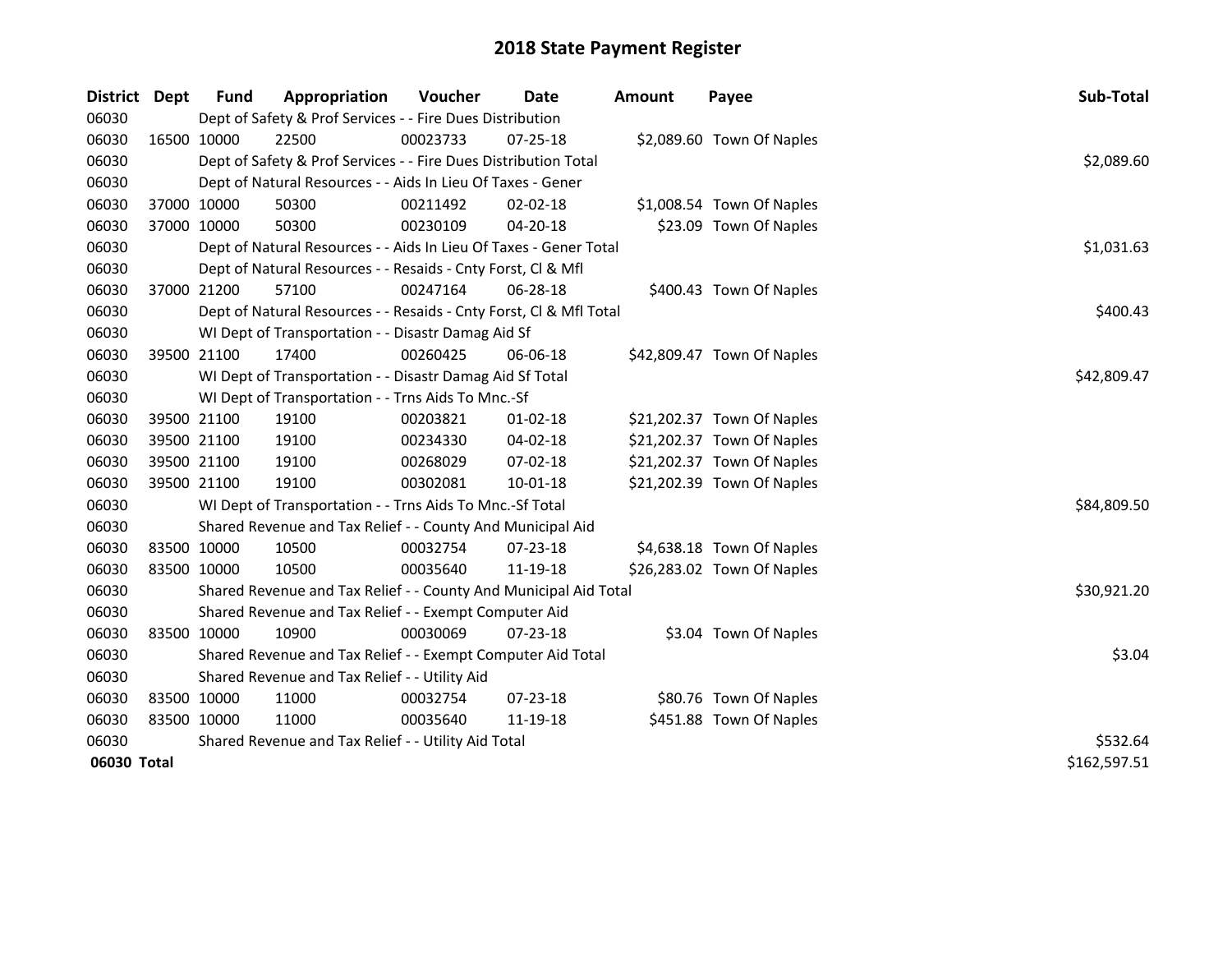| District    | Dept        | Fund        | Appropriation                                                      | Voucher    | Date           | <b>Amount</b> | Payee                      | Sub-Total    |  |  |
|-------------|-------------|-------------|--------------------------------------------------------------------|------------|----------------|---------------|----------------------------|--------------|--|--|
| 06032       |             |             | Dept of Safety & Prof Services - - Fire Dues Distribution          |            |                |               |                            |              |  |  |
| 06032       |             | 16500 10000 | 22500                                                              | 00023734   | 07-25-18       |               | \$2,145.32 Town Of Nelson  |              |  |  |
| 06032       |             |             | Dept of Safety & Prof Services - - Fire Dues Distribution Total    |            |                |               |                            | \$2,145.32   |  |  |
| 06032       |             |             | Dept of Natural Resources - - Aids In Lieu Of Taxes - Gener        |            |                |               |                            |              |  |  |
| 06032       | 37000 10000 |             | 50300                                                              | 00212580   | $02 - 06 - 18$ |               | \$12,353.48 Town Of Nelson |              |  |  |
| 06032       |             | 37000 10000 | 50300                                                              | 00230111   | $04 - 20 - 18$ |               | \$174.75 Town Of Nelson    |              |  |  |
| 06032       |             |             | Dept of Natural Resources - - Aids In Lieu Of Taxes - Gener Total  |            |                |               |                            | \$12,528.23  |  |  |
| 06032       |             |             | Dept of Natural Resources - - Resaids - Cnty Forst, Cl & Mfl       |            |                |               |                            |              |  |  |
| 06032       |             | 37000 21200 | 57100                                                              | 00247165   | 06-28-18       |               | \$1,952.42 Town Of Nelson  |              |  |  |
| 06032       |             |             | Dept of Natural Resources - - Resaids - Cnty Forst, Cl & Mfl Total |            |                |               |                            | \$1,952.42   |  |  |
| 06032       |             |             | Dept of Natural Resources - - Aids In Lieu Of Taxes - Sum S        |            |                |               |                            |              |  |  |
| 06032       |             | 37000 21200 | 57900                                                              | 00230110   | 04-20-18       |               | \$5,569.83 Town Of Nelson  |              |  |  |
| 06032       |             |             | Dept of Natural Resources - - Aids In Lieu Of Taxes - Sum S Total  |            |                |               |                            | \$5,569.83   |  |  |
| 06032       |             |             | WI Dept of Transportation - - Trns Aids To Mnc.-Sf                 |            |                |               |                            |              |  |  |
| 06032       |             | 39500 21100 | 19100                                                              | 00203822   | $01 - 02 - 18$ |               | \$21,351.68 Town Of Nelson |              |  |  |
| 06032       | 39500 21100 |             | 19100                                                              | 00234331   | 04-02-18       |               | \$21,351.68 Town Of Nelson |              |  |  |
| 06032       | 39500 21100 |             | 19100                                                              | 00268030   | 07-02-18       |               | \$21,351.68 Town Of Nelson |              |  |  |
| 06032       |             | 39500 21100 | 19100                                                              | 00302082   | 10-01-18       |               | \$21,351.71 Town Of Nelson |              |  |  |
| 06032       |             |             | WI Dept of Transportation - - Trns Aids To Mnc.-Sf Total           |            |                |               |                            | \$85,406.75  |  |  |
| 06032       |             |             | Shared Revenue and Tax Relief - - County And Municipal Aid         |            |                |               |                            |              |  |  |
| 06032       | 83500 10000 |             | 10500                                                              | 00032755   | 07-23-18       |               | \$4,737.18 Town Of Nelson  |              |  |  |
| 06032       | 83500 10000 |             | 10500                                                              | 00035641   | 11-19-18       |               | \$26,844.01 Town Of Nelson |              |  |  |
| 06032       |             |             | Shared Revenue and Tax Relief - - County And Municipal Aid Total   |            |                |               |                            | \$31,581.19  |  |  |
| 06032       |             |             | Shared Revenue and Tax Relief - - Exempt Computer Aid              |            |                |               |                            |              |  |  |
| 06032       | 83500 10000 |             | 10900                                                              | 00030070   | 07-23-18       |               | \$14.21 Town Of Nelson     |              |  |  |
| 06032       |             |             | Shared Revenue and Tax Relief - - Exempt Computer Aid Total        |            |                |               |                            | \$14.21      |  |  |
| 06032       |             |             | Shared Revenue and Tax Relief - - Utility Aid                      |            |                |               |                            |              |  |  |
| 06032       | 83500 10000 |             | 11000                                                              | 00032755   | 07-23-18       |               | \$236.38 Town Of Nelson    |              |  |  |
| 06032       | 83500 10000 |             | 11000                                                              | 00035641   | 11-19-18       |               | \$1,367.70 Town Of Nelson  |              |  |  |
| 06032       |             |             | Shared Revenue and Tax Relief - - Utility Aid Total                | \$1,604.08 |                |               |                            |              |  |  |
| 06032 Total |             |             |                                                                    |            |                |               |                            | \$140,802.03 |  |  |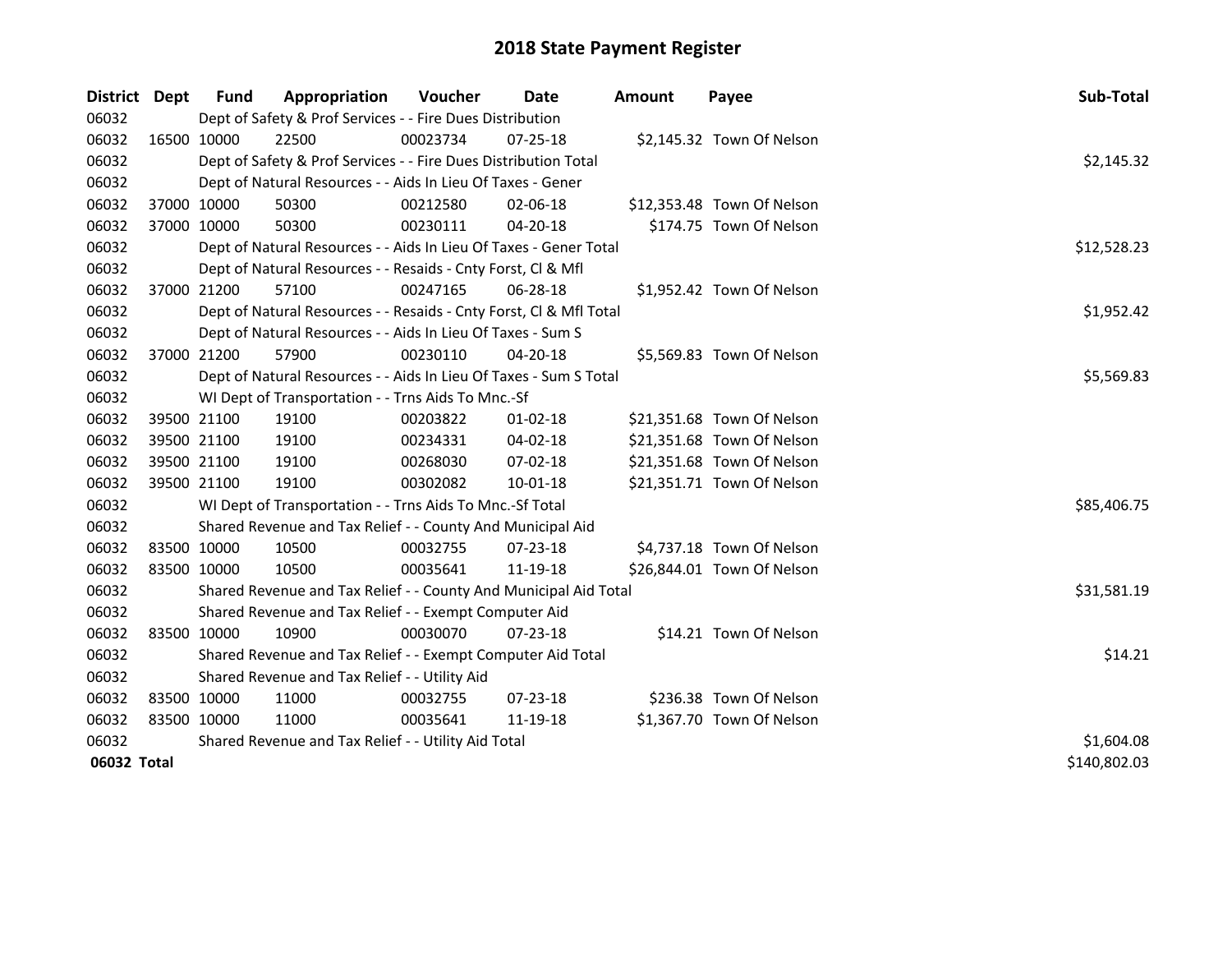| District    | <b>Dept</b> | Fund        | Appropriation                                                          | Voucher  | Date           | <b>Amount</b> | Payee                           | Sub-Total    |
|-------------|-------------|-------------|------------------------------------------------------------------------|----------|----------------|---------------|---------------------------------|--------------|
| 06034       |             |             | Dept of Safety & Prof Services - - Fire Dues Distribution              |          |                |               |                                 |              |
| 06034       |             | 16500 10000 | 22500                                                                  | 00023735 | $07 - 25 - 18$ |               | \$1,707.18 Waumandee, Town Of   |              |
| 06034       |             |             | Dept of Safety & Prof Services - - Fire Dues Distribution Total        |          |                |               |                                 | \$1,707.18   |
| 06034       |             |             | Dept of Natural Resources - - Resaids - Cnty Forst, Cl & Mfl           |          |                |               |                                 |              |
| 06034       |             | 37000 21200 | 57100                                                                  | 00247166 | 06-28-18       |               | \$1,263.66 Waumandee, Town Of   |              |
| 06034       |             |             | Dept of Natural Resources - - Resaids - Cnty Forst, Cl & Mfl Total     |          |                |               |                                 | \$1,263.66   |
| 06034       |             |             | Dept of Natural Resources - - Fin Asst For Responsible Units           |          |                |               |                                 |              |
| 06034       |             | 37000 27400 | 67000                                                                  | 00235092 | 05-11-18       |               | \$2,459.55 Waumandee, Town Of   |              |
| 06034       |             |             | Dept of Natural Resources - - Fin Asst For Responsible Units Total     |          |                |               |                                 | \$2,459.55   |
| 06034       |             |             | WI Dept of Transportation - - Trns Aids To Mnc.-Sf                     |          |                |               |                                 |              |
| 06034       |             | 39500 21100 | 19100                                                                  | 00203823 | $01 - 02 - 18$ |               | \$24,982.96 Waumandee, Town Of  |              |
| 06034       |             | 39500 21100 | 19100                                                                  | 00234332 | 04-02-18       |               | \$24,982.96 Waumandee, Town Of  |              |
| 06034       |             | 39500 21100 | 19100                                                                  | 00268031 | 07-02-18       |               | \$24,982.96 Waumandee, Town Of  |              |
| 06034       |             | 39500 21100 | 19100                                                                  | 00302083 | 10-01-18       |               | \$24,982.99 Waumandee, Town Of  |              |
| 06034       |             |             | WI Dept of Transportation - - Trns Aids To Mnc.-Sf Total               |          |                |               |                                 | \$99,931.87  |
| 06034       |             |             | Department of Military Affairs - - Federal Aid, Local Assistance       |          |                |               |                                 |              |
| 06034       |             | 46500 10000 | 34200                                                                  | 00047169 | $07 - 31 - 18$ |               | \$149,142.40 Waumandee, Town Of |              |
| 06034       |             |             | Department of Military Affairs - - Federal Aid, Local Assistance Total |          |                |               |                                 | \$149,142.40 |
| 06034       |             |             | Shared Revenue and Tax Relief - - County And Municipal Aid             |          |                |               |                                 |              |
| 06034       |             | 83500 10000 | 10500                                                                  | 00032756 | $07 - 23 - 18$ |               | \$3,645.49 Waumandee, Town Of   |              |
| 06034       |             | 83500 10000 | 10500                                                                  | 00035642 | 11-19-18       |               | \$20,657.79 Waumandee, Town Of  |              |
| 06034       |             |             | Shared Revenue and Tax Relief - - County And Municipal Aid Total       |          |                |               |                                 | \$24,303.28  |
| 06034       |             |             | Shared Revenue and Tax Relief - - Exempt Computer Aid                  |          |                |               |                                 |              |
| 06034       | 83500 10000 |             | 10900                                                                  | 00030071 | $07 - 23 - 18$ |               | \$85.23 Waumandee, Town Of      |              |
| 06034       |             |             | Shared Revenue and Tax Relief - - Exempt Computer Aid Total            |          |                |               |                                 | \$85.23      |
| 06034       |             |             | Shared Revenue and Tax Relief - - Utility Aid                          |          |                |               |                                 |              |
| 06034       |             | 83500 10000 | 11000                                                                  | 00032756 | 07-23-18       |               | \$184.83 Waumandee, Town Of     |              |
| 06034       |             | 83500 10000 | 11000                                                                  | 00035642 | 11-19-18       |               | \$1,046.12 Waumandee, Town Of   |              |
| 06034       |             |             | Shared Revenue and Tax Relief - - Utility Aid Total                    |          |                |               |                                 | \$1,230.95   |
| 06034 Total |             |             |                                                                        |          |                |               |                                 | \$280,124.12 |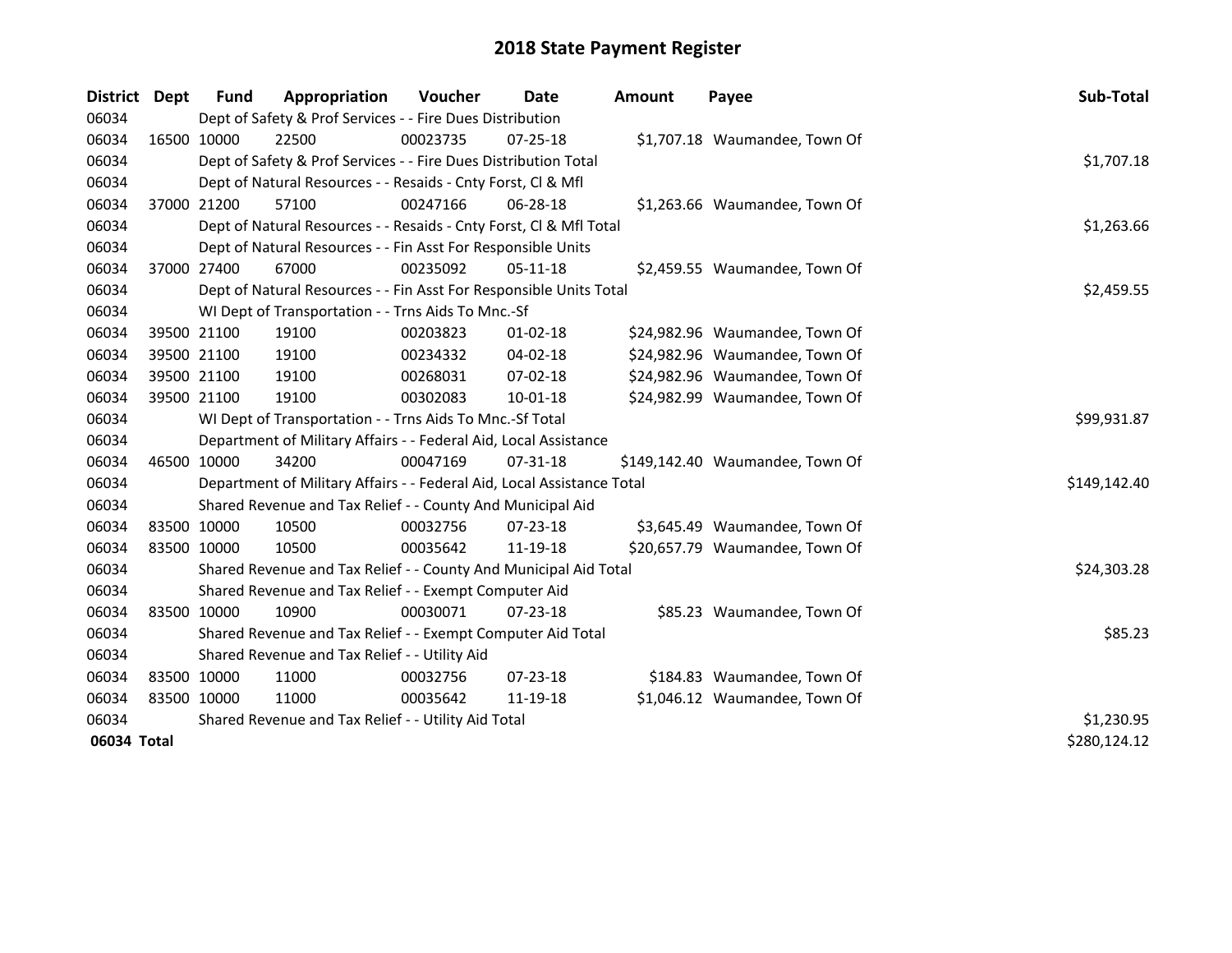| District Dept |             | <b>Fund</b> | Appropriation                                                        | <b>Voucher</b> | Date           | Amount | Payee                           | Sub-Total    |
|---------------|-------------|-------------|----------------------------------------------------------------------|----------------|----------------|--------|---------------------------------|--------------|
| 06111         |             |             | Dept of Safety & Prof Services - - Fire Dues Distribution            |                |                |        |                                 |              |
| 06111         | 16500 10000 |             | 22500                                                                | 00023736       | $07 - 24 - 18$ |        | \$1,057.34 Village Of Cochrane  |              |
| 06111         |             |             | Dept of Safety & Prof Services - - Fire Dues Distribution Total      |                |                |        |                                 | \$1,057.34   |
| 06111         |             |             | WI Dept of Transportation - - Trns Aids To Mnc.-Sf                   |                |                |        |                                 |              |
| 06111         | 39500 21100 |             | 19100                                                                | 00203824       | $01 - 02 - 18$ |        | \$3,414.88 Village Of Cochrane  |              |
| 06111         | 39500 21100 |             | 19100                                                                | 00234333       | 04-02-18       |        | \$3,414.88 Village Of Cochrane  |              |
| 06111         | 39500 21100 |             | 19100                                                                | 00268032       | $07 - 02 - 18$ |        | \$3,414.88 Village Of Cochrane  |              |
| 06111         | 39500 21100 |             | 19100                                                                | 00302084       | 10-01-18       |        | \$3,414.90 Village Of Cochrane  |              |
| 06111         |             |             | WI Dept of Transportation - - Trns Aids To Mnc.-Sf Total             |                |                |        |                                 | \$13,659.54  |
| 06111         |             |             | Department of Administration - - Hv Trans Ln Annual Impact Fee       |                |                |        |                                 |              |
| 06111         | 50500 10000 |             | 17400                                                                | 00078757       | $05 - 01 - 18$ |        | \$6,431.00 Village Of Cochrane  |              |
| 06111         |             |             | Department of Administration - - Hv Trans Ln Annual Impact Fee Total |                |                |        |                                 | \$6,431.00   |
| 06111         |             |             | Shared Revenue and Tax Relief - - County And Municipal Aid           |                |                |        |                                 |              |
| 06111         | 83500 10000 |             | 10500                                                                | 00032757       | $07 - 23 - 18$ |        | \$12,245.16 Village Of Cochrane |              |
| 06111         | 83500 10000 |             | 10500                                                                | 00035643       | 11-19-18       |        | \$69,389.25 Village Of Cochrane |              |
| 06111         |             |             | Shared Revenue and Tax Relief - - County And Municipal Aid Total     |                |                |        |                                 | \$81,634.41  |
| 06111         |             |             | Shared Revenue and Tax Relief - - Exempt Computer Aid                |                |                |        |                                 |              |
| 06111         | 83500 10000 |             | 10900                                                                | 00030072       | 07-23-18       |        | \$263.82 Village Of Cochrane    |              |
| 06111         |             |             | Shared Revenue and Tax Relief - - Exempt Computer Aid Total          |                |                |        |                                 | \$263.82     |
| 06111         |             |             | Shared Revenue and Tax Relief - - Utility Aid                        |                |                |        |                                 |              |
| 06111         | 83500 10000 |             | 11000                                                                | 00032757       | $07 - 23 - 18$ |        | \$69.67 Village Of Cochrane     |              |
| 06111         | 83500 10000 |             | 11000                                                                | 00035643       | 11-19-18       |        | \$385.89 Village Of Cochrane    |              |
| 06111         |             |             | Shared Revenue and Tax Relief - - Utility Aid Total                  |                |                |        |                                 | \$455.56     |
| 06111         |             |             | Shared Revenue and Tax Relief - - Lottery & Gaming Credit            |                |                |        |                                 |              |
| 06111         | 83500 52100 |             | 36300                                                                | 00027264       | $03 - 26 - 18$ |        | \$107.01 Village Of Cochrane    |              |
| 06111         |             |             | Shared Revenue and Tax Relief - - Lottery & Gaming Credit Total      |                |                |        |                                 | \$107.01     |
| 06111 Total   |             |             |                                                                      |                |                |        |                                 | \$103,608.68 |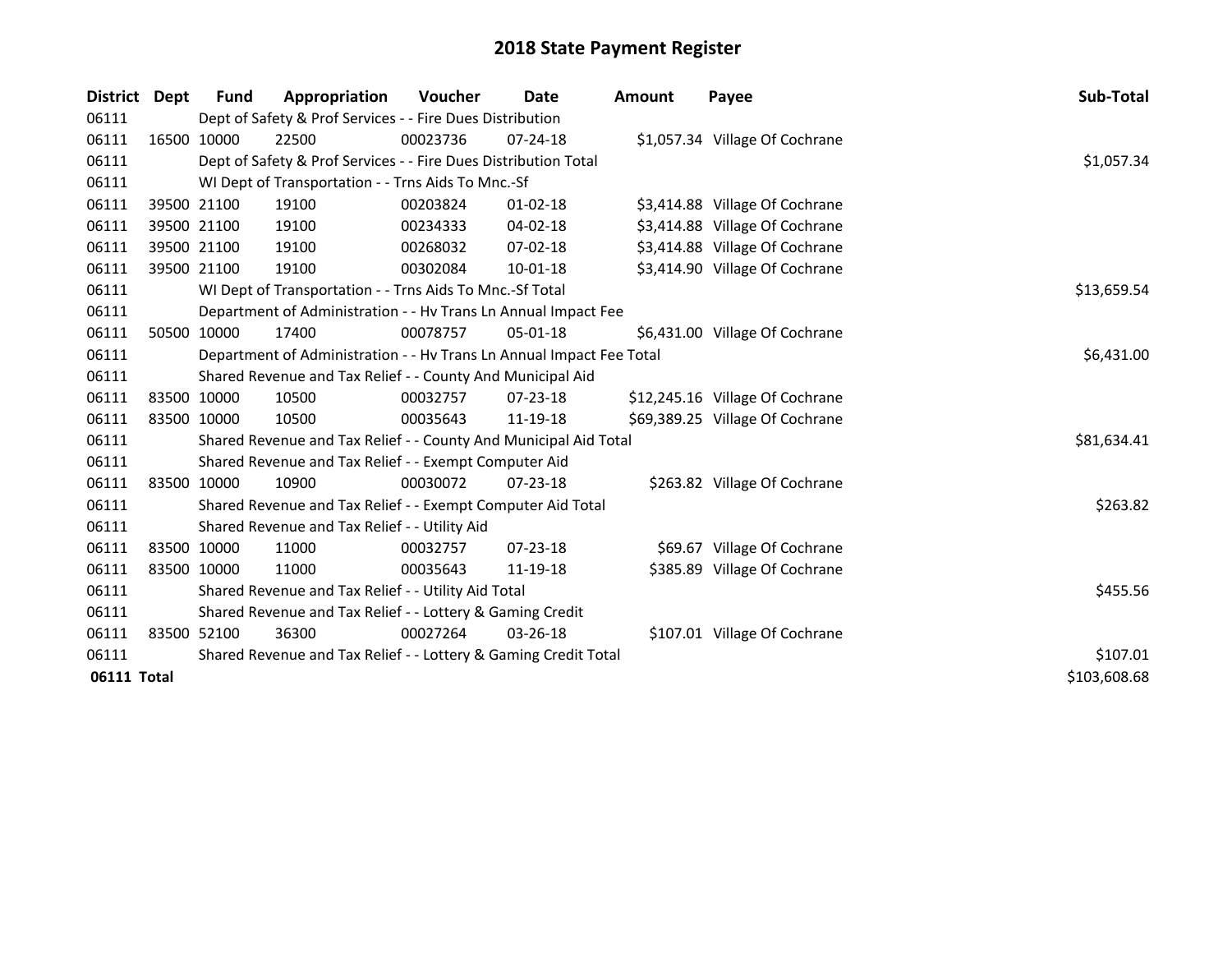| District    | Dept        | <b>Fund</b> | Appropriation                                                      | <b>Voucher</b> | Date           | <b>Amount</b> | Payee                         | Sub-Total    |
|-------------|-------------|-------------|--------------------------------------------------------------------|----------------|----------------|---------------|-------------------------------|--------------|
| 06154       |             |             | Dept of Safety & Prof Services - - Fire Dues Distribution          |                |                |               |                               |              |
| 06154       |             | 16500 10000 | 22500                                                              | 00023737       | $07 - 24 - 18$ |               | \$834.84 Village Of Nelson    |              |
| 06154       |             |             | Dept of Safety & Prof Services - - Fire Dues Distribution Total    |                |                |               |                               | \$834.84     |
| 06154       |             |             | Dept of Natural Resources - - Aids In Lieu Of Taxes - Gener        |                |                |               |                               |              |
| 06154       |             | 37000 10000 | 50300                                                              | 00211464       | $02 - 02 - 18$ |               | \$1,245.48 Village Of Nelson  |              |
| 06154       |             |             | Dept of Natural Resources - - Aids In Lieu Of Taxes - Gener Total  |                |                |               |                               | \$1,245.48   |
| 06154       |             |             | Dept of Natural Resources - - Resaids - Cnty Forst, CI & Mfl       |                |                |               |                               |              |
| 06154       |             | 37000 21200 | 57100                                                              | 00247167       | 06-29-18       |               | \$17.30 Village Of Nelson     |              |
| 06154       |             |             | Dept of Natural Resources - - Resaids - Cnty Forst, CI & Mfl Total |                |                |               |                               | \$17.30      |
| 06154       |             |             | WI Dept of Transportation - - Trns Aids To Mnc.-Sf                 |                |                |               |                               |              |
| 06154       |             | 39500 21100 | 19100                                                              | 00203825       | $01 - 02 - 18$ |               | \$3,331.97 Village Of Nelson  |              |
| 06154       |             | 39500 21100 | 19100                                                              | 00234334       | 04-02-18       |               | \$3,331.97 Village Of Nelson  |              |
| 06154       |             | 39500 21100 | 19100                                                              | 00268033       | $07 - 02 - 18$ |               | \$3,331.97 Village Of Nelson  |              |
| 06154       | 39500 21100 |             | 19100                                                              | 00302085       | $10 - 01 - 18$ |               | \$3,331.97 Village Of Nelson  |              |
| 06154       |             |             | WI Dept of Transportation - - Trns Aids To Mnc.-Sf Total           |                |                |               |                               | \$13,327.88  |
| 06154       |             |             | Shared Revenue and Tax Relief - - County And Municipal Aid         |                |                |               |                               |              |
| 06154       | 83500 10000 |             | 10500                                                              | 00032758       | $07 - 23 - 18$ |               | \$14,482.46 Village Of Nelson |              |
| 06154       | 83500 10000 |             | 10500                                                              | 00035644       | 11-19-18       |               | \$82,067.25 Village Of Nelson |              |
| 06154       |             |             | Shared Revenue and Tax Relief - - County And Municipal Aid Total   |                |                |               |                               | \$96,549.71  |
| 06154       |             |             | Shared Revenue and Tax Relief - - Utility Aid                      |                |                |               |                               |              |
| 06154       |             | 83500 10000 | 11000                                                              | 00032758       | $07 - 23 - 18$ |               | \$2,171.10 Village Of Nelson  |              |
| 06154       | 83500 10000 |             | 11000                                                              | 00035644       | 11-19-18       |               | \$11,916.99 Village Of Nelson |              |
| 06154       |             |             | Shared Revenue and Tax Relief - - Utility Aid Total                |                |                |               |                               | \$14,088.09  |
| 06154       |             |             | Shared Revenue and Tax Relief - - Lottery & Gaming Credit          |                |                |               |                               |              |
| 06154       |             | 83500 52100 | 36300                                                              | 00027265       | 03-26-18       |               | \$347.52 Village Of Nelson    |              |
| 06154       |             |             | Shared Revenue and Tax Relief - - Lottery & Gaming Credit Total    |                |                |               |                               | \$347.52     |
| 06154 Total |             |             |                                                                    |                |                |               |                               | \$126,410.82 |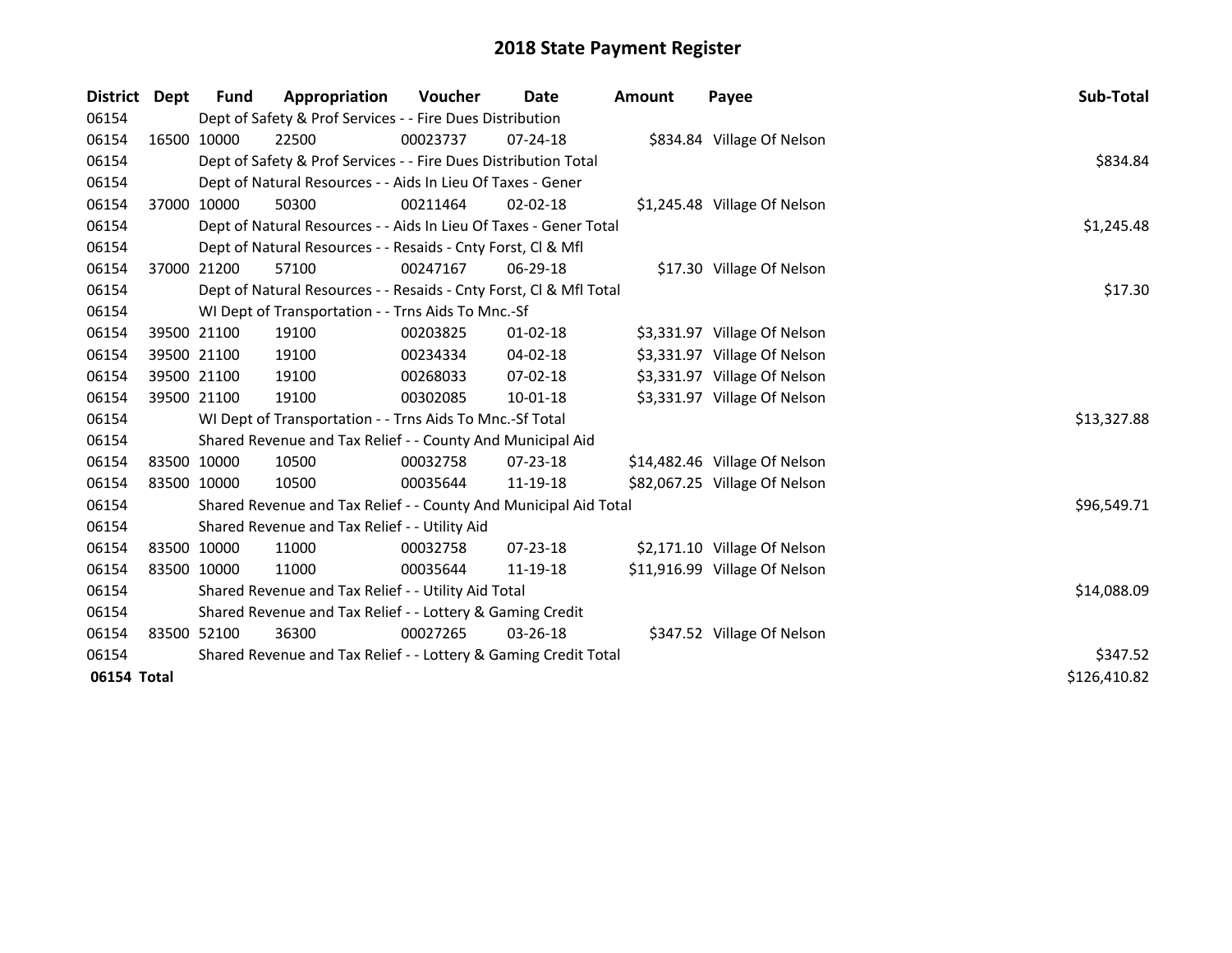| District Dept |             | <b>Fund</b> | Appropriation                                                          | Voucher  | Date           | <b>Amount</b> | Payee                    | Sub-Total    |
|---------------|-------------|-------------|------------------------------------------------------------------------|----------|----------------|---------------|--------------------------|--------------|
| 06201         |             |             | Dept of Safety & Prof Services - - Fire Dues Distribution              |          |                |               |                          |              |
| 06201         | 16500 10000 |             | 22500                                                                  | 00018471 | 07-02-18       |               | \$2,414.43 City Of Alma  |              |
| 06201         |             |             | Dept of Safety & Prof Services - - Fire Dues Distribution Total        |          |                |               |                          | \$2,414.43   |
| 06201         |             |             | Dept of Natural Resources - - Gen Program Ops-State Funds              |          |                |               |                          |              |
| 06201         | 37000 21200 |             | 16100                                                                  | 00202824 | $01 - 12 - 18$ |               | \$10.00 City Of Alma     |              |
| 06201         |             |             | Dept of Natural Resources - - Gen Program Ops-State Funds Total        |          |                |               |                          | \$10.00      |
| 06201         |             |             | Dept of Natural Resources - - Resaids - Cnty Forst, Cl & Mfl           |          |                |               |                          |              |
| 06201         | 37000 21200 |             | 57100                                                                  | 00247168 | 06-28-18       |               | \$100.07 City Of Alma    |              |
| 06201         |             |             | Dept of Natural Resources - - Resaids - Cnty Forst, Cl & Mfl Total     |          |                |               |                          | \$100.07     |
| 06201         |             |             | Dept of Natural Resources - - Fin Asst For Responsible Units           |          |                |               |                          |              |
| 06201         | 37000 27400 |             | 67000                                                                  | 00235850 | 05-11-18       |               | \$4,154.29 City Of Alma  |              |
| 06201         |             |             | Dept of Natural Resources - - Fin Asst For Responsible Units Total     |          |                |               |                          | \$4,154.29   |
| 06201         |             |             | WI Dept of Transportation - - Trns Aids To Mnc.-Sf                     |          |                |               |                          |              |
| 06201         | 39500 21100 |             | 19100                                                                  | 00203826 | 01-02-18       |               | \$14,043.88 City Of Alma |              |
| 06201         | 39500 21100 |             | 19100                                                                  | 00234335 | 04-02-18       |               | \$14,043.88 City Of Alma |              |
| 06201         | 39500 21100 |             | 19100                                                                  | 00268034 | 07-02-18       |               | \$14,043.88 City Of Alma |              |
| 06201         |             | 39500 21100 | 19100                                                                  | 00302086 | 10-01-18       |               | \$14,043.91 City Of Alma |              |
| 06201         |             |             | WI Dept of Transportation - - Trns Aids To Mnc.-Sf Total               |          |                |               |                          | \$56,175.55  |
| 06201         |             |             | Department of Justice - - Law Enforcement Train, Local                 |          |                |               |                          |              |
| 06201         |             | 45500 10000 | 23100                                                                  | 00051876 | 09-21-18       |               | \$160.00 City Of Alma    |              |
| 06201         |             |             | Department of Justice - - Law Enforcement Train, Local Total           |          |                |               |                          | \$160.00     |
| 06201         |             |             | Department of Military Affairs - - Federal Aid, Local Assistance       |          |                |               |                          |              |
| 06201         | 46500 10000 |             | 34200                                                                  | 00047181 | 07-31-18       |               | \$2,589.41 City Of Alma  |              |
| 06201         |             |             | Department of Military Affairs - - Federal Aid, Local Assistance Total |          |                |               |                          | \$2,589.41   |
| 06201         |             |             | Department of Administration - - Hv Trans Ln Annual Impact Fee         |          |                |               |                          |              |
| 06201         | 50500 10000 |             | 17400                                                                  | 00078692 | 05-01-18       |               | \$20,116.00 City Of Alma |              |
| 06201         |             |             | Department of Administration - - Hv Trans Ln Annual Impact Fee Total   |          |                |               |                          | \$20,116.00  |
| 06201         |             |             | Department of Administration - - Telecom Access; School Dist           |          |                |               |                          |              |
| 06201         | 50500 25500 |             | 46600                                                                  | 00086338 | 08-09-18       |               | \$662.00 City Of Alma    |              |
| 06201         |             |             | Department of Administration - - Telecom Access; School Dist Total     |          |                |               |                          | \$662.00     |
| 06201         |             |             | Shared Revenue and Tax Relief - - County And Municipal Aid             |          |                |               |                          |              |
| 06201         | 83500 10000 |             | 10500                                                                  | 00032759 | 07-23-18       |               | \$17,428.79 City Of Alma |              |
| 06201         | 83500 10000 |             | 10500                                                                  | 00035645 | 11-19-18       |               | \$98,763.16 City Of Alma |              |
| 06201         |             |             | Shared Revenue and Tax Relief - - County And Municipal Aid Total       |          |                |               |                          | \$116,191.95 |
| 06201         |             |             | Shared Revenue and Tax Relief - - Exempt Computer Aid                  |          |                |               |                          |              |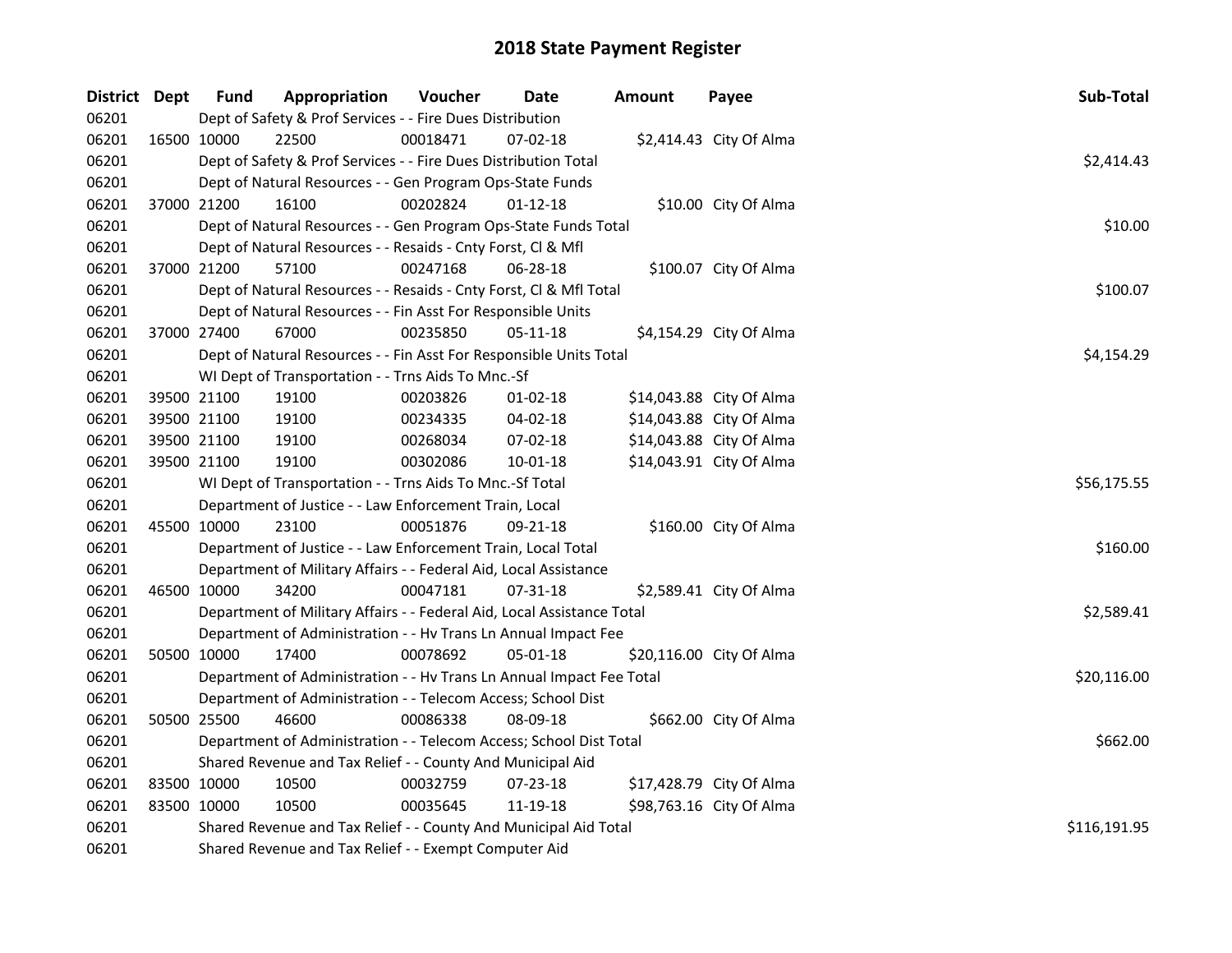| District    | Dept        | <b>Fund</b> | Appropriation                                                   | <b>Voucher</b> | Date           | Amount | Payee                     | Sub-Total    |
|-------------|-------------|-------------|-----------------------------------------------------------------|----------------|----------------|--------|---------------------------|--------------|
| 06201       |             | 83500 10000 | 10900                                                           | 00030073       | $07 - 23 - 18$ |        | \$90.31 City Of Alma      |              |
| 06201       |             | 83500 10000 | 10900                                                           | 00032230       | $07 - 23 - 18$ |        | \$45.67 City Of Alma      |              |
| 06201       |             |             | Shared Revenue and Tax Relief - - Exempt Computer Aid Total     |                |                |        |                           | \$135.98     |
| 06201       |             |             | Shared Revenue and Tax Relief - - Utility Aid                   |                |                |        |                           |              |
| 06201       | 83500 10000 |             | 11000                                                           | 00032759       | $07 - 23 - 18$ |        | \$50,171.25 City Of Alma  |              |
| 06201       |             | 83500 10000 | 11000                                                           | 00035645       | 11-19-18       |        | \$278,778.75 City Of Alma |              |
| 06201       |             |             | Shared Revenue and Tax Relief - - Utility Aid Total             |                |                |        |                           | \$328,950.00 |
| 06201       |             |             | Shared Revenue and Tax Relief - - Lottery & Gaming Credit       |                |                |        |                           |              |
| 06201       | 83500 52100 |             | 36300                                                           | 00027266       | $03 - 26 - 18$ |        | \$632.98 City Of Alma     |              |
| 06201       |             |             | Shared Revenue and Tax Relief - - Lottery & Gaming Credit Total |                |                |        |                           | \$632.98     |
| 06201 Total |             |             |                                                                 |                |                |        |                           | \$532,292.66 |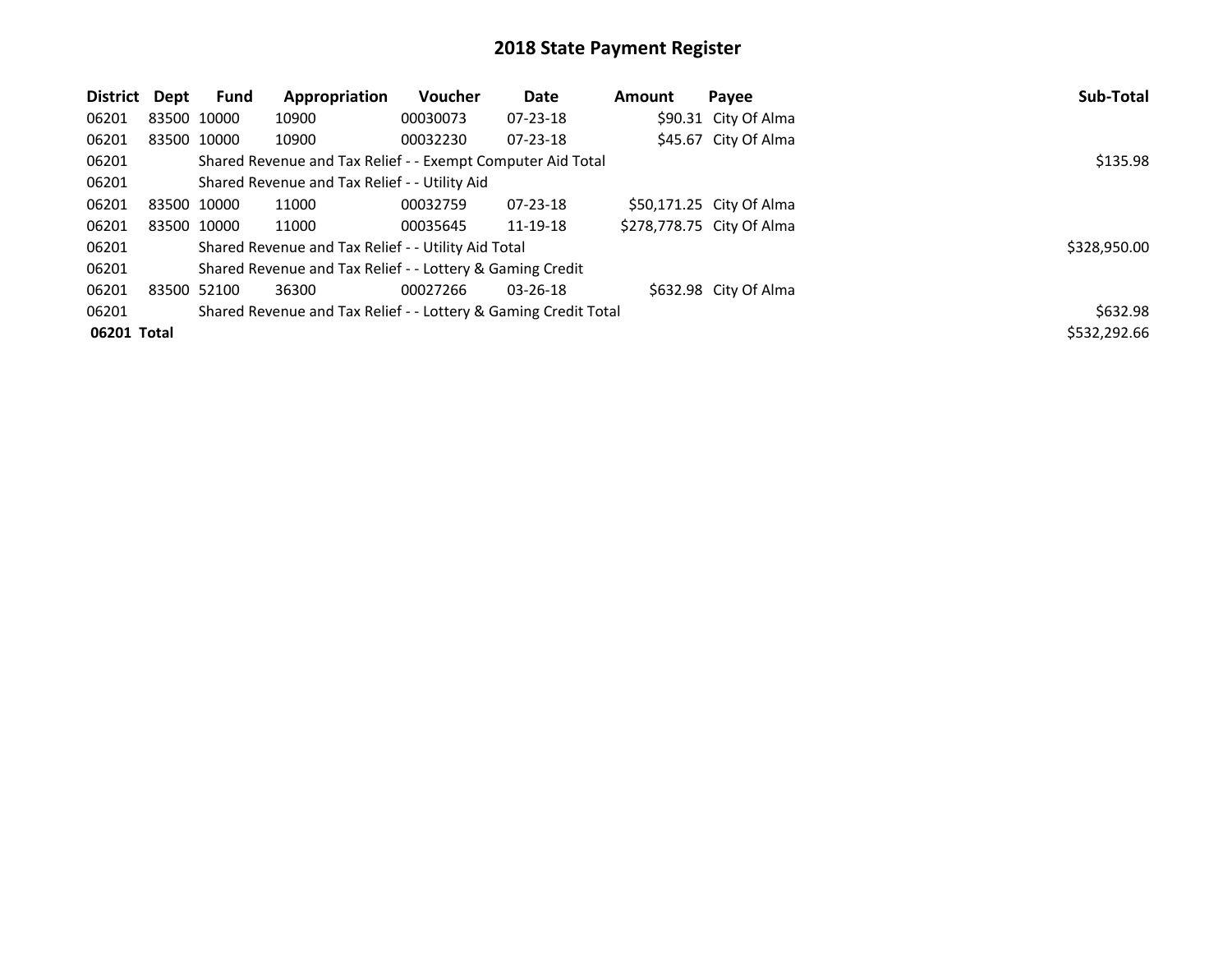| District Dept |             | <b>Fund</b> | Appropriation                                                        | <b>Voucher</b> | Date           | <b>Amount</b> | Payee                            | Sub-Total    |
|---------------|-------------|-------------|----------------------------------------------------------------------|----------------|----------------|---------------|----------------------------------|--------------|
| 06206         |             |             | Dept of Safety & Prof Services - - Fire Dues Distribution            |                |                |               |                                  |              |
| 06206         |             | 16500 10000 | 22500                                                                | 00023738       | $07 - 24 - 18$ |               | \$3,179.66 City Of Buffalo City  |              |
| 06206         |             |             | Dept of Safety & Prof Services - - Fire Dues Distribution Total      |                |                |               |                                  | \$3,179.66   |
| 06206         |             |             | WI Dept of Transportation - - Trns Aids To Mnc.-Sf                   |                |                |               |                                  |              |
| 06206         |             | 39500 21100 | 19100                                                                | 00203827       | $01 - 02 - 18$ |               | \$10,869.95 City Of Buffalo City |              |
| 06206         |             | 39500 21100 | 19100                                                                | 00234336       | 04-02-18       |               | \$10,869.95 City Of Buffalo City |              |
| 06206         |             | 39500 21100 | 19100                                                                | 00268035       | $07 - 02 - 18$ |               | \$10,869.95 City Of Buffalo City |              |
| 06206         | 39500 21100 |             | 19100                                                                | 00302087       | 10-01-18       |               | \$10,869.95 City Of Buffalo City |              |
| 06206         |             |             | WI Dept of Transportation - - Trns Aids To Mnc.-Sf Total             |                |                |               |                                  | \$43,479.80  |
| 06206         |             |             | Department of Administration - - Hv Trans Ln Annual Impact Fee       |                |                |               |                                  |              |
| 06206         |             | 50500 10000 | 17400                                                                | 00078758       | 05-01-18       |               | \$2,950.00 City Of Buffalo City  |              |
| 06206         |             |             | Department of Administration - - Hv Trans Ln Annual Impact Fee Total |                |                |               |                                  | \$2,950.00   |
| 06206         |             |             | Shared Revenue and Tax Relief - - County And Municipal Aid           |                |                |               |                                  |              |
| 06206         |             | 83500 10000 | 10500                                                                | 00032760       | 07-23-18       |               | \$9,459.45 City Of Buffalo City  |              |
| 06206         | 83500 10000 |             | 10500                                                                | 00035646       | 11-19-18       |               | \$53,603.55 City Of Buffalo City |              |
| 06206         |             |             | Shared Revenue and Tax Relief - - County And Municipal Aid Total     |                |                |               |                                  | \$63,063.00  |
| 06206         |             |             | Shared Revenue and Tax Relief - - Exempt Computer Aid                |                |                |               |                                  |              |
| 06206         |             | 83500 10000 | 10900                                                                | 00030074       | 07-23-18       |               | \$2.03 City Of Buffalo City      |              |
| 06206         |             |             | Shared Revenue and Tax Relief - - Exempt Computer Aid Total          |                |                |               |                                  | \$2.03       |
| 06206         |             |             | Shared Revenue and Tax Relief - - Utility Aid                        |                |                |               |                                  |              |
| 06206         |             | 83500 10000 | 11000                                                                | 00032760       | $07 - 23 - 18$ |               | \$72.39 City Of Buffalo City     |              |
| 06206         | 83500 10000 |             | 11000                                                                | 00035646       | 11-19-18       |               | \$427.51 City Of Buffalo City    |              |
| 06206         |             |             | Shared Revenue and Tax Relief - - Utility Aid Total                  |                |                |               |                                  | \$499.90     |
| 06206         |             |             | Shared Revenue and Tax Relief - - Lottery & Gaming Credit            |                |                |               |                                  |              |
| 06206         |             | 83500 52100 | 36300                                                                | 00027267       | 03-26-18       |               | \$2,086.61 City Of Buffalo City  |              |
| 06206         |             |             | Shared Revenue and Tax Relief - - Lottery & Gaming Credit Total      |                |                |               |                                  | \$2,086.61   |
| 06206 Total   |             |             |                                                                      |                |                |               |                                  | \$115,261.00 |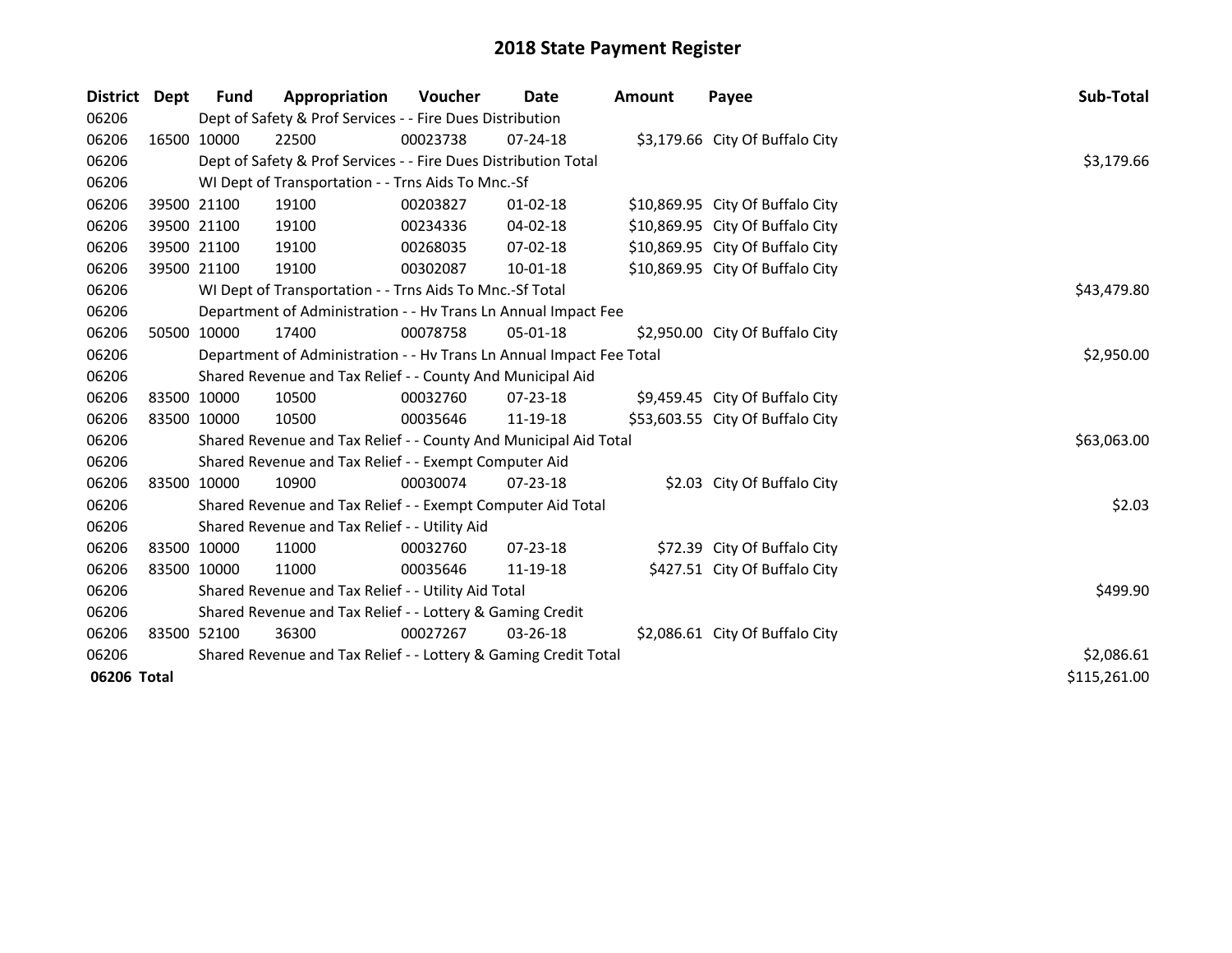| District Dept | <b>Fund</b> | Appropriation                                                          | Voucher  | Date           | <b>Amount</b> | Payee                              | Sub-Total    |
|---------------|-------------|------------------------------------------------------------------------|----------|----------------|---------------|------------------------------------|--------------|
| 06226         |             | Dept of Safety & Prof Services - - Fire Dues Distribution              |          |                |               |                                    |              |
| 06226         | 16500 10000 | 22500                                                                  | 00023739 | 07-25-18       |               | \$2,045.34 City Of Fountain City   |              |
| 06226         |             | Dept of Safety & Prof Services - - Fire Dues Distribution Total        |          |                |               |                                    | \$2,045.34   |
| 06226         |             | Dept of Natural Resources - - Resaids - Cnty Forst, Cl & Mfl           |          |                |               |                                    |              |
| 06226         | 37000 21200 | 57100                                                                  | 00247169 | 06-28-18       |               | \$30.54 City Of Fountain City      |              |
| 06226         |             | Dept of Natural Resources - - Resaids - Cnty Forst, Cl & Mfl Total     |          |                |               |                                    | \$30.54      |
| 06226         |             | Dept of Natural Resources - - Fin Asst For Responsible Units           |          |                |               |                                    |              |
| 06226         | 37000 27400 | 67000                                                                  | 00235796 | $05 - 11 - 18$ |               | \$4,637.52 City Of Fountain City   |              |
| 06226         |             | Dept of Natural Resources - - Fin Asst For Responsible Units Total     |          |                |               |                                    | \$4,637.52   |
| 06226         |             | WI Dept of Transportation - - Trns Aids To Mnc.-Sf                     |          |                |               |                                    |              |
| 06226         | 39500 21100 | 19100                                                                  | 00203828 | $01 - 02 - 18$ |               | \$6,841.07 City Of Fountain City   |              |
| 06226         | 39500 21100 | 19100                                                                  | 00234337 | 04-02-18       |               | \$6,841.07 City Of Fountain City   |              |
| 06226         | 39500 21100 | 19100                                                                  | 00268036 | 07-02-18       |               | \$6,841.07 City Of Fountain City   |              |
| 06226         | 39500 21100 | 19100                                                                  | 00302088 | 10-01-18       |               | \$6,841.08 City Of Fountain City   |              |
| 06226         |             | WI Dept of Transportation - - Trns Aids To Mnc.-Sf Total               |          |                |               |                                    | \$27,364.29  |
| 06226         |             | Department of Military Affairs - - Federal Aid, Local Assistance       |          |                |               |                                    |              |
| 06226         | 46500 10000 | 34200                                                                  | 00051369 | 11-01-18       |               | \$12,738.31 City Of Fountain City  |              |
| 06226         |             | Department of Military Affairs - - Federal Aid, Local Assistance Total |          |                |               |                                    | \$12,738.31  |
| 06226         |             | Shared Revenue and Tax Relief - - County And Municipal Aid             |          |                |               |                                    |              |
| 06226         | 83500 10000 | 10500                                                                  | 00032761 | 07-23-18       |               | \$30,949.68 City Of Fountain City  |              |
| 06226         | 83500 10000 | 10500                                                                  | 00035647 | 11-19-18       |               | \$175,381.50 City Of Fountain City |              |
| 06226         |             | Shared Revenue and Tax Relief - - County And Municipal Aid Total       |          |                |               |                                    | \$206,331.18 |
| 06226         |             | Shared Revenue and Tax Relief - - Exempt Computer Aid                  |          |                |               |                                    |              |
| 06226         | 83500 10000 | 10900                                                                  | 00030075 | 07-23-18       |               | \$485.03 City Of Fountain City     |              |
| 06226         |             | Shared Revenue and Tax Relief - - Exempt Computer Aid Total            |          |                |               |                                    | \$485.03     |
| 06226         |             | Shared Revenue and Tax Relief - - Utility Aid                          |          |                |               |                                    |              |
| 06226         | 83500 10000 | 11000                                                                  | 00032761 | $07 - 23 - 18$ |               | \$31.46 City Of Fountain City      |              |
| 06226         | 83500 10000 | 11000                                                                  | 00035647 | 11-19-18       |               | \$172.46 City Of Fountain City     |              |
| 06226         |             | Shared Revenue and Tax Relief - - Utility Aid Total                    |          |                |               |                                    | \$203.92     |
| 06226         |             | Shared Revenue and Tax Relief - - Lottery & Gaming Credit              |          |                |               |                                    |              |
| 06226         | 83500 52100 | 36300                                                                  | 00027268 | $03 - 26 - 18$ |               | \$749.60 City Of Fountain City     |              |
| 06226         |             | Shared Revenue and Tax Relief - - Lottery & Gaming Credit Total        |          |                |               |                                    | \$749.60     |
| 06226 Total   |             |                                                                        |          |                |               |                                    | \$254,585.73 |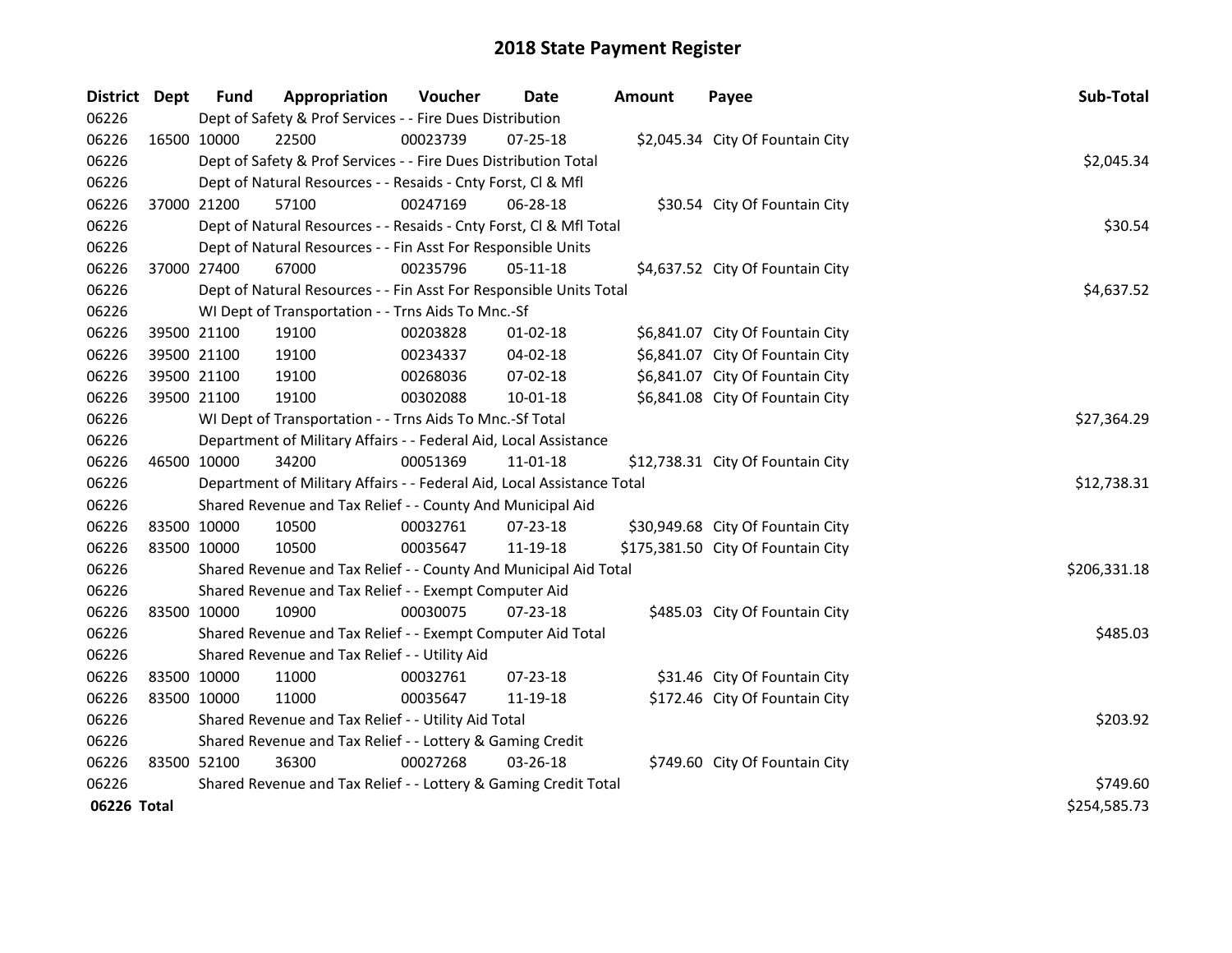| District Dept |             | <b>Fund</b> | Appropriation                                                                   | Voucher   | Date           | <b>Amount</b> | Payee                        | Sub-Total    |
|---------------|-------------|-------------|---------------------------------------------------------------------------------|-----------|----------------|---------------|------------------------------|--------------|
| 06251         |             |             | Dept of Safety & Prof Services - - Fire Dues Distribution                       |           |                |               |                              |              |
| 06251         |             | 16500 10000 | 22500                                                                           | 00023740  | $07 - 25 - 18$ |               | \$6,730.29 City Of Mondovi   |              |
| 06251         |             |             | Dept of Safety & Prof Services - - Fire Dues Distribution Total                 |           |                |               |                              | \$6,730.29   |
| 06251         |             |             | Dept of Natural Resources - - Aids In Lieu Of Taxes - Gener                     |           |                |               |                              |              |
| 06251         | 37000 10000 |             | 50300                                                                           | 00229810  | 04-20-18       |               | \$45.56 City Of Mondovi      |              |
| 06251         |             |             | Dept of Natural Resources - - Aids In Lieu Of Taxes - Gener Total               |           |                |               |                              | \$45.56      |
| 06251         |             |             | Dept of Natural Resources - - Gen Program Ops-State Funds                       |           |                |               |                              |              |
| 06251         |             | 37000 21200 | 16100                                                                           | 00215863  | 02-28-18       |               | \$3,056.33 City Of Mondovi   |              |
| 06251         |             |             | Dept of Natural Resources - - Gen Program Ops-State Funds Total                 |           |                |               |                              | \$3,056.33   |
| 06251         |             |             | WI Dept of Transportation - - Hwy Sfty Loc Aid Ffd                              |           |                |               |                              |              |
| 06251         | 39500 21100 |             | 18500                                                                           | 00230445  | 03-16-18       |               | \$2,500.00 City Of Mondovi   |              |
| 06251         | 39500 21100 |             | 18500                                                                           | 00291943  | 08-29-18       |               | \$4,000.00 City Of Mondovi   |              |
| 06251         |             |             | WI Dept of Transportation - - Hwy Sfty Loc Aid Ffd Total                        |           |                |               |                              | \$6,500.00   |
| 06251         |             |             | WI Dept of Transportation - - Trns Aids To Mnc.-Sf                              |           |                |               |                              |              |
| 06251         | 39500 21100 |             | 19100                                                                           | 00203829  | 01-02-18       |               | \$32,965.82 City Of Mondovi  |              |
| 06251         | 39500 21100 |             | 19100                                                                           | 00234338  | 04-02-18       |               | \$32,965.82 City Of Mondovi  |              |
| 06251         | 39500 21100 |             | 19100                                                                           | 00268037  | 07-02-18       |               | \$32,965.82 City Of Mondovi  |              |
| 06251         | 39500 21100 |             | 19100                                                                           | 00302089  | 10-01-18       |               | \$32,965.82 City Of Mondovi  |              |
| 06251         |             |             | WI Dept of Transportation - - Trns Aids To Mnc.-Sf Total                        |           |                |               |                              | \$131,863.28 |
| 06251         |             |             | Department of Health Services - - Prepaid Medical Transport Reimbursement       |           |                |               |                              |              |
| 06251         | 43500 10000 |             | 16300                                                                           | AMBULANCE | 11-08-18       |               | \$10,169.10 City Of Mondovi  |              |
| 06251         |             |             | Department of Health Services - - Prepaid Medical Transport Reimbursement Total |           |                |               |                              | \$10,169.10  |
| 06251         |             |             | Department of Justice - - Law Enforcement Train, Local                          |           |                |               |                              |              |
| 06251         | 45500 10000 |             | 23100                                                                           | 00053239  | 10-17-18       |               | \$590.00 City Of Mondovi     |              |
| 06251         |             |             | Department of Justice - - Law Enforcement Train, Local Total                    |           |                |               |                              | \$590.00     |
| 06251         |             |             | Department of Military Affairs - - Major Disaster Assist; Pif                   |           |                |               |                              |              |
| 06251         | 46500 27200 |             | 36500                                                                           | 00050636  | 10-18-18       |               | \$5,623.84 City Of Mondovi   |              |
| 06251         |             |             | Department of Military Affairs - - Major Disaster Assist; Pif Total             |           |                |               |                              | \$5,623.84   |
| 06251         |             |             | Department of Administration - - Telecom Access; School Dist                    |           |                |               |                              |              |
| 06251         | 50500 25500 |             | 46600                                                                           | 00089528  | 10-04-18       |               | \$302.00 City Of Mondovi     |              |
| 06251         |             |             | Department of Administration - - Telecom Access; School Dist Total              |           |                |               |                              | \$302.00     |
| 06251         |             |             | Shared Revenue and Tax Relief - - County And Municipal Aid                      |           |                |               |                              |              |
| 06251         | 83500 10000 |             | 10500                                                                           | 00032762  | 07-23-18       |               | \$90,944.74 City Of Mondovi  |              |
| 06251         | 83500 10000 |             | 10500                                                                           | 00035648  | 11-19-18       |               | \$505,184.44 City Of Mondovi |              |
| 06251         |             |             | Shared Revenue and Tax Relief - - County And Municipal Aid Total                |           |                |               |                              | \$596,129.18 |